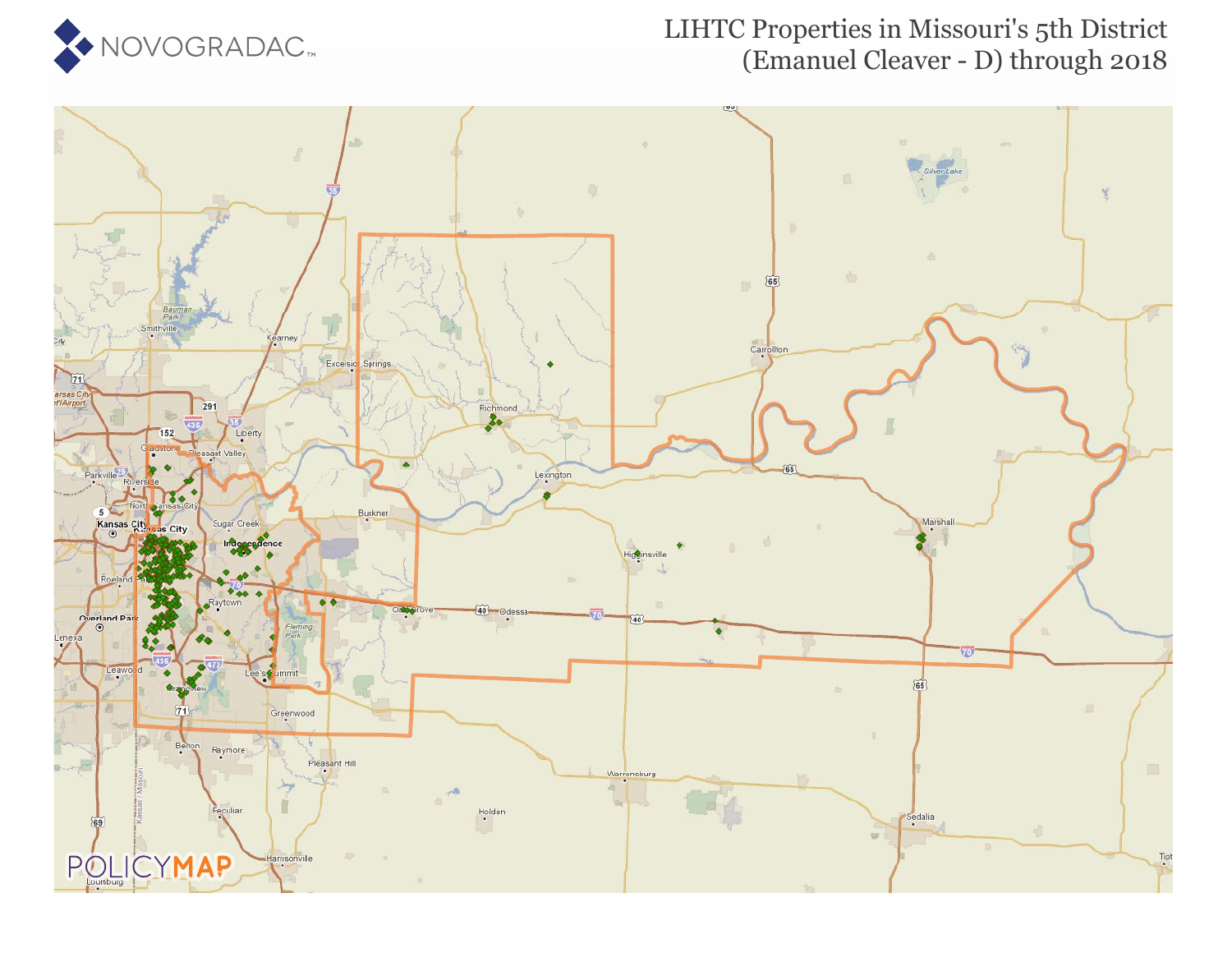| <b>Project Name</b>                    | <b>Address</b>                      | City               | <b>State</b> | <b>Zip Code</b> | <b>Nonprofit</b><br><b>Sponsor</b> | <b>Allocation</b><br><b>Year</b> | <b>Annual</b><br><b>Allocated</b><br><b>Amount</b> | <b>Year Placed</b><br>in Service | <b>Construction Type</b>                                                           | <b>Total</b><br><b>Units</b> | Low<br><b>Income</b><br><b>Units</b> | <b>Rent or</b><br><b>Income</b><br><b>Ceiling</b> | <b>Credit</b><br>Percentage                 | Tax-<br><b>Exempt</b><br><b>Bond</b> | <b>HUD Multi-</b><br>Family<br><b>Financing/Rental</b><br><b>Assistance</b> |
|----------------------------------------|-------------------------------------|--------------------|--------------|-----------------|------------------------------------|----------------------------------|----------------------------------------------------|----------------------------------|------------------------------------------------------------------------------------|------------------------------|--------------------------------------|---------------------------------------------------|---------------------------------------------|--------------------------------------|-----------------------------------------------------------------------------|
| <b>JAZZ HILL HOMES</b>                 | <b>1116 PASEO</b><br><b>BLVD</b>    | <b>KANSAS CITY</b> | MO           | 64106           | No                                 | 2003                             | $\$0$                                              | 2002                             | Acquisition and Rehab 198                                                          |                              | 198                                  |                                                   | $30\,\%$ present $\,$ Yes value             |                                      |                                                                             |
| PAIGE POINTE                           | 3107 E 76TH TER KANSAS CITY         |                    | МO           | 64132           | Yes                                | 2001                             | \$0                                                | 2002                             | <b>New Construction</b>                                                            | 74                           | 74                                   |                                                   | 70 % present $\,$ No $\,$<br>value          |                                      |                                                                             |
| PLAZA APTS I                           | 7777 HOLMES<br>RD                   | <b>KANSAS CITY</b> | $_{\rm MO}$  | 64131           | No                                 | 2002                             | \$0                                                | 2002                             | Acquisition and Rehab 125                                                          |                              | 125                                  |                                                   | <b>Both 30%</b><br>and 70%<br>present value | Yes                                  |                                                                             |
| <b>STONEGATE</b><br><b>MEADOWS</b>     | 10413 E 42ND ST KANSAS CITY         |                    | MO           | 64133           | No                                 | 2002                             | \$0                                                | 2002                             | Acquisition and Rehab 366                                                          |                              | 364                                  |                                                   | $30\,\%$ present $\,$ Yes value             |                                      |                                                                             |
| <b>VALLEY SOUTHWEST</b><br>$\rm APTS$  | 1968 ATCHISON $\,$ MARSHALL<br>AVE  |                    | <b>MO</b>    | 65340           | Yes                                | 2001                             | \$0                                                | 2002                             | <b>New Construction</b>                                                            | 48                           | 48                                   |                                                   | $70\,\%$ present $\,$ No value              |                                      |                                                                             |
| WOODLAND HEIGHTS WOODLAND              | 4211<br>AVE                         | <b>KANSAS CITY</b> | MO           | 64110           | No                                 | 2002                             | \$0                                                | 2002                             | <b>New Construction</b>                                                            | 6                            | 6                                    |                                                   | $70\,\%$ present $\,$ No value              |                                      |                                                                             |
| <b>CHAMBERS LOFTS</b>                  | 25 E 12TH ST                        | <b>KANSAS CITY</b> | MO           | 64106           | No                                 | 2002                             | \$0                                                | 2003                             | Acquisition and Rehab 50                                                           |                              | 50                                   |                                                   | <b>Both 30%</b><br>and 70%<br>present value | No                                   |                                                                             |
| <b>HANOVER LOFTS</b>                   | 15 W TENTH ST KANSAS CITY           |                    | МO           | 64105           | No                                 | 2002                             | $\$0$                                              | 2003                             | Acquisition and Rehab 49                                                           |                              | 49                                   |                                                   | <b>Both 30%</b><br>and 70%<br>present value | No                                   |                                                                             |
| <b>HAWTHORNE PLACE</b><br><b>APTS</b>  | 17101 E FIFTH<br>ST <sub>N</sub>    | INDEPENDENCE MO    |              | 64056           | No                                 | 2003                             | \$0                                                | 2003                             | Both New Construction 743<br>and $\ensuremath{\mathrm{A}}/\ensuremath{\mathrm{R}}$ |                              | 743                                  |                                                   | $30\,\%$ present $\,$ Yes value             |                                      |                                                                             |
| TWIN ELMS SENIOR<br><b>DEVELOPMENT</b> | 4109 PASEO<br><b>BLVD</b>           | <b>KANSAS CITY</b> | MO           | 64110           | No                                 | 2002                             | \$0                                                | 2003                             | <b>New Construction</b>                                                            | 54                           | 54                                   |                                                   | $70\,\%$ present $\,$ No value              |                                      |                                                                             |
| <b>VINE STREET LOFTS</b>               | <b>2101 VINE ST</b>                 | <b>KANSAS CITY</b> | MO           | 64108           | No                                 | 2001                             | \$0                                                | 2003                             | <b>New Construction</b>                                                            | 62                           | 31                                   |                                                   | 70 % present No<br>value                    |                                      |                                                                             |
| WILLOW POINT APTS                      | 406 N WILLOW CONCORDIA<br>LN        |                    | $_{\rm MO}$  | 64020           | $\rm\thinspace No$                 | 2002                             | $\$0$                                              | 2003                             | New Construction                                                                   | 32                           | $32\,$                               |                                                   | $70\,\%$ present $\,$ No value              |                                      |                                                                             |
| 27TH ST<br><b>DEVELOPMENT</b>          | 2741 WENZEL<br>$\operatorname{AVE}$ | <b>KANSAS CITY</b> | $_{\rm MO}$  | 64128           | $\rm\thinspace No$                 | 2004                             | $\$0$                                              | 2004                             | <b>New Construction</b>                                                            | 24                           | 24                                   |                                                   | $70\,\%$ present $\,$ No value              |                                      |                                                                             |

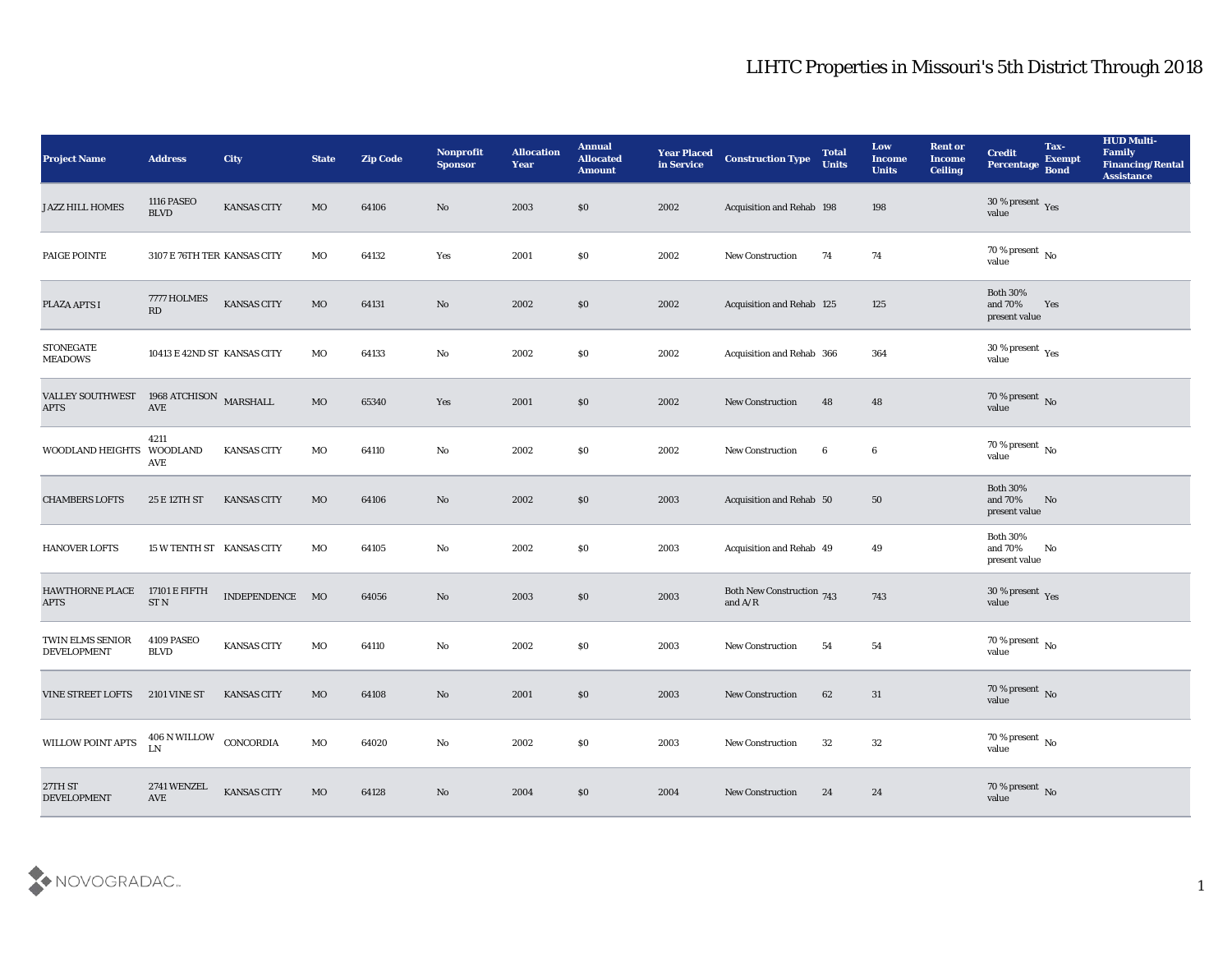| <b>Project Name</b>                           | <b>Address</b>                                         | City               | <b>State</b> | <b>Zip Code</b> | Nonprofit<br><b>Sponsor</b> | <b>Allocation</b><br>Year | <b>Annual</b><br><b>Allocated</b><br><b>Amount</b> | <b>Year Placed</b><br>in Service | <b>Construction Type</b>  | <b>Total</b><br><b>Units</b> | Low<br><b>Income</b><br><b>Units</b> | <b>Rent or</b><br><b>Income</b><br><b>Ceiling</b> | <b>Credit</b><br><b>Percentage</b>            | Tax-<br><b>Exempt</b><br><b>Bond</b> | <b>HUD Multi-</b><br>Family<br><b>Financing/Rental</b><br><b>Assistance</b> |
|-----------------------------------------------|--------------------------------------------------------|--------------------|--------------|-----------------|-----------------------------|---------------------------|----------------------------------------------------|----------------------------------|---------------------------|------------------------------|--------------------------------------|---------------------------------------------------|-----------------------------------------------|--------------------------------------|-----------------------------------------------------------------------------|
| <b>BLUE VALLEY</b><br><b>TOWNHOMES</b>        | <b>2009 PARK</b><br><b>TOWER DR</b>                    | <b>KANSAS CITY</b> | MO           | 64126           | No                          | 2004                      | \$0                                                | 2004                             | Acquisition and Rehab 165 |                              | 165                                  |                                                   | 30 % present $_{\rm Yes}$<br>value            |                                      |                                                                             |
| <b>D A HOLMES SENIOR</b><br><b>APTS</b>       | 3004 BENTON<br><b>BLVD</b>                             | <b>KANSAS CITY</b> | MO           | 64128           | No                          | 2003                      | \$0                                                | 2004                             | Acquisition and Rehab 46  |                              | 46                                   |                                                   | Not<br>Indicated                              |                                      |                                                                             |
| FINANCE BUILDING<br><b>LOFTS</b>              | 1009<br><b>BALTIMORE</b><br>AVE                        | <b>KANSAS CITY</b> | MO           | 64105           | No                          | 2003                      | \$0                                                | 2004                             | Acquisition and Rehab 32  |                              | 32                                   |                                                   | $70\,\%$ present $\,$ No value                |                                      |                                                                             |
| <b>GLADSTONE SENIOR</b><br><b>APTS</b>        | 5700 N MAIN ST GLADSTONE                               |                    | MO           | 64118           | No                          | 2001                      | \$0                                                | 2004                             | <b>New Construction</b>   | 154                          | 154                                  |                                                   | Not<br>Indicated                              |                                      |                                                                             |
| <b>HISTORIC ELLISON</b><br>APTS               | $300$ W ARMOUR $\,$ KANSAS CITY<br><b>BLVD</b>         |                    | MO           | 64111           | No                          | 2004                      | \$0                                                | 2004                             | Acquisition and Rehab 68  |                              | 51                                   |                                                   | 30 % present $\,\rm \gamma_{\rm es}$<br>value |                                      |                                                                             |
| <b>JEFFERSON MANOR</b>                        | 501 NW 63RD ST KANSAS CITY                             |                    | <b>MO</b>    | 64118           | No                          | 2004                      | \$0                                                | 2004                             | Acquisition and Rehab 87  |                              | 98                                   |                                                   | $30\,\%$ present $\,$ Yes value               |                                      |                                                                             |
| <b>JESSICA ESTATES II</b>                     | 11601 E 80TH DR RAYTOWN                                |                    | MO           | 64138           | No                          | 2003                      | \$0                                                | 2004                             | <b>New Construction</b>   | 32                           | 32                                   |                                                   | 70 % present $\,$ No $\,$<br>value            |                                      |                                                                             |
| <b>KENSINGTON COURT</b><br><b>APTS</b>        | 6470 NE 43RD<br>TER                                    | <b>KANSAS CITY</b> | MO           | 64117           | No                          | 2004                      | \$0                                                | 2004                             | <b>New Construction</b>   | 190                          | 190                                  |                                                   | $30\,\%$ present $\,$ Yes value               |                                      |                                                                             |
| <b>KENSINGTON</b><br><b>HEIGHTS</b>           | 1600 JACKSON<br>AVE                                    | <b>KANSAS CITY</b> | MO           | 64127           | No                          | 2004                      | \$0                                                | 2004                             | Acquisition and Rehab 125 |                              | 125                                  |                                                   | $30\,\%$ present $\,$ Yes value               |                                      |                                                                             |
| WOODLEN PLACE APTS 1301 E 89TH ST KANSAS CITY |                                                        |                    | MO           | 64131           | No                          | 2004                      | \$0                                                | 2004                             | Acquisition and Rehab 60  |                              | 60                                   |                                                   | $30\,\%$ present $\,$ Yes value               |                                      |                                                                             |
| ARZELIA GARDENS II                            | 1100 BROOKLYN $\,$ KANSAS CITY<br>$\operatorname{AVE}$ |                    | MO           | 64127           | No                          | 2003                      | \$250,000                                          | 2005                             | <b>New Construction</b>   | 28                           | 28                                   | 60% AMGI                                          | 70 % present $\,$ No $\,$<br>value            |                                      |                                                                             |
| <b>BRIDGEPORT</b>                             | <b>10709 MARSH</b><br>$\operatorname{AVE}$             | KANSAS CITY        | $_{\rm MO}$  | 64134           | $\rm\, No$                  | 2005                      | \$352,244                                          | 2005                             | Acquisition and Rehab 228 |                              | 230                                  | 60% AMGI                                          | $30\,\%$ present $\,\mathrm{Yes}$ value       |                                      |                                                                             |
| LOFTS @ $917$                                 | $917$ WYANDOTTE ST $\,$ KANSAS CITY                    |                    | $_{\rm MO}$  | 64105           | $\mathbf {No}$              | 2004                      | $\$0$                                              | 2005                             | Acquisition and Rehab 39  |                              | $39\,$                               |                                                   | $\operatorname{\bf Not}$<br>Indicated         |                                      |                                                                             |

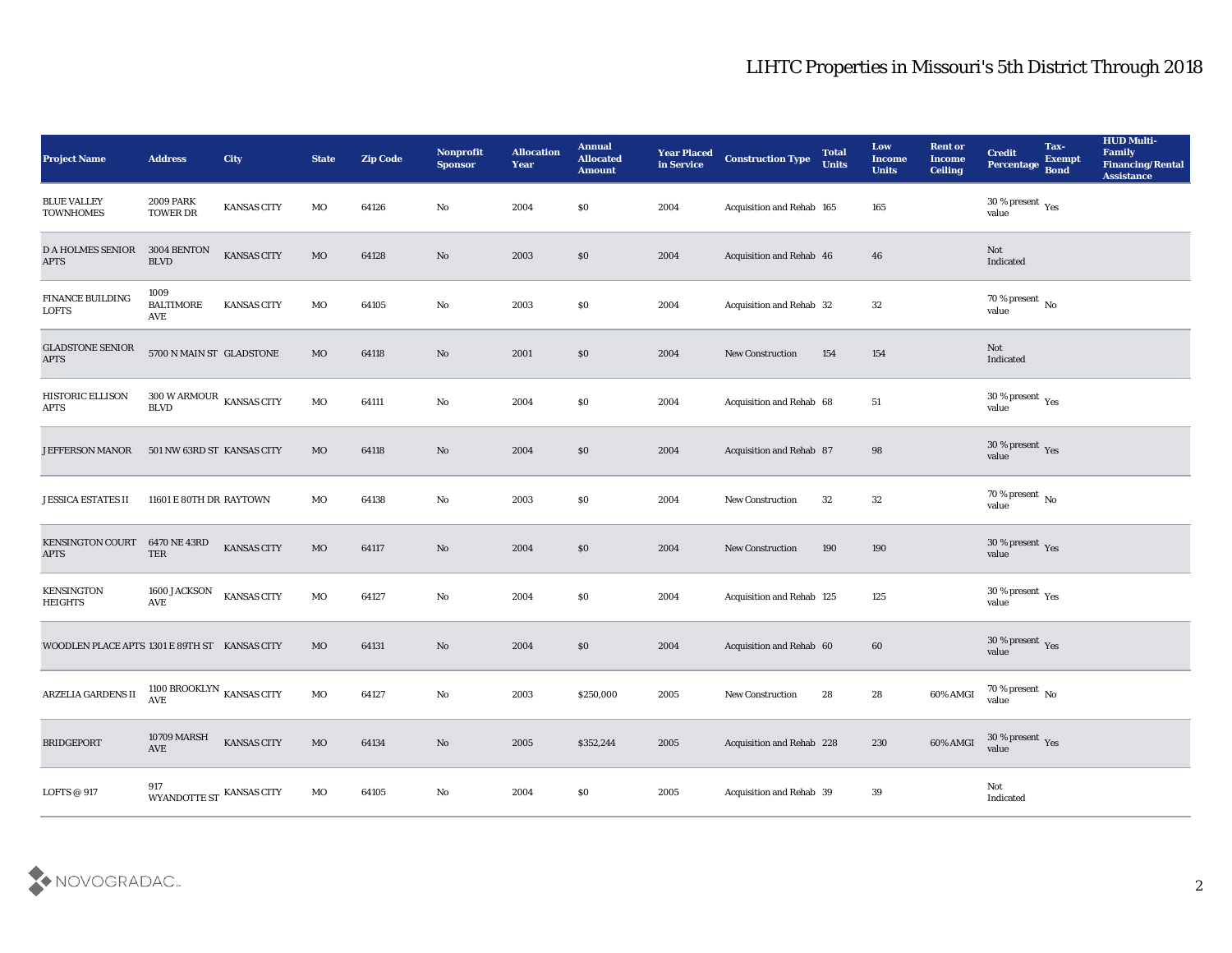| <b>Project Name</b>                                     | <b>Address</b>                             | <b>City</b>                                       | <b>State</b> | <b>Zip Code</b> | Nonprofit<br><b>Sponsor</b> | <b>Allocation</b><br><b>Year</b> | <b>Annual</b><br><b>Allocated</b><br><b>Amount</b> | <b>Year Placed</b><br>in Service | <b>Construction Type</b>                                                                 | <b>Total</b><br><b>Units</b> | Low<br><b>Income</b><br><b>Units</b> | <b>Rent or</b><br><b>Income</b><br><b>Ceiling</b> | <b>Credit</b><br>Percentage                   | Tax-<br><b>Exempt</b><br><b>Bond</b> | <b>HUD Multi-</b><br>Family<br><b>Financing/Rental</b><br><b>Assistance</b> |
|---------------------------------------------------------|--------------------------------------------|---------------------------------------------------|--------------|-----------------|-----------------------------|----------------------------------|----------------------------------------------------|----------------------------------|------------------------------------------------------------------------------------------|------------------------------|--------------------------------------|---------------------------------------------------|-----------------------------------------------|--------------------------------------|-----------------------------------------------------------------------------|
| NORTHGATE SENIORS 3000 SWIFT<br><b>APTS</b>             | AVE                                        | NORTH KANSAS<br><b>CITY</b>                       | MO           | 64116           | No                          | 2003                             | \$0                                                | 2005                             | <b>New Construction</b>                                                                  | 114                          | 69                                   |                                                   | Not<br>Indicated                              |                                      |                                                                             |
| OLDE OAK TREE                                           | S                                          | $13975\to 35\text{TH}\,\text{ST}$ INDEPENDENCE MO |              | 64055           | No                          | 2005                             | \$227,517                                          | 2005                             | Acquisition and Rehab 125                                                                |                              | 126                                  | 60% AMGI                                          | $30\,\%$ present $\,$ Yes value               |                                      |                                                                             |
| <b>WALTOWER LOFTS</b>                                   | 823 WALNUT ST KANSAS CITY                  |                                                   | MO           | 64106           | No                          | 2004                             | \$0                                                | 2005                             | <b>Acquisition and Rehab 53</b>                                                          |                              | 53                                   |                                                   | Not<br>Indicated                              |                                      |                                                                             |
| WOODLAND HEIGHTS 4201 HIGHLAND KANSAS CITY<br>$\rm III$ | AVE                                        |                                                   | MO           | 64110           | No                          | 2004                             | \$0                                                | 2005                             | <b>New Construction</b>                                                                  | 10                           | 10                                   |                                                   | Not<br>Indicated                              |                                      |                                                                             |
| CHAUMIERE PLACE<br><b>APTS</b>                          | 4209N<br>BELLEFONTAIN KANSAS CITY<br>E AVE |                                                   | MO           | 64117           | No                          | 2005                             | \$395,615                                          | 2006                             | <b>Both New Construction</b> 35<br>and $\ensuremath{\mathrm{A}}/\ensuremath{\mathrm{R}}$ |                              | 35                                   | 60% AMGI                                          | <b>Both 30%</b><br>and 70%<br>present value   | No                                   |                                                                             |
| <b>LEXINGTON GARDENS</b>                                | 2201 OAKDALE<br>DR                         | <b>LEXINGTON</b>                                  | MO           | 64067           | No                          | 2006                             | \$180,000                                          | 2006                             | Acquisition and Rehab 48                                                                 |                              | 48                                   | 60% AMGI                                          | <b>Both 30%</b><br>and 70%<br>present value   | No                                   |                                                                             |
| <b>OLD TOWN LOFTS</b>                                   | 207 WALNUT ST KANSAS CITY                  |                                                   | MO           | 64106           | No                          | 2005                             | \$503,374                                          | 2006                             | Acquisition and Rehab 44                                                                 |                              | 44                                   | 60% AMGI                                          | <b>Both 30%</b><br>and 70%<br>present value   | No                                   |                                                                             |
| REGENCY MANOR II                                        | 17701 E 17TH<br>TER CT S                   | INDEPENDENCE                                      | MO           | 64057           | No                          | 2004                             | \$429,948                                          | 2006                             | <b>New Construction</b>                                                                  | 50                           | 50                                   | 60% AMGI                                          | 70 % present $\sqrt{\phantom{a}}$ No<br>value |                                      |                                                                             |
| <b>RESIDENCES @ WEST</b><br><b>PASEO</b>                | <b>2635 PASEO</b><br><b>BLVD</b>           | <b>KANSAS CITY</b>                                | MO           | 64108           | No                          | 2004                             | \$499,378                                          | 2006                             | Acquisition and Rehab 46                                                                 |                              | 46                                   | 60% AMGI                                          | $30\,\%$ present $\,$ Yes value               |                                      |                                                                             |
| <b>JAZZ DISTRICT APTS</b><br>PHASE II                   | 1851 PASEO<br><b>BLVD</b>                  | <b>KANSAS CITY</b>                                | MO           | 64108           | No                          | 2004                             | \$464,253                                          | 2006                             | <b>New Construction</b>                                                                  | 59                           | 39                                   | 60% AMGI                                          | $70\,\%$ present $\,$ No value                |                                      |                                                                             |
| JAZZ DISTRICT APTS<br>PHASE II                          | 1602 E 19TH ST KANSAS CITY                 |                                                   | MO           | 64108           | No                          | 2004                             | \$167,025                                          | 2006                             | <b>New Construction</b>                                                                  | 19                           | 12                                   | 60% AMGI                                          | 70 % present No<br>value                      |                                      |                                                                             |
| RICHMOND SENIOR<br>HOUSING                              | 115 ALEX LOOP RICHMOND                     |                                                   | MO           | 64085           | $\rm\thinspace No$          | 2005                             | \$266,536                                          | 2006                             | <b>New Construction</b>                                                                  | 40                           | 40                                   | 60% AMGI                                          | 70 % present $\,$ No $\,$<br>value            |                                      |                                                                             |
| <b>WILSHIRE HILLS</b>                                   | 3151 NE<br><b>MANHATTAN</b><br>DR          | <b>LEES SUMMIT</b>                                | MO           | 64064           | No                          | 2005                             | \$627,251                                          | 2006                             | <b>New Construction</b>                                                                  | 66                           | 66                                   | 60% AMGI                                          | 70 % present No<br>value                      |                                      |                                                                             |

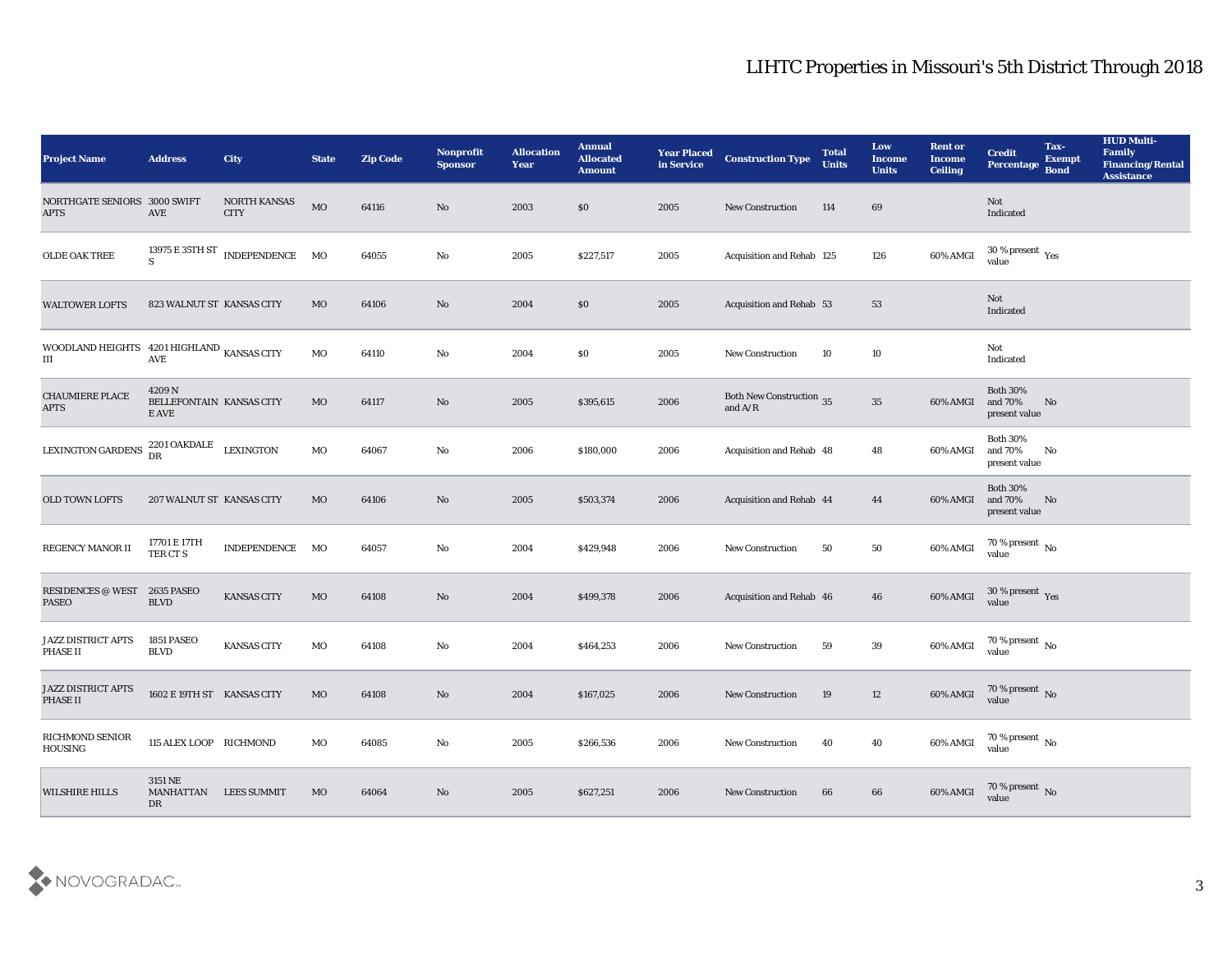| <b>Project Name</b>                                       | <b>Address</b>                                          | <b>City</b>        | <b>State</b> | <b>Zip Code</b> | Nonprofit<br><b>Sponsor</b> | <b>Allocation</b><br><b>Year</b> | <b>Annual</b><br><b>Allocated</b><br><b>Amount</b> | <b>Year Placed</b><br>in Service | <b>Construction Type</b>                                                          | <b>Total</b><br><b>Units</b> | Low<br>Income<br><b>Units</b> | <b>Rent or</b><br><b>Income</b><br><b>Ceiling</b> | <b>Credit</b><br>Percentage                          | Tax-<br><b>Exempt</b><br><b>Bond</b> | <b>HUD Multi-</b><br>Family<br><b>Financing/Rental</b><br><b>Assistance</b> |
|-----------------------------------------------------------|---------------------------------------------------------|--------------------|--------------|-----------------|-----------------------------|----------------------------------|----------------------------------------------------|----------------------------------|-----------------------------------------------------------------------------------|------------------------------|-------------------------------|---------------------------------------------------|------------------------------------------------------|--------------------------------------|-----------------------------------------------------------------------------|
| <b>ALEXANDRIA APTS</b>                                    | 1328 E ARMOUR $\,$ KANSAS CITY<br>$\operatorname{BLVD}$ |                    | MO           | 64109           | No                          | 2007                             | \$255,031                                          | 2007                             | <b>Acquisition and Rehab</b>                                                      | 55                           |                               | 54 60% AMGI                                       | $30\,\%$ present $\,\mathrm{Yes}$<br>value           |                                      |                                                                             |
| <b>ASHLEY PARK APTS</b>                                   | 6391<br>MANCHESTER KANSAS CITY<br>AVE                   |                    | MO           | 64133           | No                          | 2007                             | \$431,083                                          | 2007                             | Acquisition and Rehab 184                                                         |                              | 183                           | 60% AMGI                                          | $30\,\%$ present $\,\mathrm{Yes}$ value              |                                      |                                                                             |
| BRIARWOOD GARDENS 6216 E 126TH ST GRANDVIEW               |                                                         |                    | MO           | 64030           | No                          | 2007                             | \$623,623                                          | 2007                             | Acquisition and Rehab 360                                                         |                              | 325                           | 60% AMGI                                          | 30 % present $\rm\thinspace\gamma_{\rm es}$<br>value |                                      |                                                                             |
| <b>GRAPHIC ART LOFTS</b>                                  | 934<br>WYANDOTTE ST KANSAS CITY                         |                    | MO           | 64105           | No                          | 2006                             | \$600,555                                          | 2007                             | <b>Acquisition and Rehab 58</b>                                                   |                              | 58                            | 60% AMGI                                          | $70\,\%$ present $\,$ No value                       |                                      |                                                                             |
| <b>IVANHOE GARDENS</b>                                    | 2016 E 38TH ST KANSAS CITY                              |                    | MO           | 64109           | No                          | 2007                             | \$303,343                                          | 2007                             | Acquisition and Rehab 80                                                          |                              | 80                            | 60% AMGI                                          | $30\,\%$ present $\,$ Yes value                      |                                      |                                                                             |
| <b>JUSTIN PLACE APTS</b>                                  | LINWOOD BLVD KANSAS CITY                                |                    | MO           | 64109           | No                          | 2007                             | \$401,799                                          | 2007                             | Acquisition and Rehab 100                                                         |                              | 100                           | 60% AMGI                                          | $30\,\%$ present $\,$ Yes value                      |                                      |                                                                             |
| <b>PARKWAY APTS</b>                                       | 4100 PASEO<br><b>BLVD</b>                               | <b>KANSAS CITY</b> | MO           | 64110           | No                          | 2005                             | \$510,000                                          | 2007                             | <b>New Construction</b>                                                           | 40                           | 40                            | 60% AMGI                                          | $70$ % present $\,$ No $\,$ value                    |                                      |                                                                             |
| <b>SAGE CROSSING APTS</b>                                 | 506 NE<br>HOWARD AVE                                    | <b>LEES SUMMIT</b> | MO           | 64063           | No                          | 2007                             | \$445,919                                          | 2007                             | Acquisition and Rehab 152                                                         |                              | 152                           | 60% AMGI                                          | $30\,\%$ present $\,$ Yes value                      |                                      |                                                                             |
| <b>HISTORIC</b><br><b>PROFESSIONAL</b><br><b>BUILDING</b> | <b>1103 GRAND</b><br><b>BLVD</b>                        | <b>KANSAS CITY</b> | MO           | 64106           | No                          | 2007                             | \$707,886                                          | 2007                             | Acquisition and Rehab 132                                                         |                              | 132                           | 60% AMGI                                          | $30\,\%$ present $\,$ Yes value                      |                                      |                                                                             |
| THE ORCHARDS APTS                                         | 16350 E 48TH<br><b>TER</b>                              | KANSAS CITY        | MO           | 64136           | No                          | 2007                             | \$477,274                                          | 2007                             | <b>New Construction</b>                                                           | 220                          | 176                           | 60% AMGI                                          | $30\,\%$ present $\,$ Yes value                      |                                      |                                                                             |
| WOODLAND HEIGHTS 3904<br>IV                               | HIGHLAND AVE $\,$ KANSAS CITY                           |                    | MO           | 64110           | No                          | 2006                             | \$136,500                                          | 2007                             | <b>New Construction</b>                                                           | 8                            | 8                             | 60% AMGI                                          | 70 % present $\,$ No $\,$<br>value                   |                                      |                                                                             |
| <b>CARRIAGE LOFTS</b>                                     | 1732 OAK ST                                             | <b>KANSAS CITY</b> | MO           | 64108           | $\mathbf {No}$              | 2009                             | \$421,000                                          | 2009                             | Acquisition and Rehab 23                                                          |                              | 23                            | 60% AMGI                                          | Both $30\%$<br>and $70\%$<br>present value           | N <sub>o</sub>                       |                                                                             |
| <b>DEER CREEK APTS</b>                                    | 820 S MIAMI<br><b>AVE</b>                               | <b>MARSHALL</b>    | MO           | 65340           | $\mathbf{Yes}$              | 2008                             | \$540,000                                          | 2009                             | Both New Construction 72<br>and $\ensuremath{\mathrm{A}}/\ensuremath{\mathrm{R}}$ |                              | $72\,$                        | 60% AMGI                                          | Both $30\%$<br>and 70%<br>present value              | No                                   |                                                                             |

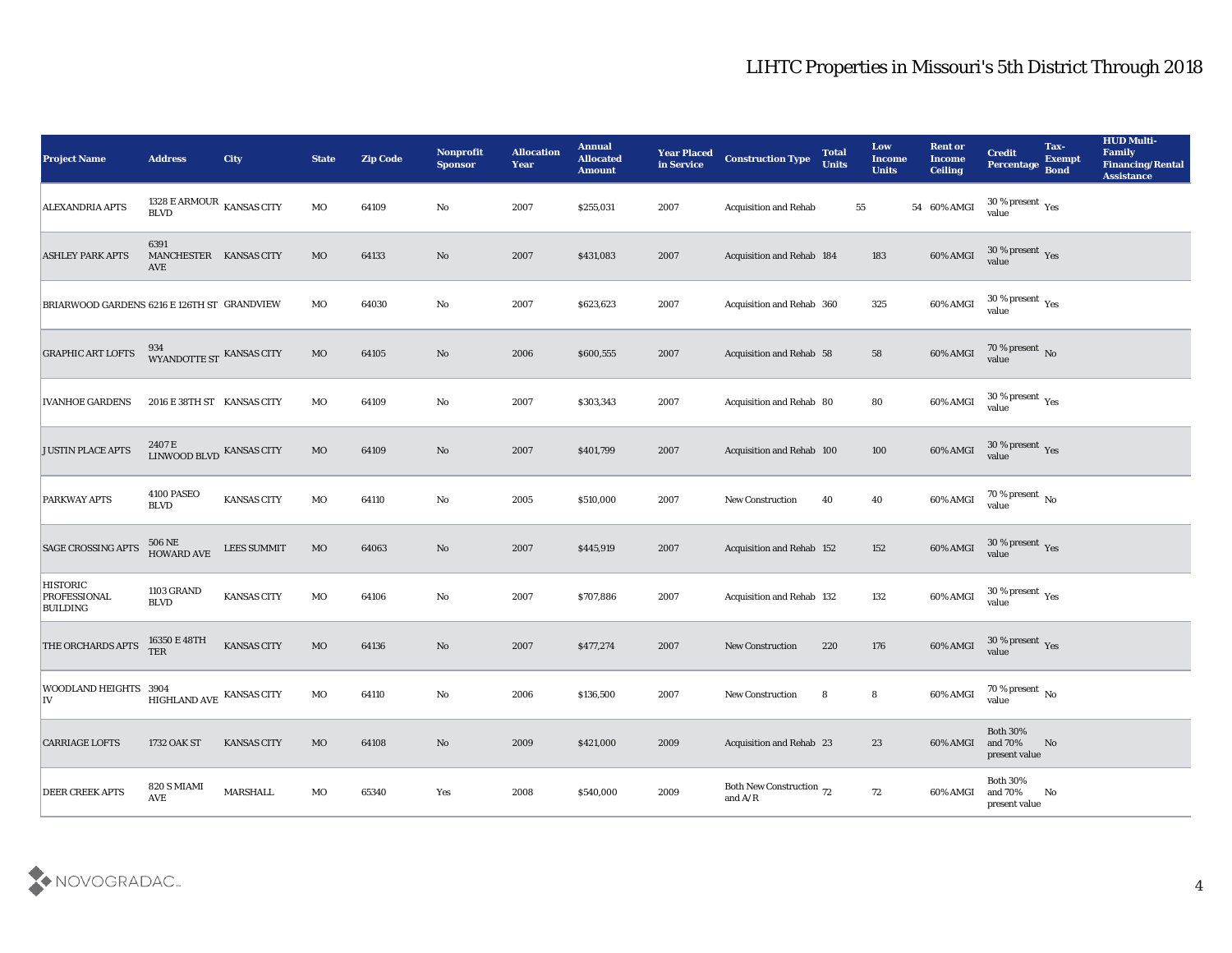| <b>Project Name</b>                                            | <b>Address</b>                         | <b>City</b>        | <b>State</b> | <b>Zip Code</b> | Nonprofit<br><b>Sponsor</b> | <b>Allocation</b><br><b>Year</b> | <b>Annual</b><br><b>Allocated</b><br><b>Amount</b> | <b>Year Placed</b><br>in Service | <b>Construction Type</b>  | <b>Total</b><br><b>Units</b> | Low<br><b>Income</b><br><b>Units</b> | <b>Rent or</b><br>Income<br><b>Ceiling</b> | <b>Credit</b><br>Percentage                 | Tax-<br><b>Exempt</b><br><b>Bond</b> | <b>HUD Multi-</b><br>Family<br><b>Financing/Rental</b><br><b>Assistance</b> |
|----------------------------------------------------------------|----------------------------------------|--------------------|--------------|-----------------|-----------------------------|----------------------------------|----------------------------------------------------|----------------------------------|---------------------------|------------------------------|--------------------------------------|--------------------------------------------|---------------------------------------------|--------------------------------------|-----------------------------------------------------------------------------|
| <b>HYDE PARK APTS</b>                                          | 336 W 36TH ST KANSAS CITY              |                    | <b>MO</b>    | 64111           | Yes                         | 2008                             | \$385,000                                          | 2009                             | Acquisition and Rehab 75  |                              | 75                                   | 60% AMGI                                   | <b>Both 30%</b><br>and 70%<br>present value | No                                   |                                                                             |
| <b>JAMISON HOUSING</b><br>ON THE BOULEVARD                     | 2951 E<br><b>LINWOOD BLVD</b>          | <b>KANSAS CITY</b> | MO           | 64128           | Yes                         | 2007                             | \$245,000                                          | 2009                             | <b>New Construction</b>   | 14                           | 14                                   | 60% AMGI                                   | <b>Both 30%</b><br>and 70%<br>present value | No                                   |                                                                             |
| <b>LAWNDALE HEIGHTS</b><br><b>APTS</b>                         | 1400 TOPPING<br><b>AVE</b>             | <b>KANSAS CITY</b> | MO           | 64126           | No                          | 2008                             | \$416,630                                          | 2009                             | Acquisition and Rehab 123 |                              | 123                                  | 60% AMGI                                   | <b>Both 30%</b><br>and 70%<br>present value | No                                   |                                                                             |
| MARTIN LUTHER KING 2527 EUCLID<br><b>VILLAGE</b>               | <b>AVE</b>                             | <b>KANSAS CITY</b> | MO           | 64127           | Yes                         | 2008                             | \$637,500                                          | 2009                             | <b>New Construction</b>   | 108                          | 108                                  | 60% AMGI                                   | <b>Both 30%</b><br>and 70%<br>present value | No                                   |                                                                             |
| <b>TRINITY VILLAGE</b>                                         | 12000 FOOD LN GRANDVIEW                |                    | MO           | 64030           | Yes                         | 2008                             | \$570,413                                          | 2009                             | <b>New Construction</b>   | 34                           | 34                                   | 60% AMGI                                   | <b>Both 30%</b><br>and 70%<br>present value | No                                   |                                                                             |
| <b>VALENTINE APTS</b>                                          | 3724<br><b>BROADWAY</b><br><b>BLVD</b> | <b>KANSAS CITY</b> | MO           | 64111           | No                          | 2008                             | \$644,964                                          | 2009                             | Acquisition and Rehab 65  |                              | 65                                   | 60% AMGI                                   | <b>Both 30%</b><br>and 70%<br>present value | No                                   |                                                                             |
| <b>BASIE COURT</b><br><b>REDEVELOPMENT</b><br><b>INVESTORS</b> | 1940<br><b>WOODLAND</b><br>AVE         | <b>KANSAS CITY</b> | MO           | 64108           | Yes                         | 2010                             | \$846,333                                          | 2011                             | Acquisition and Rehab 88  |                              | 88                                   | 60% AMGI                                   | <b>Both 30%</b><br>and 70%<br>present value | No                                   |                                                                             |
| <b>BEACON PARK</b><br><b>TOWNHOMES</b>                         | <b>2550 VINE ST</b>                    | <b>KANSAS CITY</b> | MO           | 64108           | Yes                         | 2009                             | \$700,000                                          | 2011                             | <b>New Construction</b>   | 45                           | 35                                   | 60% AMGI                                   | <b>Both 30%</b><br>and 70%<br>present value | No                                   |                                                                             |
| <b>CHATHAM APTS</b>                                            | 3701<br><b>BROADWAY</b><br><b>BLVD</b> | <b>KANSAS CITY</b> | MO           | 64111           | No                          | 2010                             | \$258,400                                          | 2011                             | Acquisition and Rehab 40  |                              | 40                                   | 60% AMGI                                   | <b>Both 30%</b><br>and 70%<br>present value | No                                   |                                                                             |
| <b>COLUMBIA LOFTS</b>                                          | 2006<br>WYANDOTTE ST KANSAS CITY       |                    | MO           | 64108           | No                          | 2011                             | \$468,827                                          | 2011                             | Acquisition and Rehab 35  |                              | 35                                   | 60% AMGI                                   | <b>Both 30%</b><br>and 70%<br>present value | No                                   |                                                                             |
| <b>COURTHOUSE APTS</b>                                         | 811 GRAND<br><b>BLVD</b>               | <b>KANSAS CITY</b> | MO           | 64106           | No                          | 2007                             | \$1,149,018                                        | 2011                             | Acquisition and Rehab 176 |                              | 176                                  | 60% AMGI                                   | <b>Both 30%</b><br>and 70%<br>present value | No                                   |                                                                             |
| <b>EAST VILLAGE APTS</b>                                       | 950 HOLMES ST KANSAS CITY              |                    | MO           | 64106           | Yes                         | 2010                             | \$1,200,000                                        | 2011                             | New Construction          | 50                           | 50                                   | 60% AMGI                                   | <b>Both 30%</b><br>and 70%<br>present value | No                                   |                                                                             |
| <b>URBAN PIONEERS</b>                                          | 2214<br>WOODLAND<br>AVE                | <b>KANSAS CITY</b> | MO           | 64108           |                             | 1990                             | \$0                                                | 1991                             | New Construction          | $\blacksquare$               | $\mathbf{1}$                         |                                            | Not<br>Indicated                            |                                      |                                                                             |

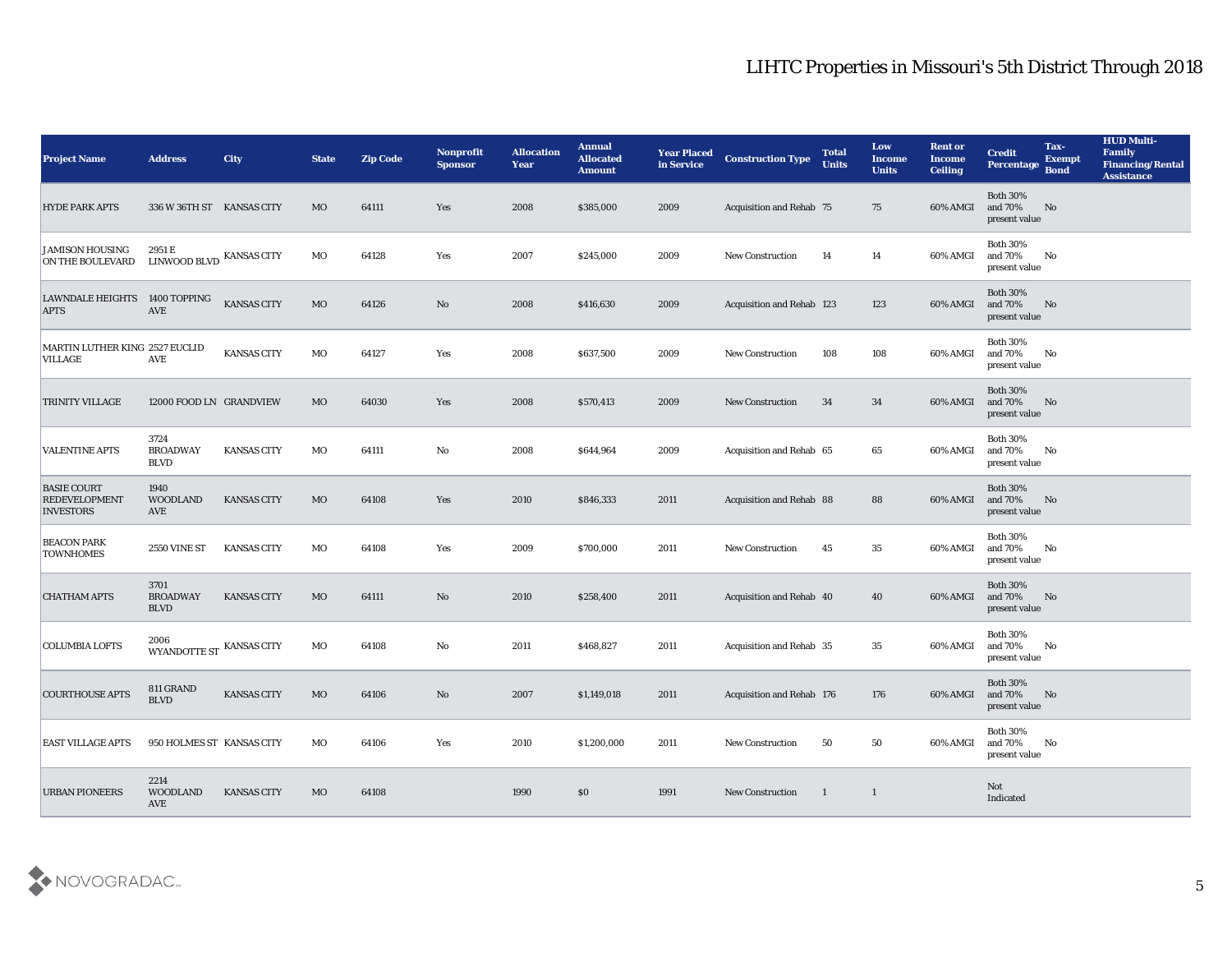| <b>Project Name</b>                             | <b>Address</b>                                                 | <b>City</b>        | <b>State</b> | <b>Zip Code</b> | Nonprofit<br><b>Sponsor</b> | <b>Allocation</b><br><b>Year</b> | <b>Annual</b><br><b>Allocated</b><br><b>Amount</b> | <b>Year Placed</b><br>in Service | <b>Construction Type</b> | <b>Total</b><br><b>Units</b> | Low<br><b>Income</b><br><b>Units</b> | <b>Rent or</b><br><b>Income</b><br><b>Ceiling</b> | <b>Credit</b><br>Percentage | Tax-<br><b>Exempt</b><br><b>Bond</b> | <b>HUD Multi-</b><br>Family<br><b>Financing/Rental</b><br><b>Assistance</b> |
|-------------------------------------------------|----------------------------------------------------------------|--------------------|--------------|-----------------|-----------------------------|----------------------------------|----------------------------------------------------|----------------------------------|--------------------------|------------------------------|--------------------------------------|---------------------------------------------------|-----------------------------|--------------------------------------|-----------------------------------------------------------------------------|
| <b>URBAN PIONEERS</b>                           | 2444<br><b>WOODLAND</b><br>AVE                                 | <b>KANSAS CITY</b> | MO           | 64108           |                             | 1990                             | $\$0$                                              | 1991                             | New Construction         | $\overline{1}$               | $\mathbf{1}$                         |                                                   | Not<br>Indicated            | $\rm No$                             |                                                                             |
| <b>URBAN PIONEERS</b>                           | 2407 PARK AVE KANSAS CITY                                      |                    | MO           | 64127           |                             | 1991                             | $\$0$                                              | 1991                             | New Construction         | $\blacksquare$               | $\mathbf{1}$                         |                                                   | Not<br>Indicated            |                                      |                                                                             |
| WHITEHALL APTS                                  | 1205 ARMOUR<br>RD                                              | <b>KANSAS CITY</b> | MO           | 64116           |                             | 1991                             | \$0\$                                              | 1991                             | Acquisition and Rehab 21 |                              | 21                                   |                                                   | Not<br>Indicated            | No                                   |                                                                             |
| <b>WHO/TAKE PART II</b>                         | 500 W 20TH ST KANSAS CITY                                      |                    | MO           | 64108           |                             | 1990                             | $\$0$                                              | 1991                             | Acquisition and Rehab 12 |                              | 12                                   |                                                   | Not<br>Indicated            |                                      |                                                                             |
| 1904 CYPRESS AVE                                | 1904 CYPRESS<br><b>AVE</b>                                     | <b>KANSAS CITY</b> | MO           | 64127           |                             | 1992                             | \$0\$                                              | 1992                             | Acquisition and Rehab 1  |                              | -1                                   |                                                   | Not<br>Indicated            |                                      |                                                                             |
| 2110-16 EAST 13TH ST 2110 E 13TH ST KANSAS CITY |                                                                |                    | MO           | 64127           |                             | 1992                             | $\$0$                                              | 1992                             | Acquisition and Rehab 15 |                              | 15                                   |                                                   | Not<br>Indicated            |                                      |                                                                             |
| 406 S FOREST AVE                                | <b>406 S FOREST</b><br>AVE                                     | INDEPENDENCE       | MO           | 64052           |                             | 1992                             | $\$0$                                              | 1992                             | Acquisition and Rehab 1  |                              | -1                                   |                                                   | Not<br>Indicated            |                                      |                                                                             |
| 4654-6 E 37TH TERR                              | 4654 E 37TH<br><b>TER</b>                                      | <b>KANSAS CITY</b> | MO           | 64128           |                             | 1991                             | $\$0$                                              | 1992                             | New Construction         | $\boldsymbol{2}$             | $\boldsymbol{2}$                     |                                                   | Not<br>Indicated            | No                                   |                                                                             |
| 5018-20 WALROND                                 | $5018$ WALROND $\,$ KANSAS CITY<br>$\operatorname{AVE}$        |                    | MO           | 64130           |                             | 1990                             | \$0\$                                              | 1992                             | New Construction         | $\boldsymbol{2}$             | $\boldsymbol{2}$                     |                                                   | Not<br>Indicated            |                                      |                                                                             |
| 5716 MERSINGTON<br><b>AVE</b>                   | 5716<br>MERSINGTON KANSAS CITY<br>AVE                          |                    | MO           | 64130           |                             | 1990                             | $\$0$                                              | 1992                             | New Construction         | $\boldsymbol{2}$             | $\boldsymbol{2}$                     |                                                   | Not<br>Indicated            |                                      |                                                                             |
| 5719 JACKSON AVE                                | 5719 JACKSON<br>$\operatorname{AVE}$                           | <b>KANSAS CITY</b> | MO           | 64130           |                             | 1990                             | \$0\$                                              | 1992                             | <b>New Construction</b>  | $\boldsymbol{2}$             | $\boldsymbol{2}$                     |                                                   | Not<br>Indicated            |                                      |                                                                             |
| 5722 NORTON AVE                                 | $5722\textcolor{red}{\mathrm{NORTON}}$<br>$\operatorname{AVE}$ | <b>KANSAS CITY</b> | $_{\rm MO}$  | 64130           |                             | 1990                             | $\$0$                                              | 1992                             | New Construction         | $\overline{\phantom{a}}$     | $\overline{\mathbf{2}}$              |                                                   | Not<br>Indicated            |                                      |                                                                             |
| 7144 PASEO BLVD                                 | <b>7144 PASEO</b><br>$\operatorname{BLVD}$                     | KANSAS CITY        | MO           | 64132           |                             | 1992                             | $\$0$                                              | 1992                             | Acquisition and Rehab 1  |                              | -1                                   |                                                   | Not<br>Indicated            |                                      |                                                                             |

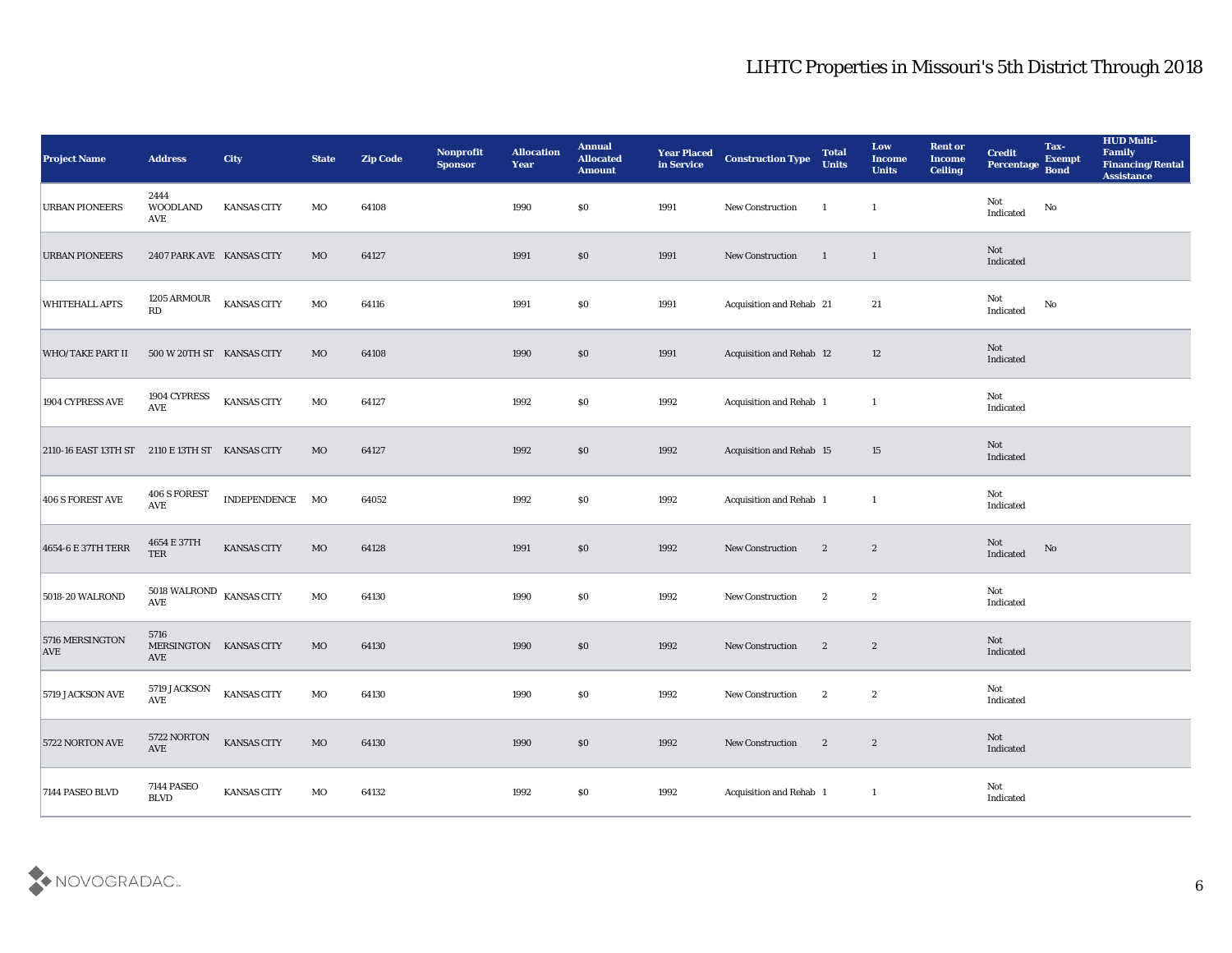| <b>Project Name</b>                                      | <b>Address</b>                                                 | City                | <b>State</b> | <b>Zip Code</b> | Nonprofit<br><b>Sponsor</b> | <b>Allocation</b><br><b>Year</b> | <b>Annual</b><br><b>Allocated</b><br><b>Amount</b> | <b>Year Placed</b><br>in Service | <b>Construction Type</b>                                                          | <b>Total</b><br><b>Units</b> | Low<br><b>Income</b><br><b>Units</b> | <b>Rent or</b><br><b>Income</b><br><b>Ceiling</b> | <b>Credit</b><br>Percentage Bond                  | Tax-<br><b>Exempt</b>  | <b>HUD Multi-</b><br>Family<br><b>Financing/Rental</b><br><b>Assistance</b> |
|----------------------------------------------------------|----------------------------------------------------------------|---------------------|--------------|-----------------|-----------------------------|----------------------------------|----------------------------------------------------|----------------------------------|-----------------------------------------------------------------------------------|------------------------------|--------------------------------------|---------------------------------------------------|---------------------------------------------------|------------------------|-----------------------------------------------------------------------------|
| <b>BLUE HILLS TAKE</b><br>PART III                       | 2725 CAMPBELL KANSAS CITY<br><b>ST</b>                         |                     | <b>MO</b>    | 64109           |                             | 1991                             | \$0                                                | 1992                             | Acquisition and Rehab 20                                                          |                              | 20                                   |                                                   | Not<br>$\label{thm:indicated} \textbf{Indicated}$ | $\mathbf{N}\mathbf{o}$ |                                                                             |
| <b>FAIRLEY'S</b><br><b>TOWNHOME</b>                      | 7123 E 118TH PL KANSAS CITY                                    |                     | MO           | 64134           |                             | 1991                             | \$0                                                | 1992                             | <b>New Construction</b>                                                           | $\overline{1}$               | $\mathbf{1}$                         |                                                   | Not<br>Indicated                                  | No                     |                                                                             |
| <b>FAIRLEY'S</b><br><b>TOWNHOME</b>                      | 7125 E 118TH PL KANSAS CITY                                    |                     | MO           | 64134           |                             | 1991                             | S <sub>0</sub>                                     | 1992                             | New Construction                                                                  | $\blacksquare$               | $\mathbf{1}$                         |                                                   | Not<br>Indicated                                  | No                     |                                                                             |
| <b>HIDDEN</b><br><b>VALLEY/BANNISTER</b><br><b>ARMS</b>  | 9365 BALES AVE KANSAS CITY                                     |                     | MO           | 64132           |                             | 1991                             | \$0                                                | 1992                             | Acquisition and Rehab 82                                                          |                              | 82                                   |                                                   | Not<br>Indicated                                  | No                     |                                                                             |
| <b>JEFFERSON PLACE</b>                                   | 1647<br><b>JEFFERSON ST</b>                                    | <b>KANSAS CITY</b>  | $_{\rm MO}$  | 64108           |                             | 1991                             | \$0                                                | 1992                             | Both New Construction 15<br>and $\ensuremath{\mathrm{A}}/\ensuremath{\mathrm{R}}$ |                              | 15                                   |                                                   | Not<br>Indicated                                  | No                     |                                                                             |
| <b>SQUIRE PARK</b><br><b>TOWNHOUSES</b>                  | 1301 E ARMOUR $\,$ KANSAS CITY<br>$\operatorname{BLVD}$        |                     | MO           | 64109           |                             | 1990                             | \$0                                                | 1992                             | New Construction                                                                  | 16                           | 14                                   |                                                   | Not<br>Indicated                                  |                        |                                                                             |
| <b>WINDEMERE I</b>                                       | $508$ NE FIFTH<br><b>ST</b>                                    | <b>BLUE SPRINGS</b> | $_{\rm MO}$  | 64014           |                             | 1991                             | S <sub>0</sub>                                     | 1992                             | <b>New Construction</b>                                                           | 76                           | 76                                   |                                                   | Not<br>Indicated                                  | No                     |                                                                             |
| 2509 JACKSON AVE                                         | 2509 JACKSON<br><b>AVE</b>                                     | <b>KANSAS CITY</b>  | MO           | 64127           |                             | 1991                             | $\$0$                                              | 1993                             | New Construction                                                                  | <sup>1</sup>                 | $\mathbf{1}$                         |                                                   | Not<br>Indicated                                  | No                     |                                                                             |
| 2511 JACKSON AVE                                         | 2511 JACKSON<br>AVE                                            | <b>KANSAS CITY</b>  | MO           | 64127           |                             | 1993                             | S <sub>0</sub>                                     | 1993                             | New Construction                                                                  | $\blacksquare$               | $\mathbf{1}$                         |                                                   | Not<br>Indicated                                  | $\mathbf{N}\mathbf{o}$ |                                                                             |
| 3338-40 ELMWOOD                                          | 3338 ELMWOOD $\,$ KANSAS CITY<br>$\operatorname{\mathbf{AVE}}$ |                     | MO           | 64128           |                             | 1992                             | \$0                                                | 1993                             | <b>New Construction</b>                                                           | $\boldsymbol{2}$             | $\boldsymbol{2}$                     |                                                   | Not<br>Indicated                                  |                        |                                                                             |
| 3437-39 SPRUCE                                           | 3437 SPRUCE<br>AVE                                             | <b>KANSAS CITY</b>  | MO           | 64128           |                             | 1992                             | \$0                                                | 1993                             | <b>New Construction</b>                                                           | $\boldsymbol{2}$             | $\boldsymbol{2}$                     |                                                   | Not<br>Indicated                                  |                        |                                                                             |
| METROPOLITAN<br><b>INVESTMENT</b><br><b>PROPERTIES I</b> | 3804 E 24TH ST KANSAS CITY                                     |                     | MO           | 64127           |                             | 1991                             | \$0                                                | 1993                             | New Construction                                                                  | $\mathbf{1}$                 | $\overline{1}$                       |                                                   | Not<br>$\operatorname{Indicated}$                 | No                     |                                                                             |
| 7017 PASEO BLVD                                          | <b>7017 PASEO</b><br>$\operatorname{BLVD}$                     | KANSAS CITY         | $_{\rm MO}$  | 64132           |                             | 1993                             | $\$0$                                              | 1993                             | <b>Acquisition and Rehab 1</b>                                                    |                              | $\mathbf{1}$                         |                                                   | Not<br>Indicated                                  | No                     |                                                                             |

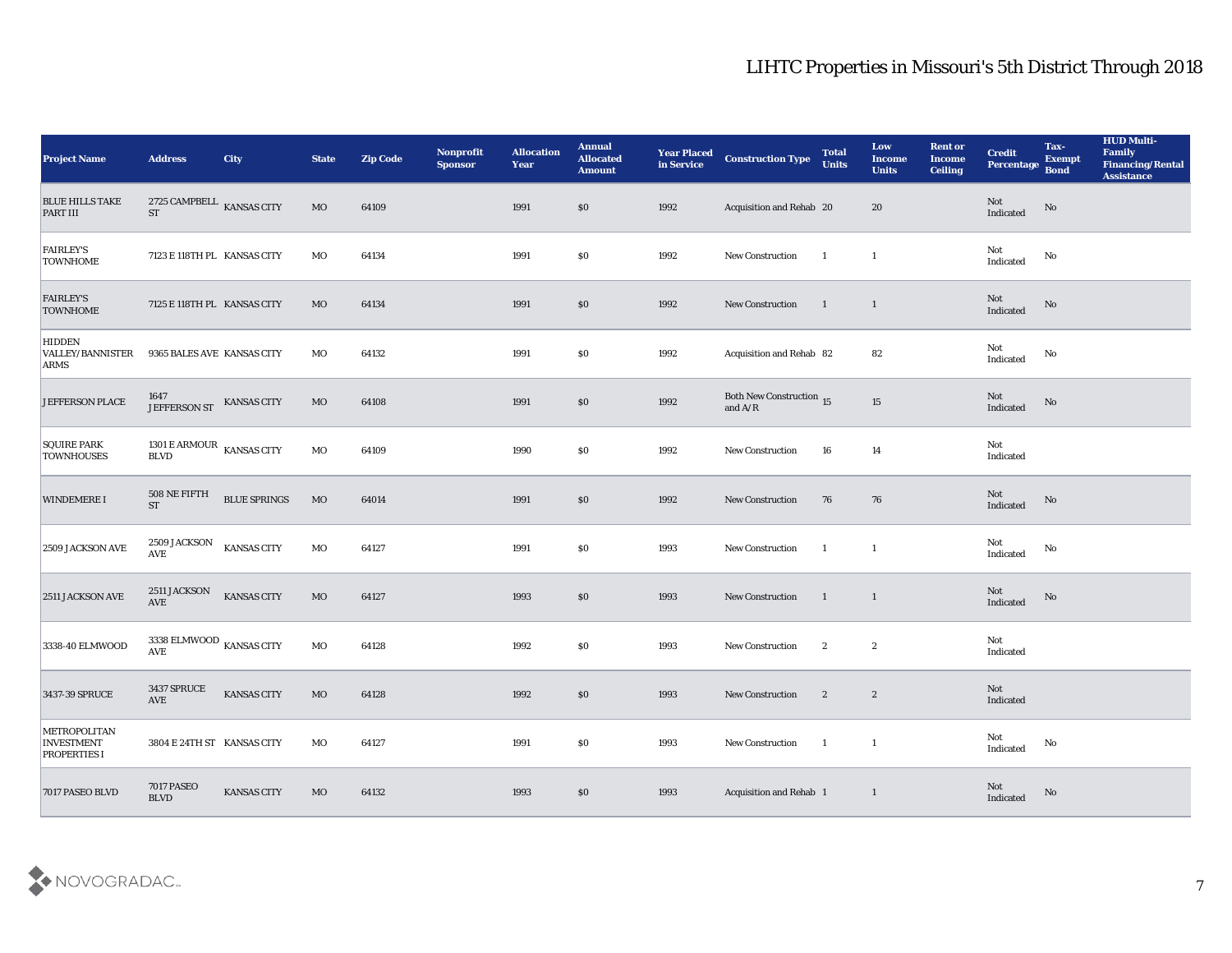| <b>Project Name</b>                           | <b>Address</b>                                | <b>City</b>        | <b>State</b> | <b>Zip Code</b> | Nonprofit<br><b>Sponsor</b> | <b>Allocation</b><br><b>Year</b> | <b>Annual</b><br><b>Allocated</b><br><b>Amount</b> | <b>Year Placed</b><br>in Service | <b>Construction Type</b> | <b>Total</b><br><b>Units</b> | Low<br><b>Income</b><br><b>Units</b> | <b>Rent or</b><br><b>Income</b><br><b>Ceiling</b> | <b>Credit</b><br>Percentage           | Tax-<br><b>Exempt</b><br><b>Bond</b> | <b>HUD Multi-</b><br>Family<br><b>Financing/Rental</b><br><b>Assistance</b> |
|-----------------------------------------------|-----------------------------------------------|--------------------|--------------|-----------------|-----------------------------|----------------------------------|----------------------------------------------------|----------------------------------|--------------------------|------------------------------|--------------------------------------|---------------------------------------------------|---------------------------------------|--------------------------------------|-----------------------------------------------------------------------------|
| <b>ASKEW SADDLERY</b><br><b>BLDG</b>          | 213 DELAWARE KANSAS CITY<br><b>ST</b>         |                    | MO           | 64105           |                             | 1991                             | $\$0$                                              | 1993                             | Acquisition and Rehab 60 |                              | 55                                   |                                                   | Not<br>Indicated                      | $\mathbf{N}\mathbf{o}$               |                                                                             |
| FOUR-PLEX BUILDING                            | <b>4226 PASEO</b><br><b>BLVD</b>              | KANSAS CITY        | $_{\rm MO}$  | 64110           |                             | 1993                             | \$0                                                | 1993                             | Acquisition and Rehab 4  |                              | $\overline{4}$                       |                                                   | $\operatorname{\bf Not}$<br>Indicated | No                                   |                                                                             |
| <b>GOODNEIGHBOR</b><br><b>ESTATES: LOT 16</b> | 10313 E 39TH<br>TER                           | KANSAS CITY        | MO           | 64133           |                             | 1992                             | \$0                                                | 1993                             | New Construction         | $\boldsymbol{2}$             | $\boldsymbol{2}$                     |                                                   | Not<br>Indicated                      |                                      |                                                                             |
| <b>GOODNEIGHBOR</b><br><b>ESTATES: LOT 17</b> | 10319 E 39TH<br><b>TER</b>                    | <b>KANSAS CITY</b> | $_{\rm MO}$  | 64133           |                             | 1992                             | \$0                                                | 1993                             | New Construction         | $\boldsymbol{2}$             | $\mathbf{2}$                         |                                                   | Not<br>Indicated                      |                                      |                                                                             |
| <b>HERITAGE HILLS</b><br><b>WEST</b>          | 2401 E 12TH ST KANSAS CITY                    |                    | MO           | 64127           |                             | 1991                             | \$0                                                | 1993                             | New Construction         | 24                           | 24                                   |                                                   | Not<br>Indicated                      | No                                   |                                                                             |
| <b>QUALITY HILL PHASE</b><br>II               | 905<br>WASHINGTON KANSAS CITY<br><b>ST</b>    |                    | $_{\rm MO}$  | 64105           |                             | 1991                             | \$0                                                | 1993                             | New Construction         | 84                           | 84                                   |                                                   | Not<br>Indicated                      | $\rm No$                             |                                                                             |
| <b>REGINA TERRACE</b>                         | 11804 NEWTON $$\tt KANSAS$ CITY<br><b>AVE</b> |                    | MO           | 64134           |                             | 1992                             | \$0                                                | 1993                             | <b>New Construction</b>  | 12                           | 12                                   |                                                   | Not<br>Indicated                      |                                      |                                                                             |
| <b>ROCKFORD HILL APTS</b>                     | 8208 TROOST<br><b>AVE</b>                     | <b>KANSAS CITY</b> | $_{\rm MO}$  | 64131           |                             | 1991                             | \$0                                                | 1993                             | Acquisition and Rehab 78 |                              | 78                                   |                                                   | Not<br>Indicated                      | No                                   |                                                                             |
| <b>WESTCHESTER</b><br><b>VILLAGE OF OAK</b>   | 408 SE<br><b>SEVENTH ST</b>                   | OAK GROVE          | MO           | 64075           |                             | 1991                             | \$0\$                                              | 1993                             | New Construction         | 33                           | 33                                   |                                                   | Not<br>Indicated                      | $\rm No$                             |                                                                             |
| <b>ASKEW SADDLERY</b><br><b>BUILDING</b>      | 213 DELAWARE<br>${\rm ST}$                    | <b>KANSAS CITY</b> | MO           | 64105-1745      | No                          | 1991                             | \$317,456                                          | 1993                             | Acquisition and Rehab 60 |                              | 55                                   | 60% AMGI                                          | $70\,\%$ present $\,$ No value        |                                      | No                                                                          |
| 2204 CLEVELAND AVE CLEVELAND                  | 2204<br>AVE                                   | <b>KANSAS CITY</b> | MO           | 64127           |                             | 1993                             | $\$0$                                              | 1994                             | New Construction         | - 1                          | -1                                   |                                                   | Not<br>Indicated                      | No                                   |                                                                             |
| 4111 AGNES AVE                                | 4111 AGNES AVE KANSAS CITY                    |                    | $_{\rm MO}$  | 64130           |                             | 1994                             | $\$0$                                              | 1994                             | Acquisition and Rehab 1  |                              | $\mathbf{1}$                         |                                                   | $\rm Not$ Indicated                   | ${\bf No}$                           |                                                                             |
| 5315 PASEO BLVD                               | 5315 PASEO<br><b>BLVD</b>                     | KANSAS CITY        | $_{\rm MO}$  | 64110           |                             | 1994                             | $\$0$                                              | 1994                             | Acquisition and Rehab 2  |                              | $\boldsymbol{2}$                     |                                                   | $\rm Not$ Indicated                   | ${\bf No}$                           |                                                                             |

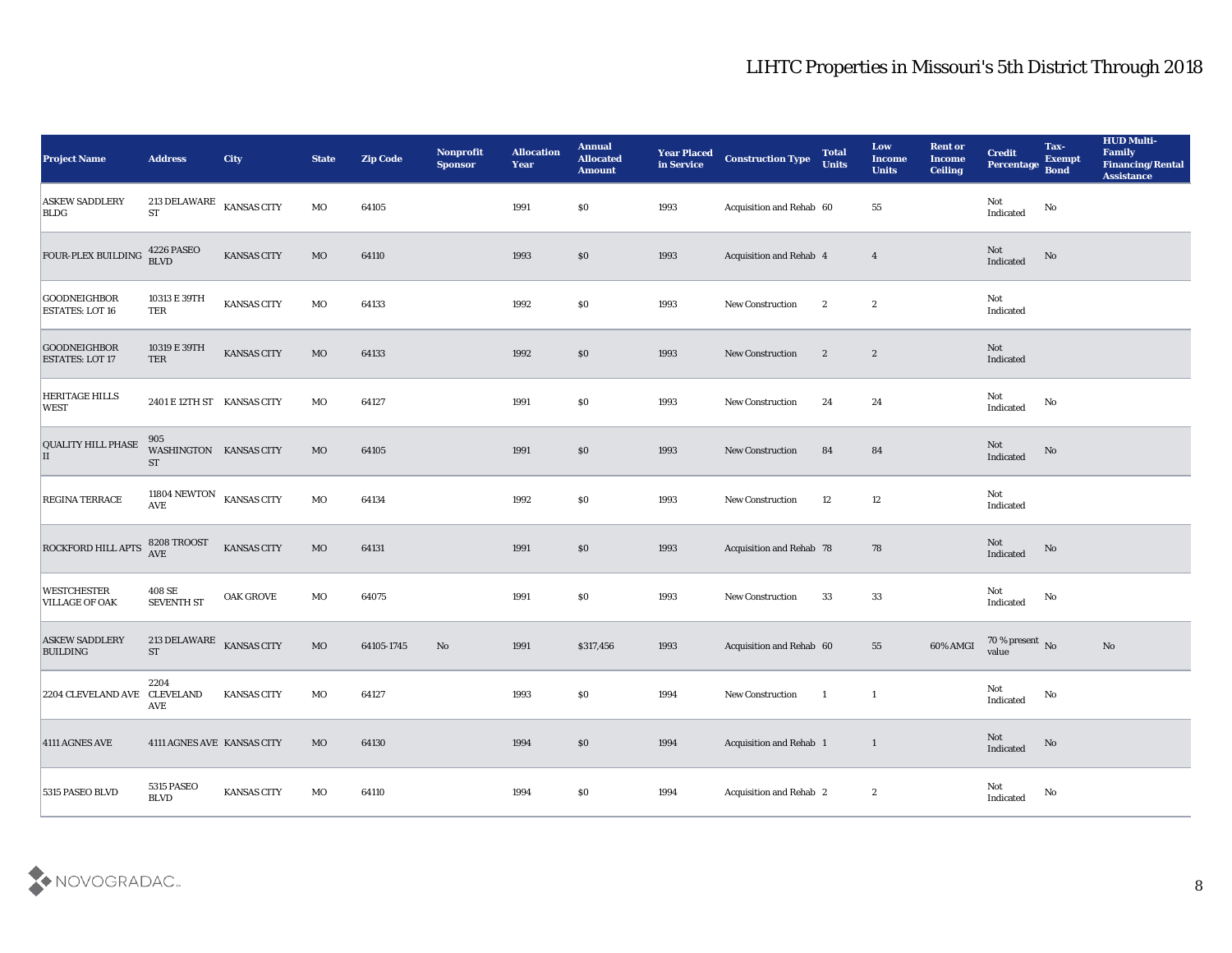| <b>Project Name</b>                                                                                          | <b>Address</b>                                   | <b>City</b>        | <b>State</b> | <b>Zip Code</b> | Nonprofit<br><b>Sponsor</b> | <b>Allocation</b><br>Year | <b>Annual</b><br><b>Allocated</b><br><b>Amount</b> | <b>Year Placed</b><br>in Service | <b>Construction Type</b> | <b>Total</b><br><b>Units</b> | Low<br><b>Income</b><br><b>Units</b> | <b>Rent or</b><br><b>Income</b><br><b>Ceiling</b> | <b>Credit</b><br>Percentage       | Tax-<br><b>Exempt</b><br><b>Bond</b> | <b>HUD Multi-</b><br>Family<br><b>Financing/Rental</b><br><b>Assistance</b> |
|--------------------------------------------------------------------------------------------------------------|--------------------------------------------------|--------------------|--------------|-----------------|-----------------------------|---------------------------|----------------------------------------------------|----------------------------------|--------------------------|------------------------------|--------------------------------------|---------------------------------------------------|-----------------------------------|--------------------------------------|-----------------------------------------------------------------------------|
| 6117 TRACY AVE                                                                                               | 6117 TRACY AVE KANSAS CITY                       |                    | <b>MO</b>    | 64110           |                             | 1994                      | \$0                                                | 1994                             | Acquisition and Rehab 1  |                              | $\mathbf{1}$                         |                                                   | Not<br>Indicated                  | No                                   |                                                                             |
| 6125 JACKSON AVE                                                                                             | <b>6125 JACKSON</b><br>$\operatorname{AVE}$      | <b>KANSAS CITY</b> | MO           | 64130           |                             | 1993                      | \$0                                                | 1994                             | New Construction         | $\mathbf{2}$                 | $\boldsymbol{2}$                     |                                                   | Not<br>Indicated                  | No                                   |                                                                             |
| <b>BROOKWOOD VILLAGE 502 NE KNOX PL BLUE SPRINGS</b>                                                         |                                                  |                    | MO           | 64014           |                             | 1993                      | \$0                                                | 1994                             | New Construction         | 72                           | 72                                   |                                                   | Not<br>Indicated                  | No                                   |                                                                             |
| <b>MARIWOOD</b>                                                                                              | 8424 MARSH<br><b>AVE</b>                         | <b>RAYTOWN</b>     | MO           | 64138           |                             | 1994                      | \$0                                                | 1994                             | New Construction         | -1                           | $\mathbf{1}$                         |                                                   | Not<br>$\operatorname{Indicated}$ | No                                   |                                                                             |
| RICHMOND MANOR<br><b>APTS</b>                                                                                | 301 E<br><b>LEXINGTON ST</b>                     | RICHMOND           | MO           | 64085           |                             | 1993                      | \$0                                                | 1994                             | <b>New Construction</b>  | 36                           | 36                                   |                                                   | Not<br>Indicated                  | No                                   |                                                                             |
| 3670 E 59TH ST                                                                                               | 3670 E 59TH ST KANSAS CITY                       |                    | MO           | 64130           |                             | 1992                      | \$0                                                | 1994                             | <b>New Construction</b>  | $\mathbf{2}$                 | $\boldsymbol{2}$                     |                                                   | Not<br>Indicated                  |                                      |                                                                             |
| 3866 E 59TH TER                                                                                              | 3866 E 59TH<br>TER                               | <b>KANSAS CITY</b> | MO           | 64130           |                             | 1992                      | \$0                                                | 1994                             | New Construction         | $\boldsymbol{2}$             | $\mathbf{2}$                         |                                                   | Not<br>Indicated                  |                                      |                                                                             |
| 5930 ELMWOOD AVE                                                                                             | 5930 ELMWOOD $_{\rm KANSAS}$ CITY<br><b>AVE</b>  |                    | MO           | 64130           |                             | 1992                      | \$0                                                | 1994                             | New Construction         | $\mathbf{2}$                 | $\boldsymbol{2}$                     |                                                   | Not<br>Indicated                  |                                      |                                                                             |
| 6021 WALROND AVE                                                                                             | 6021 WALROND KANSAS CITY<br><b>AVE</b>           |                    | MO           | 64130           |                             | 1992                      | \$0                                                | 1994                             | New Construction         | $\boldsymbol{2}$             | $\boldsymbol{2}$                     |                                                   | Not<br>Indicated                  |                                      |                                                                             |
| 6901 JACKSON AVE                                                                                             | 6901 JACKSON<br>$\mathbf{A}\mathbf{V}\mathbf{E}$ | <b>KANSAS CITY</b> | MO           | 64132           |                             | 1992                      | \$0                                                | 1994                             | New Construction         | $\boldsymbol{2}$             | $\boldsymbol{2}$                     |                                                   | Not<br>Indicated                  |                                      |                                                                             |
| $\boxed{\textrm{SOUTH PARK TERRACE} \begin{tabular}{ l l } \hline 3210 E 112TH \\ \hline TER \end{tabular}}$ |                                                  | <b>KANSAS CITY</b> | MO           | 64137           |                             | 1992                      | \$0                                                | 1994                             | <b>New Construction</b>  | $\mathbf{2}$                 | $\boldsymbol{2}$                     |                                                   | Not<br>Indicated                  |                                      |                                                                             |
| 5610 NE BARNES AVE                                                                                           | $5610\,\mathrm{NE}$ BARNES AVE                   | <b>KANSAS CITY</b> | $_{\rm MO}$  | 64119           | $\mathbf {No}$              | 1994                      | $\$0$                                              | 1995                             | New Construction         | $\mathbf{2}$                 | $\boldsymbol{2}$                     |                                                   | $70\,\%$ present $\,$ No value    |                                      |                                                                             |
| 7416 PASEO BLVD                                                                                              | <b>7416 PASEO</b><br>$\operatorname{BLVD}$       | <b>KANSAS CITY</b> | $_{\rm MO}$  | 64131           | $\rm\thinspace No$          | 1994                      | \$0                                                | 1995                             | Acquisition and Rehab 1  |                              | $\mathbf{1}$                         |                                                   | $70\,\%$ present $\,$ No value    |                                      |                                                                             |

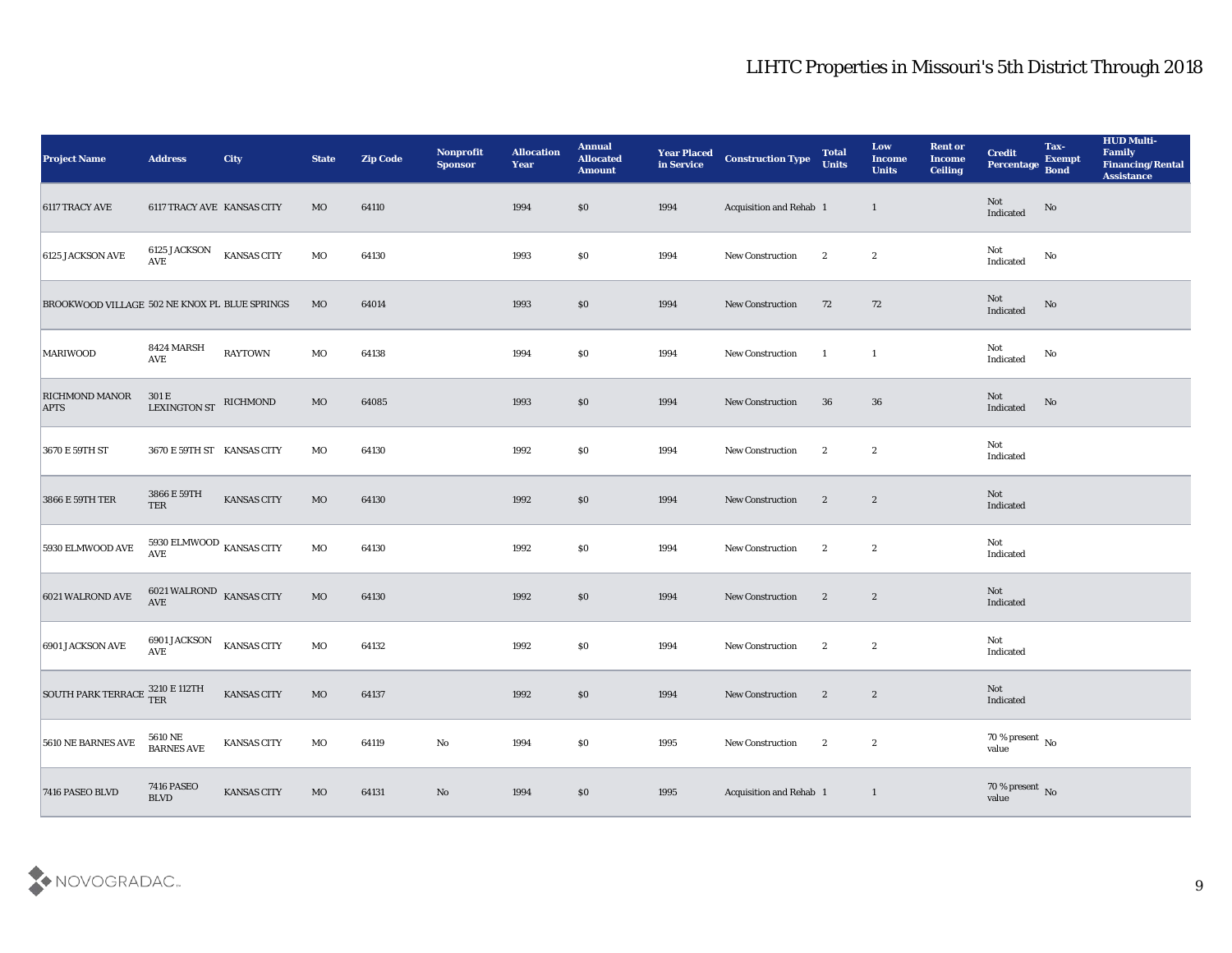| <b>Project Name</b>                                                   | <b>Address</b>                                    | <b>City</b>        | <b>State</b> | <b>Zip Code</b> | Nonprofit<br><b>Sponsor</b> | <b>Allocation</b><br><b>Year</b> | <b>Annual</b><br><b>Allocated</b><br><b>Amount</b> | <b>Year Placed</b><br>in Service | <b>Construction Type</b>         | <b>Total</b><br><b>Units</b> | Low<br><b>Income</b><br><b>Units</b> | <b>Rent or</b><br><b>Income</b><br><b>Ceiling</b> | <b>Credit</b><br>Percentage        | Tax-<br><b>Exempt</b><br><b>Bond</b> | <b>HUD Multi-</b><br>Family<br><b>Financing/Rental</b><br><b>Assistance</b> |
|-----------------------------------------------------------------------|---------------------------------------------------|--------------------|--------------|-----------------|-----------------------------|----------------------------------|----------------------------------------------------|----------------------------------|----------------------------------|------------------------------|--------------------------------------|---------------------------------------------------|------------------------------------|--------------------------------------|-----------------------------------------------------------------------------|
| 11350 SYCAMORE TER                                                    | SYCAMORE TER KANSAS CITY                          |                    | MO           | 64134           | No                          | 1995                             | $\$0$                                              | 1995                             | Acquisition and Rehab 1          |                              | $\mathbf{1}$                         |                                                   | $70\,\%$ present $\,$ No value     |                                      |                                                                             |
| 5625 PASEO BLVD                                                       | 5625 PASEO<br>$\operatorname{BLVD}$               | KANSAS CITY        | $_{\rm MO}$  | 64110           | No                          | 1995                             | \$0                                                | 1995                             | Acquisition and Rehab 1          |                              | $\mathbf{1}$                         |                                                   | $70\,\%$ present $\,$ No value     |                                      |                                                                             |
| 1926 MONROE AVE                                                       | $1926\,\mathrm{MONROE}$<br><b>AVE</b>             | <b>KANSAS CITY</b> | $_{\rm MO}$  | 64127           | $\mathbf{N}\mathbf{o}$      | 1994                             | \$0\$                                              | 1995                             | New Construction                 | $\mathbf{1}$                 | $\mathbf{1}$                         |                                                   | 70 % present $\,$ No $\,$<br>value |                                      |                                                                             |
| 1927 MONROE AVE                                                       | 1927 MONROE<br>AVE                                | <b>KANSAS CITY</b> | $_{\rm MO}$  | 64127           | No                          | 1994                             | \$0\$                                              | 1995                             | New Construction                 | -1                           | $\overline{1}$                       |                                                   | $70\,\%$ present $\,$ No value     |                                      |                                                                             |
| 3419 E 61ST ST                                                        | 3419 E 61ST ST KANSAS CITY                        |                    | MO           | 64130           | No                          | 1994                             | \$0\$                                              | 1995                             | <b>New Construction</b>          | $\boldsymbol{2}$             | $\boldsymbol{2}$                     |                                                   | $70\,\%$ present $\,$ No value     |                                      |                                                                             |
| 3708 E 70TH ST                                                        | 3708 E 70TH ST KANSAS CITY                        |                    | MO           | 64132           | No                          | 1994                             | \$0                                                | 1995                             | <b>New Construction</b>          |                              | $\boldsymbol{2}$                     | $\boldsymbol{2}$                                  | $70\,\%$ present $\,$ No value     |                                      |                                                                             |
| 6000 JACKSON AVE                                                      | 6000 JACKSON<br>AVE                               | <b>KANSAS CITY</b> | $_{\rm MO}$  | 64130           | No                          | 1994                             | \$0                                                | 1995                             | New Construction                 | $\boldsymbol{2}$             | $\boldsymbol{2}$                     |                                                   | $70\,\%$ present $\,$ No value     |                                      |                                                                             |
| <b>BLUE HILLS APTS</b>                                                | <b>6001 BLUE</b><br><b>HILLS RD</b>               | KANSAS CITY        | $_{\rm MO}$  | 64110           | No                          | 1994                             | \$0                                                | 1995                             | <b>Acquisition and Rehab 108</b> |                              | 108                                  |                                                   | $70\,\%$ present $\,$ No value     |                                      |                                                                             |
| COTTAGES OF KANSAS $\frac{13800 \text{ E } 49 \text{TH}}{\text{TER}}$ |                                                   | <b>KANSAS CITY</b> | MO           | 64133           | No                          | 1993                             | \$0                                                | 1995                             | New Construction                 | 108                          | 108                                  |                                                   | $70\,\%$ present $\,$ No value     |                                      |                                                                             |
| FRIENDSHIP VILLAGE 3900 E 56TH<br><b>APTS</b>                         | TER                                               | KANSAS CITY        | $_{\rm MO}$  | 64130           | Yes                         | 1994                             | \$0\$                                              | 1995                             | Acquisition and Rehab 145        |                              | 145                                  |                                                   | $70\,\%$ present $\,$ No value     |                                      |                                                                             |
| <b>INTERCAP 93</b>                                                    | 6204 N OLIVE<br><b>ST</b>                         | <b>KANSAS CITY</b> | MO           | 64118           | No                          | 1993                             | $\$0$                                              | 1995                             | <b>New Construction</b>          | $\boldsymbol{2}$             | $\boldsymbol{2}$                     |                                                   | 70 % present No<br>value           |                                      |                                                                             |
| <b>INTERCAP 93</b>                                                    | 7325<br>BELLEFONTAIN KANSAS CITY<br>${\bf E}$ AVE |                    | $_{\rm MO}$  | 64132           | $\mathbf {No}$              | 1993                             | $\$0$                                              | 1995                             | New Construction                 | $\boldsymbol{2}$             | $\boldsymbol{2}$                     |                                                   | $70\,\%$ present $\,$ No value     |                                      |                                                                             |
| <b>RICHMOND-HARDIN</b><br>PARTNERSHIP                                 | 1105 FAIRWAY<br>${\rm D}{\rm R}$                  | <b>RICHMOND</b>    | $_{\rm MO}$  | 64085           | $\mathbf {No}$              | 1994                             | $\$0$                                              | 1995                             | <b>New Construction</b>          | 32                           | $32\,$                               |                                                   | $70\,\%$ present $\,$ No value     |                                      |                                                                             |

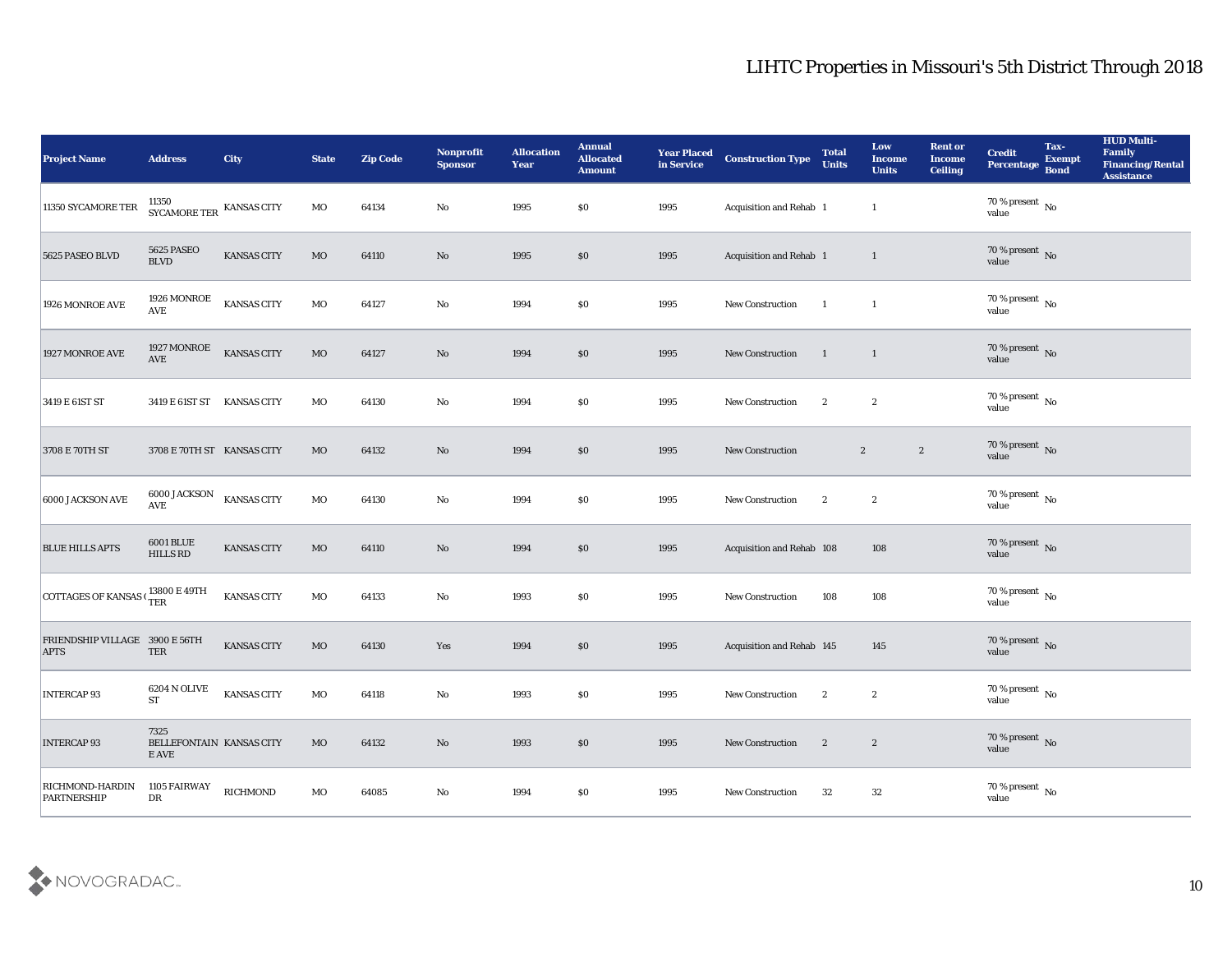| <b>Project Name</b>          | <b>Address</b>                             | <b>City</b>        | <b>State</b> | <b>Zip Code</b> | Nonprofit<br><b>Sponsor</b> | <b>Allocation</b><br><b>Year</b> | <b>Annual</b><br><b>Allocated</b><br><b>Amount</b> | <b>Year Placed</b><br>in Service | <b>Construction Type</b> | <b>Total</b><br><b>Units</b> | Low<br><b>Income</b><br><b>Units</b> | <b>Rent or</b><br><b>Income</b><br><b>Ceiling</b> | <b>Credit</b><br>Percentage                | Tax-<br><b>Exempt</b><br><b>Bond</b> | <b>HUD Multi-</b><br>Family<br>Financing/Rental<br><b>Assistance</b> |
|------------------------------|--------------------------------------------|--------------------|--------------|-----------------|-----------------------------|----------------------------------|----------------------------------------------------|----------------------------------|--------------------------|------------------------------|--------------------------------------|---------------------------------------------------|--------------------------------------------|--------------------------------------|----------------------------------------------------------------------|
| <b>ST REGIS APTS</b>         | $1400$ E $$\,{\rm LINWOOD}$ KANSAS CITY    |                    | $_{\rm MO}$  | 64109           | No                          | 1994                             | \$0                                                | 1995                             | Acquisition and Rehab 85 |                              | 85                                   |                                                   | $70\,\%$ present $\,$ No value             |                                      |                                                                      |
| 1339 E 79TH ST               | 1339 E 79TH ST KANSAS CITY                 |                    | MO           | 64131           | No                          | 1994                             | \$0                                                | 1996                             | Acquisition and Rehab 1  |                              | $\mathbf{1}$                         |                                                   | $70\,\%$ present $\,$ No value             |                                      |                                                                      |
| 1718 E 76TH ST               | 1718 E 76TH ST KANSAS CITY                 |                    | MO           | 64131           | No                          | 1994                             | $\boldsymbol{\mathsf{S}}\boldsymbol{\mathsf{O}}$   | 1996                             | Acquisition and Rehab 1  |                              | $\mathbf{1}$                         |                                                   | $70\,\%$ present $\,$ No value             |                                      |                                                                      |
| 5825 NE BARNES AVE           | 5825 NE<br>BARNES AVE                      | KANSAS CITY        | MO           | 64119           | $\rm\thinspace No$          | 1994                             | \$0                                                | 1996                             | New Construction         | $\boldsymbol{2}$             | $\boldsymbol{2}$                     |                                                   | $70\,\%$ present $\,$ No value             |                                      |                                                                      |
| 4227 PASEO BLVD              | 4227 PASEO<br><b>BLVD</b>                  | KANSAS CITY        | MO           | 64110           | No                          | 1995                             | \$0                                                | 1996                             | New Construction         | $\blacksquare$               | $\mathbf{1}$                         |                                                   | $70\,\%$ present $\,$ No value             |                                      |                                                                      |
| 2326 QUINCY ST               | 2326 QUINCY ST KANSAS CITY                 |                    | MO           | 64127           | $\mathbf{No}$               | 1996                             | \$0                                                | 1996                             | Acquisition and Rehab 1  |                              | $\mathbf{1}$                         |                                                   | $70\,\%$ present $\,$ No value             |                                      |                                                                      |
| 7235 PASEO BLVD              | <b>7235 PASEO</b><br>$\operatorname{BLVD}$ | KANSAS CITY        | $_{\rm MO}$  | 64132           | No                          | 1996                             | $\$0$                                              | 1996                             | Acquisition and Rehab 1  |                              | $\mathbf{1}$                         |                                                   | $70\,\%$ present $\,$ No value             |                                      |                                                                      |
| 5930 CYPRESS PL              | 5930 CYPRESS<br>PL                         | <b>KANSAS CITY</b> | MO           | 64130           | $\rm\thinspace No$          | 1994                             | \$0                                                | 1996                             | New Construction         | $\overline{1}$               | $\mathbf{1}$                         |                                                   | $70\,\%$ present $\,$ No value             |                                      |                                                                      |
| 5930 CYPRESS PL              | 5930 CYPRESS<br>$\mathbf{PL}$              | <b>KANSAS CITY</b> | $_{\rm MO}$  | 64130           |                             | 1994                             | \$0                                                | 1996                             | New Construction         | $\overline{1}$               | $\overline{1}$                       |                                                   | $70\,\%$ present $\,$ No value             |                                      |                                                                      |
| <b>6801 CLEVELAND AVE</b>    | 6801<br><b>CLEVELAND</b><br>AVE            | <b>KANSAS CITY</b> | MO           | 64132           | $\mathbf{No}$               | 1994                             | \$0                                                | 1996                             | New Construction         | $\boldsymbol{2}$             | $\boldsymbol{2}$                     |                                                   | $70\,\%$ present $\,$ No value             |                                      |                                                                      |
| 6805 CLEVELAND AVE CLEVELAND | 6805<br>AVE                                | <b>KANSAS CITY</b> | MO           | 64132           | No                          | 1994                             | \$0                                                | 1996                             | <b>New Construction</b>  | $\mathbf{2}$                 | $\mathbf{2}$                         |                                                   | 70 % present No<br>value                   |                                      |                                                                      |
| 1849 E 75TH TER              | 1849 E 75TH<br>TER                         | <b>KANSAS CITY</b> | $_{\rm MO}$  | 64132           | $\mathbf {No}$              | 1996                             | $\$0$                                              | 1996                             | Acquisition and Rehab 2  |                              | $\boldsymbol{2}$                     |                                                   | Both $30\%$<br>and $70\%$<br>present value | $\rm No$                             |                                                                      |
| <b>EDGEMERE APTS</b>         | 4201 LOCUST ST KANSAS CITY                 |                    | $_{\rm MO}$  | 64110           | $\rm\thinspace No$          | 1996                             | $\$0$                                              | 1996                             | Acquisition and Rehab 39 |                              | 39                                   |                                                   | $70\,\%$ present $\,$ No value             |                                      |                                                                      |

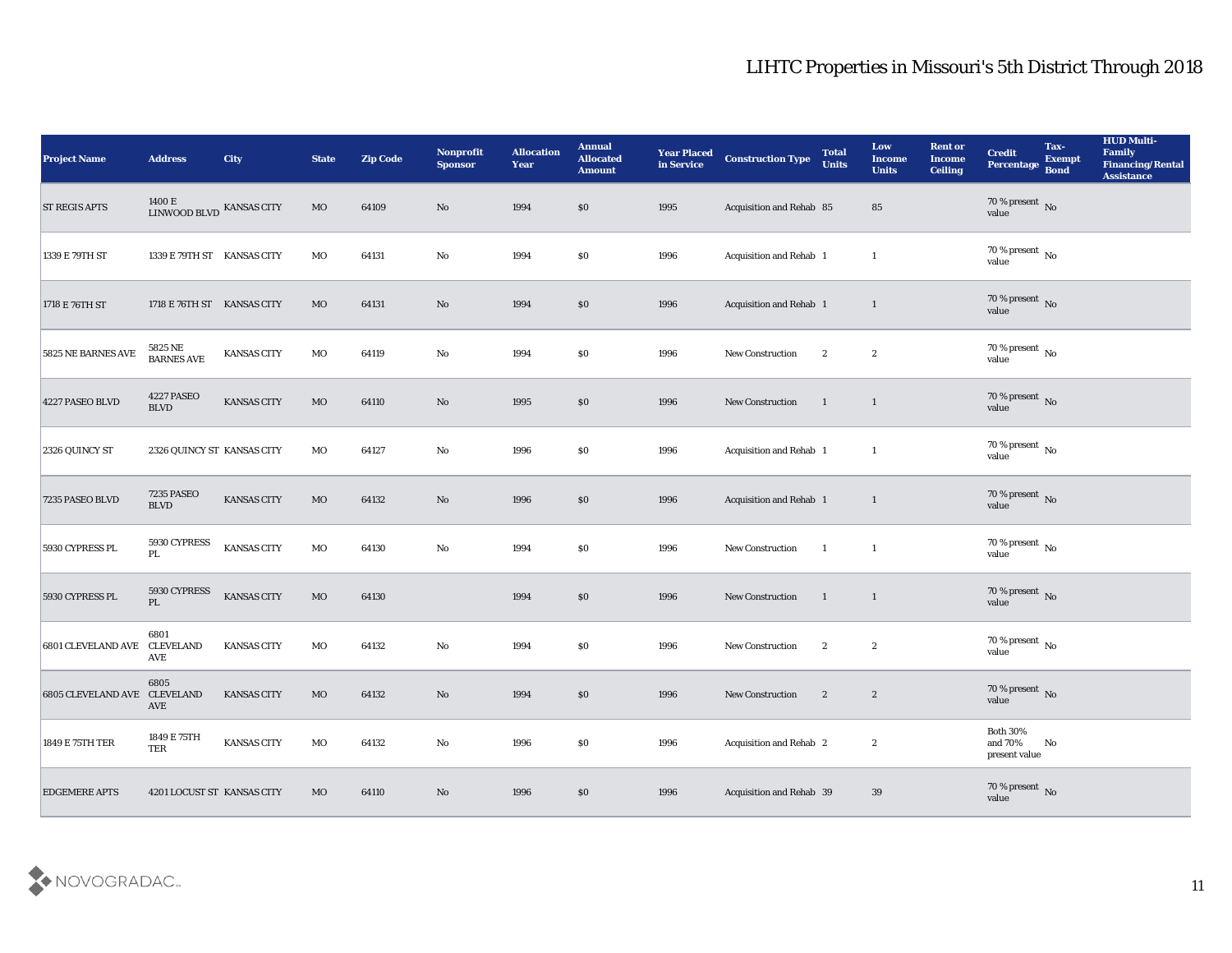| <b>Project Name</b>                                              | <b>Address</b>                       | <b>City</b>                    | <b>State</b> | <b>Zip Code</b> | <b>Nonprofit</b><br><b>Sponsor</b> | <b>Allocation</b><br><b>Year</b> | <b>Annual</b><br><b>Allocated</b><br><b>Amount</b> | <b>Year Placed</b><br>in Service | <b>Construction Type</b>       | <b>Total</b><br><b>Units</b> | Low<br><b>Income</b><br><b>Units</b> | <b>Rent or</b><br>Income<br><b>Ceiling</b> | <b>Credit</b><br>Percentage                 | Tax-<br><b>Exempt</b><br><b>Bond</b> | <b>HUD Multi-</b><br>Family<br><b>Financing/Rental</b><br><b>Assistance</b> |
|------------------------------------------------------------------|--------------------------------------|--------------------------------|--------------|-----------------|------------------------------------|----------------------------------|----------------------------------------------------|----------------------------------|--------------------------------|------------------------------|--------------------------------------|--------------------------------------------|---------------------------------------------|--------------------------------------|-----------------------------------------------------------------------------|
| METROPOLITAN<br><b>INVESTMENT</b><br><b>PROPERTIES II</b>        | 1919 JACKSON<br>AVE                  | KANSAS CITY                    | MO           | 64127           | No                                 | 1995                             | \$0                                                | 1996                             | <b>New Construction</b>        | -1                           | <sup>1</sup>                         |                                            | 70 % present $\,$ No $\,$<br>value          |                                      |                                                                             |
| METROPOLITAN<br><b>INVESTMENT</b><br><b>PROPERTIES II</b>        | 1923 JACKSON<br>$\operatorname{AVE}$ | <b>KANSAS CITY</b>             | <b>MO</b>    | 64127           | No                                 | 1995                             | \$0                                                | 1996                             | <b>New Construction</b>        | $\langle 1 \rangle$          | $\mathbf{1}$                         |                                            | 70 % present No<br>value                    |                                      |                                                                             |
| METROPOLITAN<br><b>INVESTMENT</b><br><b>PROPERTIES II</b>        | 1927 JACKSON<br>AVE                  | <b>KANSAS CITY</b>             | MO           | 64127           | No                                 | 1995                             | \$0                                                | 1996                             | <b>New Construction</b>        | -1                           | $\mathbf{1}$                         |                                            | 70 % present $\,$ No $\,$<br>value          |                                      |                                                                             |
| METROPOLITAN<br><b>INVESTMENT</b><br><b>PROPERTIES II</b>        | 1931 JACKSON<br>$\operatorname{AVE}$ | <b>KANSAS CITY</b>             | $_{\rm MO}$  | 64127           | No                                 | 1995                             | \$0                                                | 1996                             | <b>New Construction</b>        | $\mathbf{1}$                 | $\mathbf{1}$                         |                                            | $70\,\%$ present $\,$ No value              |                                      |                                                                             |
| METROPOLITAN<br><b>INVESTMENT</b><br><b>PROPERTIES II</b>        | 2014<br><b>CLEVELAND</b><br>AVE      | <b>KANSAS CITY</b>             | MO           | 64127           | No                                 | 1995                             | \$0                                                | 1996                             | <b>New Construction</b>        | -1                           | 1                                    |                                            | $70\,\%$ present $\,$ No value              |                                      |                                                                             |
| <b>METROPOLITAN</b><br><b>INVESTMENT</b><br><b>PROPERTIES II</b> | 2316 JACKSON<br>AVE                  | <b>KANSAS CITY</b>             | MO           | 64127           | No                                 | 1995                             | \$0                                                | 1996                             | <b>New Construction</b>        | $\mathbf{1}$                 | $\mathbf{1}$                         |                                            | $70\,\%$ present $\,$ No value              |                                      |                                                                             |
| METROPOLITAN<br><b>INVESTMENT</b><br><b>PROPERTIES II</b>        | 3812 E 24TH ST KANSAS CITY           |                                | MO           | 64127           | No                                 | 1995                             | \$0                                                | 1996                             | <b>New Construction</b>        | -1                           | $\mathbf{1}$                         |                                            | $70\,\%$ present $\,$ No value              |                                      |                                                                             |
| <b>RIVER BEND APTS</b>                                           | 413 WELLS ST                         | ORRICK                         | MO           | 64077           | No                                 | 1994                             | \$0                                                | 1996                             | <b>New Construction</b>        | 20                           | 20                                   |                                            | 70 % present $\,$ No $\,$<br>value          |                                      |                                                                             |
| <b>SLEEPY HOLLOW</b><br><b>MANOR</b>                             | 745 STATE<br>ROUTE <sub>13</sub>     | <b>LEXINGTON</b>               | MO           | 64067-1513      | No                                 | 1994                             | \$97,230                                           | 1996                             | <b>New Construction</b>        | 24                           | 24                                   | 60% AMGI                                   | <b>Both 30%</b><br>and 70%<br>present value | No                                   | No                                                                          |
| <b>VOLKER PLACE</b><br><b>APARTMENTS</b>                         | 6 W 3RD ST                           | <b>KANSAS CITY</b>             | MO           | 64105-1266      | No                                 | 1995                             | \$276,431                                          | 1996                             | Acquisition and Rehab 49       |                              | 49                                   | 60% AMGI                                   | <b>Both 30%</b><br>and 70%<br>present value | No                                   | No                                                                          |
| <b>2114 E 70TH TER</b>                                           | 2114 E 70TH TER KANSAS CITY          |                                | МO           | 64132           | No                                 | 1997                             | \$0                                                | 1997                             | <b>Acquisition and Rehab 1</b> |                              | 1                                    |                                            | 70 % present $\,$ No $\,$<br>value          |                                      |                                                                             |
| 6810 PASEO BLVD                                                  | 6810 PASEO<br><b>BLVD</b>            | KANSAS CITY                    | $_{\rm MO}$  | 64132           | $\rm\thinspace No$                 | 1997                             | $\$0$                                              | 1997                             | Acquisition and Rehab 1        |                              | $\mathbf{1}$                         |                                            | $70\,\%$ present $\,$ No value              |                                      |                                                                             |
| <b>CANTERBURY COURT</b><br><b>APTS</b>                           |                                      | 712 N THIRD ST INDEPENDENCE MO |              | 64050           | $\mathbf {No}$                     | 1995                             | $\$0$                                              | 1997                             | New Construction               | $\overline{4}$               | $\overline{4}$                       |                                            | $70\,\%$ present $\,$ No value              |                                      |                                                                             |

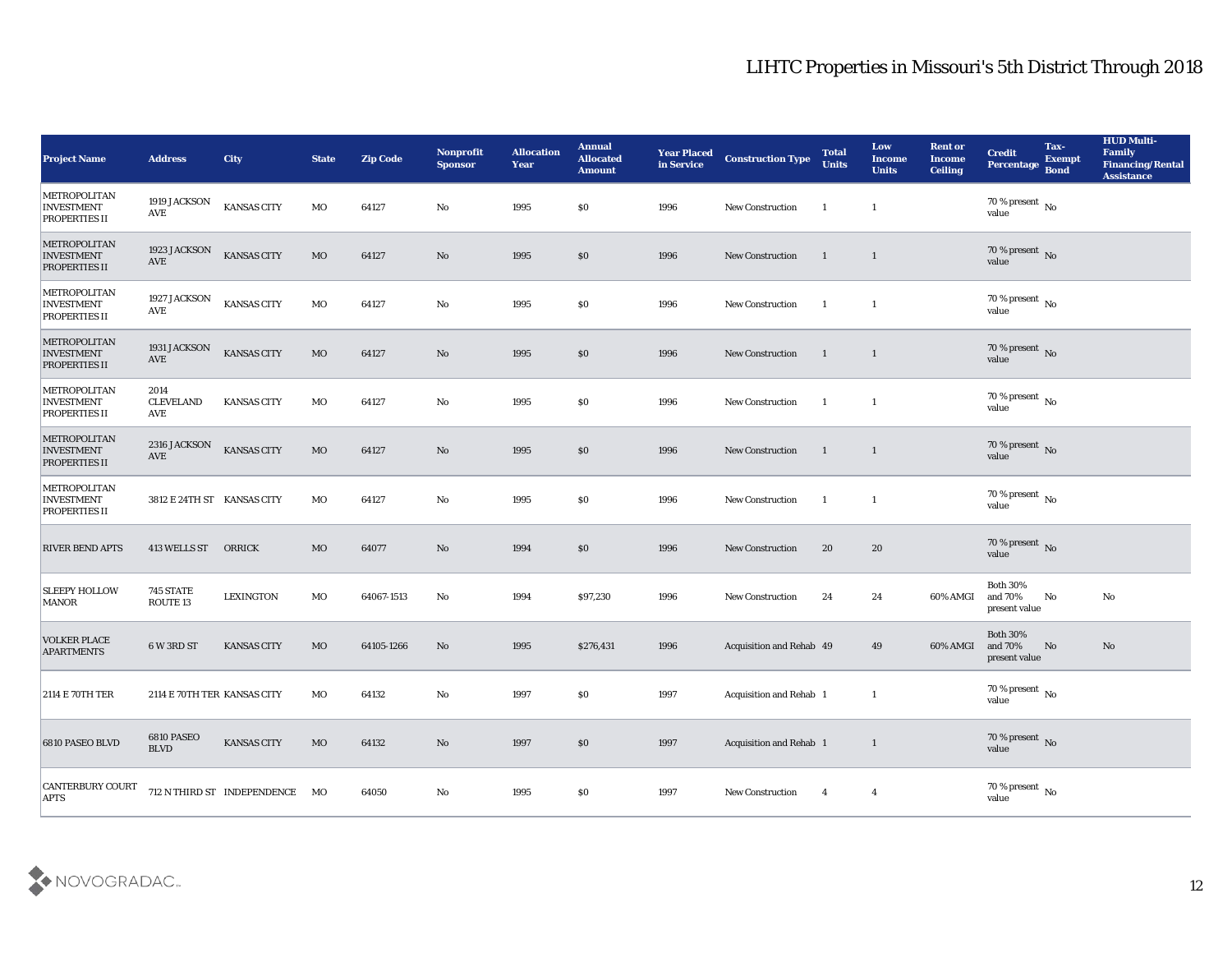| <b>Project Name</b>                                               | <b>Address</b>                                | <b>City</b>        | <b>State</b> | <b>Zip Code</b> | Nonprofit<br><b>Sponsor</b> | <b>Allocation</b><br><b>Year</b> | <b>Annual</b><br><b>Allocated</b><br><b>Amount</b> | <b>Year Placed</b><br>in Service | <b>Construction Type</b> | <b>Total</b><br><b>Units</b> | Low<br><b>Income</b><br><b>Units</b> | <b>Rent or</b><br><b>Income</b><br><b>Ceiling</b> | <b>Credit</b><br>Percentage    | Tax-<br><b>Exempt</b><br><b>Bond</b> | <b>HUD Multi-</b><br>Family<br><b>Financing/Rental</b><br><b>Assistance</b> |
|-------------------------------------------------------------------|-----------------------------------------------|--------------------|--------------|-----------------|-----------------------------|----------------------------------|----------------------------------------------------|----------------------------------|--------------------------|------------------------------|--------------------------------------|---------------------------------------------------|--------------------------------|--------------------------------------|-----------------------------------------------------------------------------|
| <b>JACKSON DUPLEXES</b>                                           | 1801 JACKSON<br>$\operatorname{\mathsf{AVE}}$ | <b>KANSAS CITY</b> | $_{\rm MO}$  | 64127           | No                          | 1996                             | $\$0$                                              | 1997                             | New Construction         | $\overline{4}$               | $\overline{4}$                       |                                                   | $70\,\%$ present $\,$ No value |                                      |                                                                             |
| <b>LONGFELLOW</b><br><b>HEIGHTS PHASE II</b>                      | 1012 E 26TH ST KANSAS CITY                    |                    | MO           | 64108           | No                          | 1995                             | $\$0$                                              | 1997                             | New Construction         | 124                          | 83                                   |                                                   | $70\,\%$ present $\,$ No value |                                      |                                                                             |
| METROPOLITAN<br><b>INVESTMENT</b><br><b>PROPERTIES II</b>         | 2518 CYPRESS<br>$\operatorname{AVE}$          | <b>KANSAS CITY</b> | $_{\rm MO}$  | 64127           | No                          | 1996                             | \$0                                                | 1997                             | New Construction         | $\overline{7}$               | $\overline{7}$                       |                                                   | $70\,\%$ present $\,$ No value |                                      |                                                                             |
| <b>PENDLETON</b><br><b>HEIGHTS/BENTON</b><br><b>BLVD</b>          | 1805<br>BROWNELL AVE KANSAS CITY              |                    | MO           | 64124           | Yes                         | 1996                             | \$0\$                                              | 1997                             | Acquisition and Rehab 33 |                              | 33                                   |                                                   | $70\,\%$ present $\,$ No value |                                      |                                                                             |
| <b>QUALITY HEIGHTS II</b>                                         | $2460\,{\rm MICHIGAN}$ KANSAS CITY AVE        |                    | $_{\rm MO}$  | 64127           | Yes                         | 1995                             | \$0\$                                              | 1997                             | <b>New Construction</b>  | 68                           | 68                                   |                                                   | $70\,\%$ present $\,$ No value |                                      |                                                                             |
| <b>TROOSTWOOD</b><br><b>TOWNHOMES</b>                             | 4909 TROOST<br>AVE                            | <b>KANSAS CITY</b> | MO           | 64110           | Yes                         | 1996                             | \$0\$                                              | 1997                             | New Construction         | 34                           | 20                                   |                                                   | $70\,\%$ present $\,$ No value |                                      |                                                                             |
| <b>WALNUT DUPLEX</b>                                              | $1700\,\mathrm{W}$<br><b>WALNUT ST</b>        | INDEPENDENCE MO    |              |                 | No                          | 1996                             | \$0\$                                              | 1997                             | <b>New Construction</b>  | $\boldsymbol{2}$             | $\mathbf{2}$                         |                                                   | $70\,\%$ present $\,$ No value |                                      |                                                                             |
| <b>WESTPORT TERRACE 915 S APACHE</b><br><b>APTS</b>               | DR                                            | <b>MARSHALL</b>    | MO           | 65340           | No                          | 1997                             | \$0\$                                              | 1997                             | <b>New Construction</b>  | 18                           | 18                                   |                                                   | $30\,\%$ present $\,$ No value |                                      |                                                                             |
| 3710-12 E 9TH STREET                                              | $3710\to\hbox{NINTH}$<br><b>ST</b>            | <b>KANSAS CITY</b> | $_{\rm MO}$  | 64124           | No                          | 1997                             | \$0\$                                              | 1998                             | <b>New Construction</b>  | $\boldsymbol{2}$             | $\boldsymbol{2}$                     |                                                   | Not<br>Indicated               | No                                   |                                                                             |
| 3731-33 E 9TH STREET 3731 E NINTH ST KANSAS CITY                  |                                               |                    | MO           | 64124           | No                          | 1997                             | \$0\$                                              | 1998                             | <b>New Construction</b>  | $\boldsymbol{2}$             | $\boldsymbol{2}$                     |                                                   | Not<br>Indicated               | No                                   |                                                                             |
| 6716-18 E 9TH STREET                                              | <b>3716 E NINTH</b><br><b>ST</b>              | <b>KANSAS CITY</b> | MO           | 64124           | No                          | 1997                             | $\$0$                                              | 1998                             | <b>New Construction</b>  | $\boldsymbol{2}$             | $\boldsymbol{2}$                     |                                                   | Not<br>Indicated               | No                                   |                                                                             |
| <b>KANSAS CITY</b><br>ACCESSIBLE HOUSING AVE                      | 1810 CYPRESS                                  | <b>KANSAS CITY</b> | MO           | 64127           | $\mathbf {No}$              | 1997                             | \$0\$                                              | 1998                             | <b>New Construction</b>  | 14                           | 14                                   |                                                   | Not<br>Indicated               | $\rm No$                             |                                                                             |
| <b>METROPOLITAN</b><br><b>INVESTMENT</b><br><b>PROPERTIES III</b> | 2010<br><b>CLEVELAND</b><br>AVE               | <b>KANSAS CITY</b> | MO           | 64127           | No                          | 1996                             | $\$0$                                              | 1998                             | <b>New Construction</b>  | $\overline{4}$               | $\overline{4}$                       |                                                   | Not<br>Indicated               | No                                   |                                                                             |

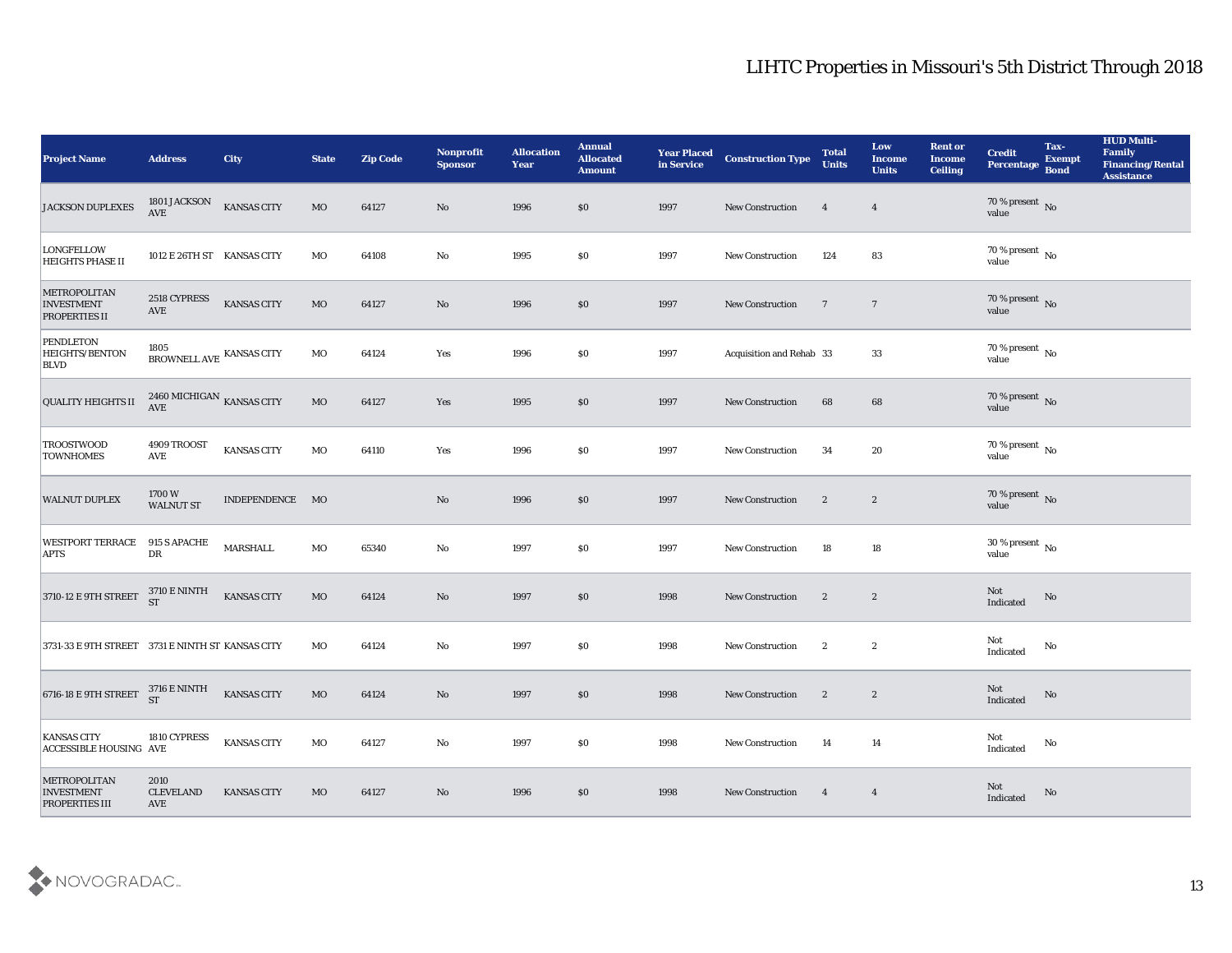| <b>Project Name</b>                            | <b>Address</b>                                  | City                       | <b>State</b> | <b>Zip Code</b> | <b>Nonprofit</b><br><b>Sponsor</b> | <b>Allocation</b><br><b>Year</b> | <b>Annual</b><br><b>Allocated</b><br><b>Amount</b> | <b>Year Placed</b><br>in Service | <b>Construction Type</b>  | <b>Total</b><br><b>Units</b> | Low<br><b>Income</b><br><b>Units</b> | <b>Rent or</b><br><b>Income</b><br>Ceiling | <b>Credit</b><br>Percentage                   | Tax-<br><b>Exempt</b><br><b>Bond</b> | <b>HUD Multi-</b><br>Family<br><b>Financing/Rental</b><br><b>Assistance</b> |
|------------------------------------------------|-------------------------------------------------|----------------------------|--------------|-----------------|------------------------------------|----------------------------------|----------------------------------------------------|----------------------------------|---------------------------|------------------------------|--------------------------------------|--------------------------------------------|-----------------------------------------------|--------------------------------------|-----------------------------------------------------------------------------|
| <b>PARK GATE APTS</b>                          | 6609 ASKEW<br>AVE                               | <b>KANSAS CITY</b>         | MO           | 64132           | Yes                                | 1997                             | $\$0$                                              | 1998                             | Acquisition and Rehab 104 |                              | 104                                  |                                            | Not<br>Indicated                              | No                                   |                                                                             |
| PENNWAY PLAZA                                  | 1827 HOLLY ST KANSAS CITY                       |                            | MO           | 64108           | No                                 | 1996                             | \$0                                                | 1998                             | <b>New Construction</b>   | 120                          | 90                                   |                                            | Not<br>Indicated                              | No                                   |                                                                             |
| PRESIDENTS GARDENS 8239 FOREST<br><b>APTS</b>  | <b>AVE OFC</b>                                  | <b>KANSAS CITY</b>         | MO           | 64131           | No                                 | 1996                             | \$0\$                                              | 1998                             | Acquisition and Rehab 450 |                              | 431                                  |                                            | $30\,\%$ present $\,$ No $\,$<br>value        |                                      |                                                                             |
| TRUMAN FARM VILLAS 5302 HARRY S<br><b>APTS</b> | TRUMAN DR                                       | <b>GRANDVIEW</b>           | MO           | 64030           | No                                 | 2000                             | \$0                                                | 1998                             | <b>New Construction</b>   | 200                          | 148                                  |                                            | $30\,\%$ present $\,$ Yes value               |                                      |                                                                             |
| <b>UTOPIA APTS</b>                             | 8620 W UTOPIA RAYTOWN<br>DR                     |                            | MO           | 64138           | No                                 | 1997                             | $\$0$                                              | 1998                             | Acquisition and Rehab 96  |                              | 96                                   |                                            | 30 % present $\,\rm \gamma_{\rm es}$<br>value |                                      |                                                                             |
| <b>BROOKSTONE</b><br><b>VILLAGE</b>            | 1801 S<br><b>VILLAGE DR</b>                     | BROOKSTONE INDEPENDENCE MO |              | 64057           | $\mathbf{N}\mathbf{o}$             | 2000                             | \$0                                                | 1999                             | <b>New Construction</b>   | 200                          | 200                                  |                                            | $30\,\%$ present $\,$ Yes value               |                                      |                                                                             |
| METROPOLITAN<br><b>INVEST GROUP B</b>          | 2314 MONROE<br><b>AVE</b>                       | <b>KANSAS CITY</b>         | MO           | 64127           | No                                 | 1998                             | $\$0$                                              | 1999                             | <b>New Construction</b>   | $\overline{4}$               | $\overline{\mathbf{4}}$              |                                            | Not<br>Indicated                              | No                                   |                                                                             |
| <b>METROPOLITAN</b><br><b>INVEST GROUP C</b>   | 3215 SPRUCE<br>AVE                              | <b>KANSAS CITY</b>         | MO           | 64128           | No                                 | 1998                             | \$0                                                | 1999                             | New Construction          | $\overline{4}$               | $\overline{4}$                       |                                            | Not<br>Indicated                              | No                                   |                                                                             |
| METROPOLITAN<br><b>INVEST GROUP D</b>          | 3530 ELMWOOD $_{\rm KANSAS}$ CITY<br><b>AVE</b> |                            | MO           | 64128           | No                                 | 1998                             | \$0\$                                              | 1999                             | <b>New Construction</b>   | 3                            | 3                                    |                                            | Not<br>Indicated                              | $\mathbf{No}$                        |                                                                             |
| MT CLEVELAND COOP<br><b>VILLAGE</b>            | 5101<br><b>CLEVELAND</b><br><b>AVE</b>          | <b>KANSAS CITY</b>         | MO           | 64130           | Yes                                | 1997                             | \$0                                                | 1999                             | <b>New Construction</b>   | 70                           | 70                                   |                                            | Not<br>Indicated                              | No                                   |                                                                             |
| <b>PACIFIC HOUSE</b><br><b>APARTMENTS</b>      | 401 DELAWARE KANSAS CITY<br><b>ST</b>           |                            | MO           | 64105-0000      | No                                 | 1998                             | \$254,320                                          | 1999                             | Acquisition and Rehab 32  |                              | 32                                   | 60% AMGI and 70%                           | <b>Both 30%</b><br>present value              | No                                   | No                                                                          |
| <b>GLENS OF HIDDEN</b><br><b>VALLEY</b>        | 9300 BALES AVE KANSAS CITY                      |                            | $_{\rm MO}$  | 64132           | $\rm\thinspace No$                 | 2000                             | $\$0$                                              | 1999                             | Acquisition and Rehab 208 |                              | 204                                  |                                            | $30\,\%$ present $\,$ Yes value               |                                      |                                                                             |
| VILLAGE GREEN APTS 1500 E 46TH ST KANSAS CITY  |                                                 |                            | $_{\rm MO}$  | 64110           | ${\bf No}$                         | 2000                             | $\$0$                                              | 1999                             | Acquisition and Rehab 380 |                              | 380                                  |                                            | 30 % present $\,\rm \gamma_{\rm es}$<br>value |                                      |                                                                             |

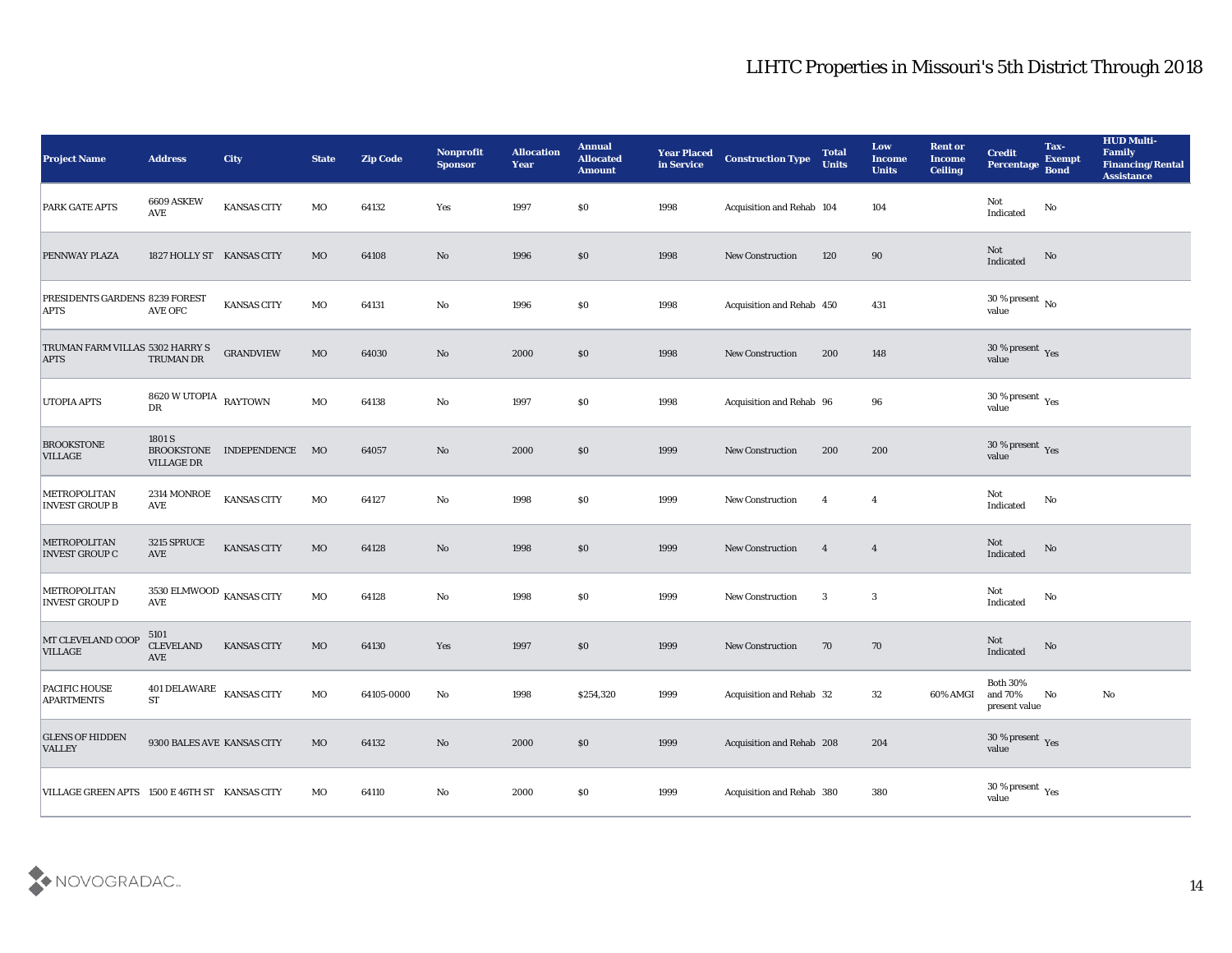| <b>Project Name</b>                                                                                                                                                                                                                                                                                                          | <b>Address</b>                               | <b>City</b>         | <b>State</b> | <b>Zip Code</b> | <b>Nonprofit</b><br><b>Sponsor</b> | <b>Allocation</b><br><b>Year</b> | <b>Annual</b><br><b>Allocated</b><br><b>Amount</b> | <b>Year Placed</b><br>in Service | <b>Construction Type</b>  | <b>Total</b><br><b>Units</b> | Low<br><b>Income</b><br><b>Units</b> | <b>Rent or</b><br><b>Income</b><br><b>Ceiling</b> | <b>Credit</b><br>Percentage                 | Tax-<br><b>Exempt</b><br><b>Bond</b> | <b>HUD Multi-</b><br>Family<br><b>Financing/Rental</b><br><b>Assistance</b> |
|------------------------------------------------------------------------------------------------------------------------------------------------------------------------------------------------------------------------------------------------------------------------------------------------------------------------------|----------------------------------------------|---------------------|--------------|-----------------|------------------------------------|----------------------------------|----------------------------------------------------|----------------------------------|---------------------------|------------------------------|--------------------------------------|---------------------------------------------------|---------------------------------------------|--------------------------------------|-----------------------------------------------------------------------------|
| <b>VILLAGE GREEN</b><br><b>APTS/BRUSH CREEK</b><br><b>VILLAGE</b>                                                                                                                                                                                                                                                            | 1500 E 46TH ST KANSAS CITY                   |                     | MO           | 64110-1903      | No                                 | 1997                             | \$492,490                                          | 1999                             | Acquisition and Rehab 380 |                              | 380                                  | 60% AMGI                                          | <b>Both 30%</b><br>and 70%<br>present value | No                                   | No                                                                          |
| <b>NORTHLAND LOFTS</b>                                                                                                                                                                                                                                                                                                       | 715 ARMOUR RD KANSAS CITY                    |                     | MO           | 64116-3637      | No                                 | 1997                             | \$475,422                                          | 1999                             | Acquisition and Rehab 152 |                              | 152                                  | 60% AMGI                                          | <b>Both 30%</b><br>and 70%<br>present value | No                                   | No                                                                          |
| <b>CARDINAL RIDGE</b><br><b>APTS</b>                                                                                                                                                                                                                                                                                         | 14200 E 49TH ST KANSAS CITY                  |                     | MO           | 64136           | No                                 | 1998                             | \$0                                                | 2000                             | <b>New Construction</b>   | 160                          | 129                                  |                                                   | 70 % present $\,$ No $\,$<br>value          |                                      |                                                                             |
| DOROTHY MAE COURT                                                                                                                                                                                                                                                                                                            | <b>4248 PASEO</b><br><b>BLVD</b>             | <b>KANSAS CITY</b>  | MO           | 64110           | No                                 | 1999                             | $\$0$                                              | 2000                             | New Construction          | $\overline{4}$               | $\overline{4}$                       |                                                   | $70\,\%$ present $\,$ No value              |                                      |                                                                             |
| <b>EAST HILLS VILLAGE</b>                                                                                                                                                                                                                                                                                                    | 7677 MONROE<br><b>AVE</b>                    | <b>KANSAS CITY</b>  | MO           | 64132           | $\mathbf{N}\mathbf{o}$             | 2001                             | \$0                                                | 2000                             | Acquisition and Rehab 110 |                              | 110                                  |                                                   | $30\,\%$ present $\,$ Yes value             |                                      |                                                                             |
| HERITAGE VILLAGE                                                                                                                                                                                                                                                                                                             | 1272 MICHIGAN $\,$ KANSAS CITY<br><b>AVE</b> |                     | MO           | 64127           | No                                 | 1999                             | \$0\$                                              | 2000                             | <b>New Construction</b>   | 52                           | 52                                   |                                                   | $70\,\%$ present $\,$ No value              |                                      |                                                                             |
| <b>KANSAS CITY</b><br><b>ACCESSIBLE HOUSING</b><br>ΙI                                                                                                                                                                                                                                                                        | 4005 E 123RD<br><b>TER</b>                   | <b>GRANDVIEW</b>    | MO           | 64030           | $\mathbf{N}\mathbf{o}$             | 1999                             | \$0                                                | 2000                             | <b>New Construction</b>   | $6\phantom{.}6$              | $6\phantom{1}6$                      |                                                   | $70\,\%$ present $\,$ No value              |                                      |                                                                             |
| <b>MANSION APTS II</b>                                                                                                                                                                                                                                                                                                       | <b>2905 S LEES</b><br><b>SUMMIT RD</b>       | <b>INDEPENDENCE</b> | MO           | 64055           | No                                 | 2000                             | $\$0$                                              | 2000                             | <b>New Construction</b>   | 140                          | 140                                  |                                                   | $30$ % present $\,$ $\rm Yes$<br>value      |                                      |                                                                             |
| <b>METROPOLITAN</b><br><b>INVESTMENT</b><br><b>PROPERTIES IV</b>                                                                                                                                                                                                                                                             | 2402<br>MERSINGTON KANSAS CITY<br>AVE        |                     | MO           | 64127           | No                                 | 1999                             | \$0                                                | 2000                             | New Construction          | 8                            | $8\phantom{1}$                       |                                                   | $70\,\%$ present $\,$ No value              |                                      |                                                                             |
| <b>REGENCY MANOR</b>                                                                                                                                                                                                                                                                                                         | 17700 E 17TH<br>TER CT S                     | <b>INDEPENDENCE</b> | MO           | 64057           | No                                 | 1999                             | \$0\$                                              | 2000                             | <b>New Construction</b>   | 36                           | 36                                   |                                                   | $70\,\%$ present $\,$ No value              |                                      |                                                                             |
| ROANOKE RIDGE APTS 3400 WYOMING KANSAS CITY<br>$\vert$ I & II                                                                                                                                                                                                                                                                | <b>ST</b>                                    |                     | MO           | 64111           | No                                 | 2000                             | \$0\$                                              | 2000                             | Acquisition and Rehab 115 |                              | 115                                  |                                                   | 30 % present Yes<br>value                   |                                      |                                                                             |
| $\begin{tabular}{ l l } \hline \texttt{STERLING CREEK APTS} \end{tabular} \begin{tabular}{c} \multicolumn{2}{c}{3304 S} \multicolumn{2}{c}{\textbf{STERLING AVE}} \end{tabular} \begin{tabular}{c} \multicolumn{2}{c}{\textbf{INDEPENDENCE}} \end{tabular} \begin{tabular}{c} \multicolumn{2}{c}{\textbf{MO}} \end{tabular}$ |                                              |                     |              | 64052           | $\rm\, No$                         | 1998                             | \$0                                                | 2000                             | <b>New Construction</b>   | 48                           | 47                                   |                                                   | 70 % present $\overline{N_0}$<br>value      |                                      |                                                                             |
| METROPOLITAN<br><b>INVESTMENT PROP.</b><br><b>GROUP A</b>                                                                                                                                                                                                                                                                    | 2402<br>MERSINGTON KANSAS CITY<br>AVE        |                     | MO           | 64127-4409      | $\mathbf{N}\mathbf{o}$             | 1998                             | \$84,600                                           | 2000                             | Acquisition and Rehab 8   |                              | 8                                    | 60% AMGI                                          | Both $30\%$<br>and 70%<br>present value     | No                                   | $\rm\thinspace No$                                                          |

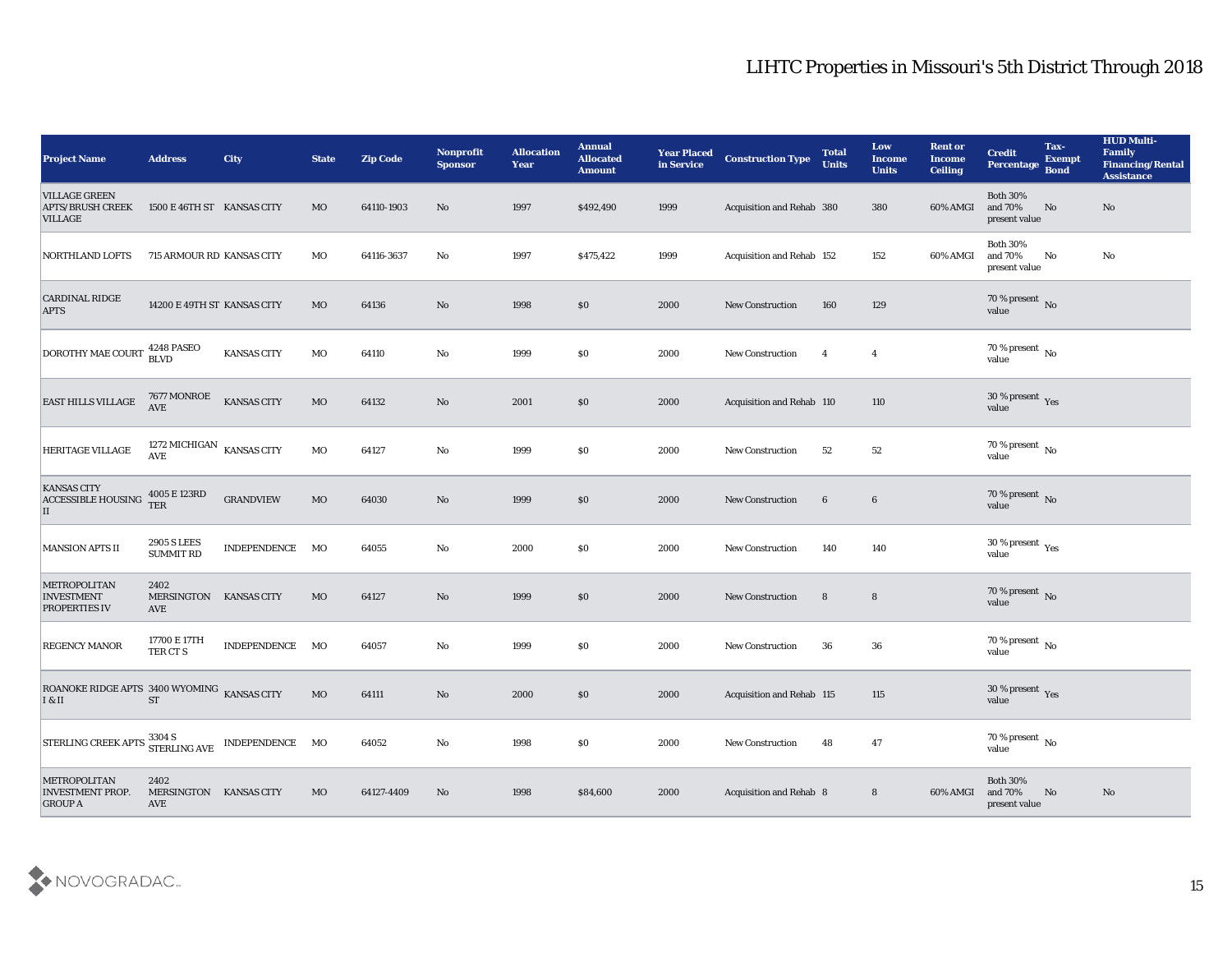| <b>Project Name</b>                            | <b>Address</b>                                               | <b>City</b>        | <b>State</b> | <b>Zip Code</b> | Nonprofit<br><b>Sponsor</b> | <b>Allocation</b><br><b>Year</b> | <b>Annual</b><br><b>Allocated</b><br><b>Amount</b> | <b>Year Placed</b><br>in Service | <b>Construction Type</b>         | <b>Total</b><br><b>Units</b> | Low<br>Income<br><b>Units</b> | <b>Rent or</b><br><b>Income</b><br><b>Ceiling</b> | <b>Credit</b><br>Percentage                | Tax-<br><b>Exempt</b><br><b>Bond</b> | <b>HUD Multi-</b><br>Family<br><b>Financing/Rental</b><br><b>Assistance</b> |
|------------------------------------------------|--------------------------------------------------------------|--------------------|--------------|-----------------|-----------------------------|----------------------------------|----------------------------------------------------|----------------------------------|----------------------------------|------------------------------|-------------------------------|---------------------------------------------------|--------------------------------------------|--------------------------------------|-----------------------------------------------------------------------------|
| <b>ASHBROOKE-YARCO</b><br><b>APTS</b>          | $504$ SE SECOND $$\tt LEES$ SUMMIT $$ST$$                    |                    | MO           | 64063           | No                          | 2001                             | \$0                                                | 2001                             | Acquisition and Rehab 75         |                              | 74                            |                                                   | $30\,\%$ present $\,$ Yes value            |                                      |                                                                             |
| <b>CENTENNIAL VILLA</b><br><b>APTS</b>         | 1814<br><b>WOODLAND</b><br><b>AVE</b>                        | <b>KANSAS CITY</b> | $_{\rm MO}$  | 64108           | Yes                         | 1999                             | \$0                                                | 2001                             | <b>New Construction</b>          | 46                           | 46                            |                                                   | $70\,\%$ present $\,$ No value             |                                      |                                                                             |
| <b>CHASE APTS</b>                              | $200$ DELAWARE $$\,{\rm KANSAS\,}\,{\rm CITY}$$<br><b>ST</b> |                    | MO           | 64105           | $\mathbf {No}$              | 2000                             | \$0                                                | 2001                             | Acquisition and Rehab 35         |                              | 35                            |                                                   | 70 % present No<br>value                   |                                      |                                                                             |
| <b>JAZZ DISTRICT APTS</b>                      | 1706 E 18TH ST KANSAS CITY                                   |                    | MO           | 64108           | Yes                         | 2002                             | \$0                                                | 2001                             | New Construction                 | 73                           | 44                            |                                                   | $70\,\%$ present $\,$ No value             |                                      |                                                                             |
| <b>JESSICA ESTATES</b>                         | 11600 E 79TH<br>DR                                           | <b>RAYTOWN</b>     | MO           | 64138           | $\mathbf{No}$               | 2000                             | \$0                                                | 2001                             | <b>New Construction</b>          | 36                           | 36                            |                                                   | $70\,\%$ present $\,$ No value             |                                      |                                                                             |
| <b>JEWELL APTS</b>                             | 920 BROADWAY $$\tt KANSAS$ CITY BLVD                         |                    | $_{\rm MO}$  | 64105           | No                          | 2001                             | \$0                                                | 2001                             | <b>Acquisition and Rehab 15</b>  |                              | 15                            |                                                   | $70\,\%$ present $\,$ No value             |                                      |                                                                             |
| <b>LONGFELLOW</b><br><b>HEIGHTS PHASE III</b>  | 2601 HARRISON $_{\,$ KANSAS CITY<br><b>ST</b>                |                    | $_{\rm MO}$  | 64108           | $\mathbf{No}$               | 1999                             | \$0                                                | 2001                             | New Construction                 | 78                           | 46                            |                                                   | $70\,\%$ present $\,$ No value             |                                      |                                                                             |
| <b>MAPLE AVENUE APTS</b>                       | 628W<br><b>LEXINGTON</b><br>AVE                              | INDEPENDENCE       | MO           | 64050           | No                          | 2000                             | \$0                                                | 2001                             | Acquisition and Rehab 64         |                              | 58                            |                                                   | Not<br>Indicated                           | No                                   |                                                                             |
| <b>NOB HILL APTS</b>                           | 9300<br><b>CLEVELAND</b><br>AVE                              | <b>KANSAS CITY</b> | MO           | 64132           | $\mathbf {No}$              | 2002                             | \$0                                                | 2001                             | <b>Acquisition and Rehab</b>     | 269                          | 267                           |                                                   | $30\,\%$ present $\,$ Yes value            |                                      |                                                                             |
| <b>SWOPE PARKWAY ESTA CLEVELAND</b>            | 5100<br><b>AVE</b>                                           | <b>KANSAS CITY</b> | $_{\rm MO}$  | 64130           | No                          | 2000                             | \$0                                                | 2001                             | <b>New Construction</b>          | 67                           | 67                            |                                                   | $70\,\%$ present $\,$ No value             |                                      |                                                                             |
| WALNUT GROVE APTS 3121 NE 37TH ST KANSAS CITY  |                                                              |                    | MO           | 64117           | No                          | 2001                             | \$0                                                | 2001                             | <b>Acquisition and Rehab 182</b> |                              | 182                           |                                                   | 30 % present $_{\rm Yes}$<br>value         |                                      |                                                                             |
| <b>WOODLAND HEIGHTS F WOODLAND</b>             | 4201<br>AVE                                                  | KANSAS CITY        | $\rm MO$     | 64110-1451      | $\mathbf{N}\mathbf{o}$      | 2002                             | \$80,000                                           | 2001                             | Acquisition and Rehab 8          |                              | $\bf 8$                       | 60% AMGI                                          | Both $30\%$<br>and $70\%$<br>present value |                                      | $\mathbf{N}\mathbf{o}$                                                      |
| BRIGHTON ESTATES II 4901 E 27TH ST KANSAS CITY |                                                              |                    | MO           | 64127           | $\rm\thinspace No$          | 2001                             | $\$0$                                              | 2002                             | New Construction                 | 9                            | 9                             |                                                   | 70 % present No<br>value                   |                                      |                                                                             |

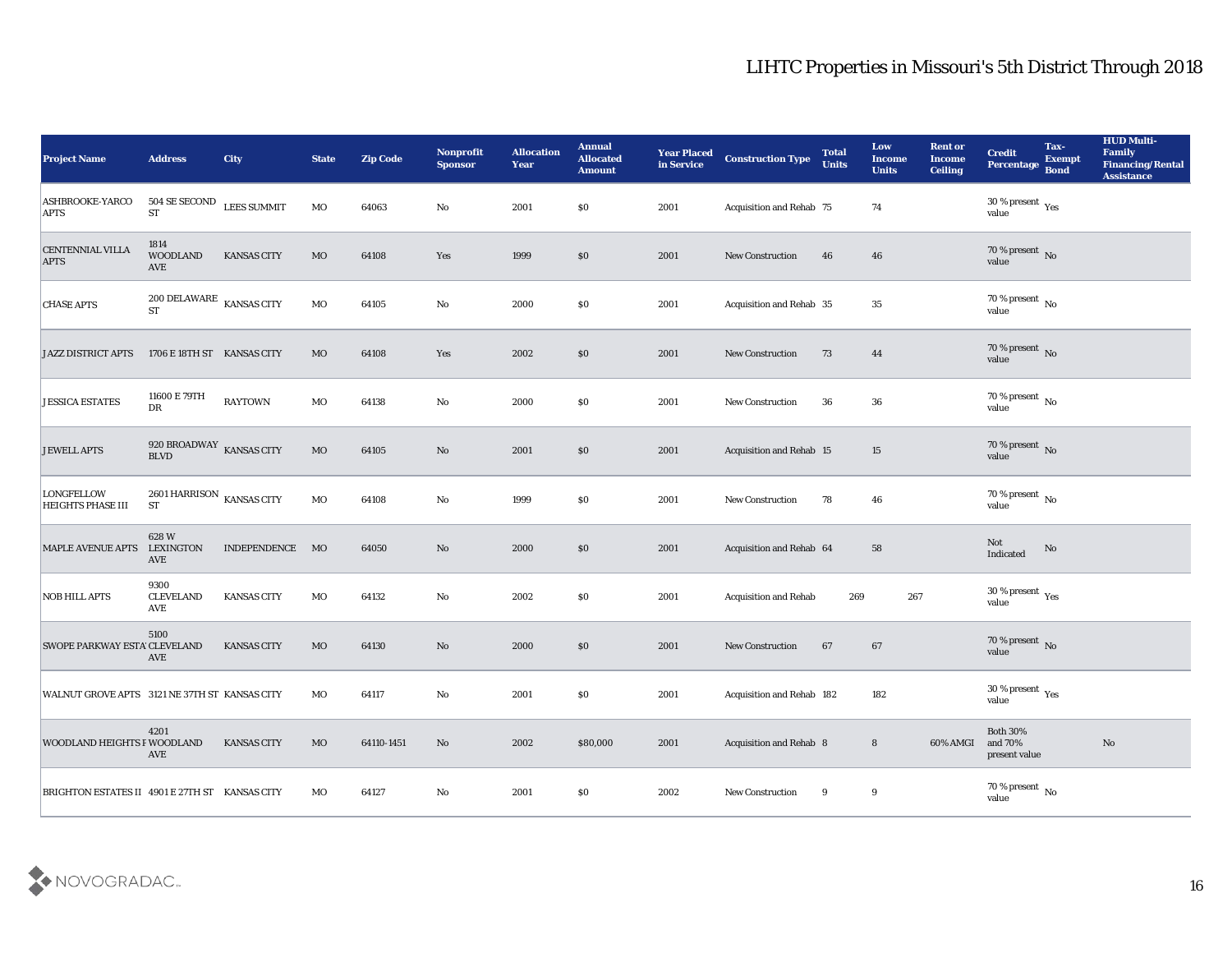| <b>Project Name</b>                                                                                                                                                                         | <b>Address</b>                               | City               | <b>State</b> | <b>Zip Code</b> | Nonprofit<br><b>Sponsor</b> | <b>Allocation</b><br><b>Year</b>            | <b>Annual</b><br><b>Allocated</b><br><b>Amount</b> | <b>Year Placed</b><br>in Service | <b>Construction Type</b> | <b>Total</b><br><b>Units</b> | Low<br><b>Income</b><br><b>Units</b> | <b>Rent or</b><br><b>Income</b><br><b>Ceiling</b> | <b>Credit</b><br>Percentage | Tax-<br><b>Exempt</b><br><b>Bond</b> | <b>HUD Multi-</b><br>Family<br><b>Financing/Rental</b><br><b>Assistance</b> |
|---------------------------------------------------------------------------------------------------------------------------------------------------------------------------------------------|----------------------------------------------|--------------------|--------------|-----------------|-----------------------------|---------------------------------------------|----------------------------------------------------|----------------------------------|--------------------------|------------------------------|--------------------------------------|---------------------------------------------------|-----------------------------|--------------------------------------|-----------------------------------------------------------------------------|
| <b>BAINBRIDGE APTS</b>                                                                                                                                                                      | $3424$ HARRISON $\,$ KANSAS CITY ST          |                    | $_{\rm MO}$  | 64109           |                             | Insufficient<br>Data                        | \$0                                                | Insufficient<br>Data             | Not Indicated            | 135                          | $\bf{0}$                             |                                                   | Not<br>Indicated            |                                      |                                                                             |
| $\begin{array}{ l } \hline \textbf{CROSSROADS OF LEES} & 2284 \textbf{ NE TOWN} & \textbf{LEES SUMMIT} \\ \hline \textbf{SUMMIT} & \textbf{CENTRE BLVD} & \textbf{LEES SUMMIT} \end{array}$ |                                              |                    | MO           | 64064           |                             | Insufficient<br>Data                        | $\$0$                                              | Insufficient<br>Data             | Not Indicated            | 153                          | $\bf{0}$                             |                                                   | Not<br>Indicated            |                                      |                                                                             |
| <b>DA HOLMES SENIOR</b><br><b>APTS II</b>                                                                                                                                                   | 3020 BENTON<br><b>BLVD</b>                   | <b>KANSAS CITY</b> | $_{\rm MO}$  | 64128           |                             | Insufficient<br>Data                        | $\$0$                                              | Insufficient<br>Data             | Not Indicated            | 33                           | $\bf{0}$                             |                                                   | Not<br>Indicated            |                                      |                                                                             |
| <b>GEORGIAN COURT</b>                                                                                                                                                                       | 400 E ARMOUR<br>KANSAS CITY<br><b>BLVD</b>   |                    | MO           | 64109           |                             | Insufficient<br>Data                        | $\$0$                                              | Insufficient<br>Data             | Not Indicated            | 32                           | $\bf{0}$                             |                                                   | Not<br>Indicated            |                                      |                                                                             |
| <b>GRAND BOULEVARD</b><br><b>LOFTS</b>                                                                                                                                                      | 1006 GRAND<br><b>BLVD</b>                    | <b>KANSAS CITY</b> | MO           | 64106           |                             | Insufficient<br>Data                        | $\$0$                                              | Insufficient<br>Data             | Not Indicated            | 132                          | $\bf{0}$                             |                                                   | Not<br>Indicated            |                                      |                                                                             |
| <b>LONGFELLOW</b><br><b>HEIGHTS PHASE I</b>                                                                                                                                                 | 2517 CAMPBELL $\,$ KANSAS CITY<br>${\rm ST}$ |                    | MO           | 64108           |                             | Insufficient<br>Data                        | $\$0$                                              | Insufficient<br>Data             | Not Indicated            | 99                           | $\bf{0}$                             |                                                   | Not<br>Indicated            |                                      |                                                                             |
| <b>MALLORY PLACE</b>                                                                                                                                                                        | 1225 S MIAMI<br>AVE                          | MARSHALL           | MO           | 65340           |                             | Insufficient<br>Data                        | $\$0$                                              | Insufficient<br>Data             | Not Indicated            | 28                           | $\bf{0}$                             |                                                   | Not<br>Indicated            |                                      |                                                                             |
| <b>OAK TREE SQUARE</b><br><b>APTS</b>                                                                                                                                                       | 12807 14TH ST GRANDVIEW                      |                    | MO           | 64030           |                             | Insufficient<br>Data                        | $\$0$                                              | Insufficient<br>Data             | Not Indicated            | 81                           | $\bf{0}$                             |                                                   | Not<br>Indicated            |                                      |                                                                             |
| PEMBERTON PARK LP                                                                                                                                                                           | 5011 SWOPE<br>PKWY                           | <b>KANSAS CITY</b> | MO           | 64130           |                             | Insufficient<br>Data                        | \$0                                                | Insufficient<br>Data             | Not Indicated            | 27                           | $\bf{0}$                             |                                                   | Not<br>Indicated            |                                      |                                                                             |
| <b>RIDGEVIEW HEIGHTS</b>                                                                                                                                                                    | 3227 QUINCY<br>DR                            | <b>KANSAS CITY</b> | MO           | 64128           |                             | Insufficient<br>Data                        | $\$0$                                              | Insufficient<br>Data             | Not Indicated            | 173                          | $\bf{0}$                             |                                                   | Not<br>Indicated            |                                      |                                                                             |
| <b>STAR LOFTS</b>                                                                                                                                                                           | 1700 OAK ST                                  | <b>KANSAS CITY</b> | MO           | 64108           |                             | Insufficient<br>Data                        | $\$0$                                              | Insufficient<br>Data             | Not Indicated            | 41                           | $\bf{0}$                             |                                                   | Not<br>Indicated            |                                      |                                                                             |
| <b>THE BANCROFT</b><br><b>SCHOOL APTS</b>                                                                                                                                                   | 4315 FOREST<br>AVE                           | KANSAS CITY        | MO           | 64110           |                             | $\label{lem:optimal} In sufficient$<br>Data | $\$0$                                              | Insufficient<br>Data             | Not Indicated            | 50                           | $\bf{0}$                             |                                                   | Not<br>Indicated            |                                      |                                                                             |
| <b>THE CREEKS OF</b><br><b>GLADSTONE</b>                                                                                                                                                    | <b>6001 NE</b><br><b>BIRCAIN PL</b>          | <b>GLADSTONE</b>   | MO           | 64118           |                             | Insufficient<br>Data                        | $\$0$                                              | Insufficient<br>Data             | Not Indicated            | 121                          | $\bf{0}$                             |                                                   | <b>Not</b><br>Indicated     |                                      |                                                                             |

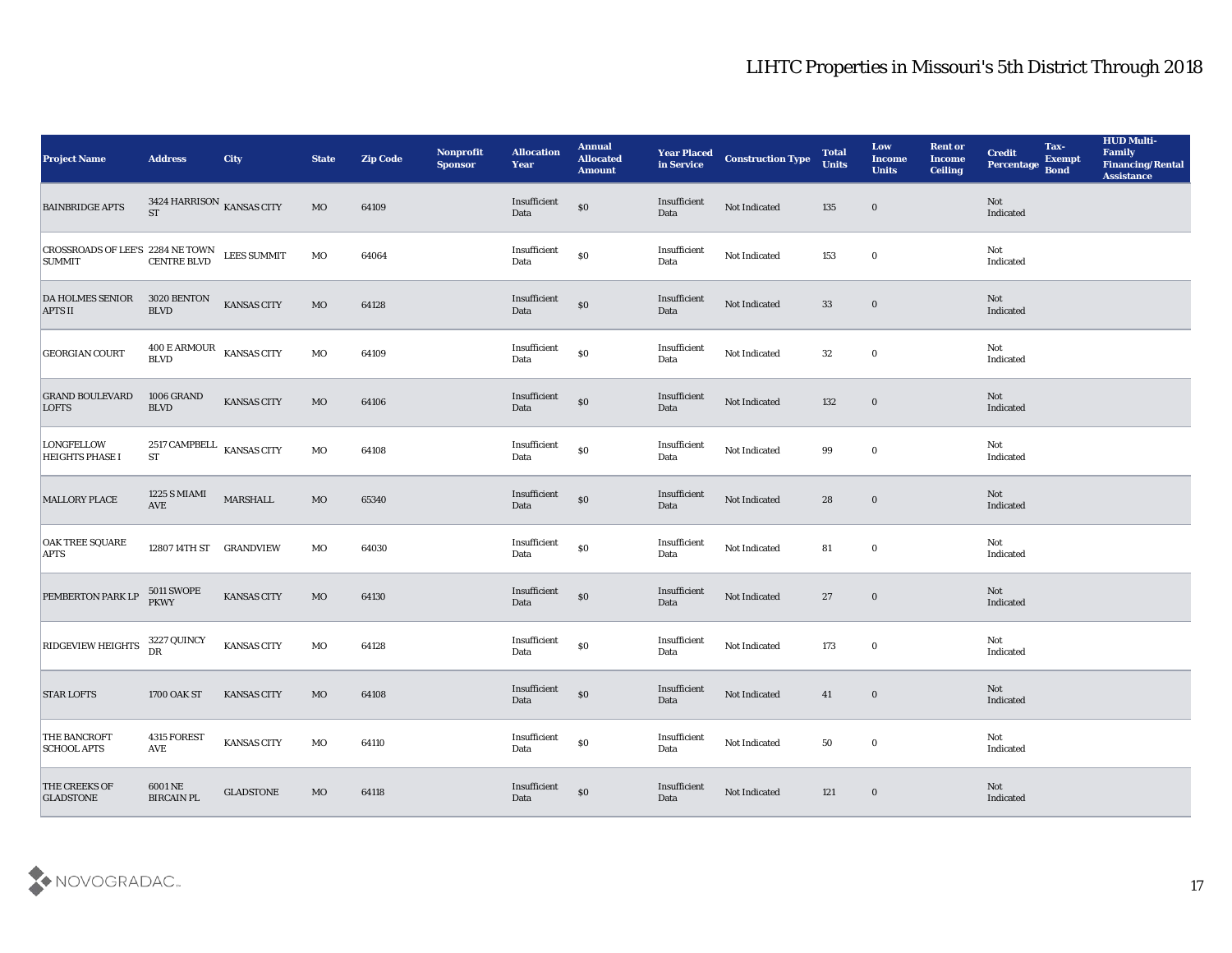| <b>Project Name</b>                                            | <b>Address</b>              | City               | <b>State</b> | <b>Zip Code</b> | Nonprofit<br><b>Sponsor</b> | <b>Allocation</b><br><b>Year</b> | <b>Annual</b><br><b>Allocated</b><br><b>Amount</b> | <b>Year Placed</b><br>in Service | <b>Construction Type</b> | <b>Total</b><br><b>Units</b> | Low<br><b>Income</b><br><b>Units</b> | <b>Rent or</b><br><b>Income</b><br><b>Ceiling</b> | Tax-<br><b>Credit</b><br><b>Exempt</b><br>Percentage<br><b>Bond</b> | <b>HUD Multi-</b><br>Family<br><b>Financing/Rental</b><br><b>Assistance</b> |
|----------------------------------------------------------------|-----------------------------|--------------------|--------------|-----------------|-----------------------------|----------------------------------|----------------------------------------------------|----------------------------------|--------------------------|------------------------------|--------------------------------------|---------------------------------------------------|---------------------------------------------------------------------|-----------------------------------------------------------------------------|
| <b>THE GARDENS AT</b><br>NORTHGATE VILLAGE AVE                 | <b>3000 SWIFT</b>           | <b>KANSAS CITY</b> | MO           | 64116           |                             | Insufficient<br>Data             | \$0                                                | Insufficient<br>Data             | Not Indicated            | 34                           | $\bf{0}$                             |                                                   | Not<br>Indicated                                                    |                                                                             |
| <b>WESTCHESTER</b><br><b>VILLAGE OF OAK</b><br><b>GROVE LP</b> | 400 SE<br><b>SEVENTH ST</b> | <b>OAK GROVE</b>   | MO           | 64075           |                             | Insufficient<br>Data             | $\$0$                                              | Insufficient<br>Data             | Not Indicated            | 29                           | $\bf{0}$                             |                                                   | Not<br>Indicated                                                    |                                                                             |
| 1124 E 79TH ST                                                 | 1124 E 79TH ST KANSAS CITY  |                    | MO           | 64131           | No                          | 1987                             | \$0                                                | 1987                             | New Construction         | $\overline{1}$               | $\mathbf{1}$                         |                                                   | Not<br>Indicated                                                    |                                                                             |
| 1410 OAKLEY AVE                                                | 1410 OAKLEY<br>AVE          | <b>KANSAS CITY</b> | MO           | 64127           | $\mathbf{N}\mathbf{o}$      | 1987                             | $\$0$                                              | 1987                             | <b>New Construction</b>  | $\mathbf{1}$                 | $\overline{1}$                       |                                                   | Not<br>Indicated                                                    |                                                                             |
| 1411 E 72ND ST                                                 | 1411 E 72ND ST KANSAS CITY  |                    | MO           | 64131           | No                          | 1987                             | \$0\$                                              | 1987                             | <b>New Construction</b>  | - 1                          | -1                                   |                                                   | Not<br>Indicated                                                    |                                                                             |
| 1415 E 72ND ST                                                 | 1415 E 72ND ST KANSAS CITY  |                    | MO           | 64131           | $\mathbf{N}\mathbf{o}$      | 1987                             | $\$0$                                              | 1987                             | <b>New Construction</b>  | $\blacksquare$               | $\overline{1}$                       |                                                   | Not<br>Indicated                                                    |                                                                             |
| 1859 E 78TH ST                                                 | 1859 E 78TH ST KANSAS CITY  |                    | MO           | 64132           | $\mathbf{No}$               | 1987                             | $\$0$                                              | 1987                             | New Construction         | $\mathbf{1}$                 | $\mathbf{1}$                         |                                                   | Not<br>Indicated                                                    |                                                                             |
| 1861 E 78TH ST                                                 | 1861 E 78TH ST KANSAS CITY  |                    | MO           | 64132           | No                          | 1987                             | \$0                                                | 1987                             | New Construction         | $\mathbf{1}$                 | $\mathbf{1}$                         |                                                   | Not<br>Indicated                                                    |                                                                             |
| 2420 E 70TH ST                                                 | 2420 E 70TH ST KANSAS CITY  |                    | MO           | 64132           | No                          | 1987                             | \$0\$                                              | 1987                             | <b>New Construction</b>  | $\overline{1}$               | $\mathbf{1}$                         |                                                   | Not<br>Indicated                                                    |                                                                             |
| 2800 E 77TH TER                                                | 2800 E 77TH<br>TER          | KANSAS CITY        | MO           | 64132           | $\mathbf{N}\mathbf{o}$      | 1987                             | \$0\$                                              | 1987                             | <b>New Construction</b>  | $\blacksquare$               | 1                                    |                                                   | Not<br>Indicated                                                    |                                                                             |
| 2915 E 77TH TER                                                | 2915 E 77TH TER KANSAS CITY |                    | MO           | 64132           | No                          | 1987                             | $\$0$                                              | 1987                             | <b>New Construction</b>  | - 1                          | -1                                   |                                                   | Not<br>Indicated                                                    |                                                                             |
| 3201 E 30TH TER                                                | $3201\to 30TH$<br>TER       | <b>KANSAS CITY</b> | $\rm MO$     | 64128           | $\mathbf {No}$              | 1987                             | $\$0$                                              | 1987                             | Acquisition and Rehab 2  |                              | $\mathbf{2}$                         |                                                   | Not<br>Indicated                                                    |                                                                             |
| 3702 E 70TH ST                                                 | 3702 E 70TH ST KANSAS CITY  |                    | $_{\rm MO}$  | 64132           | $\mathbf {No}$              | 1987                             | $\$0$                                              | 1987                             | New Construction         | $\overline{\phantom{a}}$     | $\mathbf{1}$                         |                                                   | Not<br>Indicated                                                    |                                                                             |

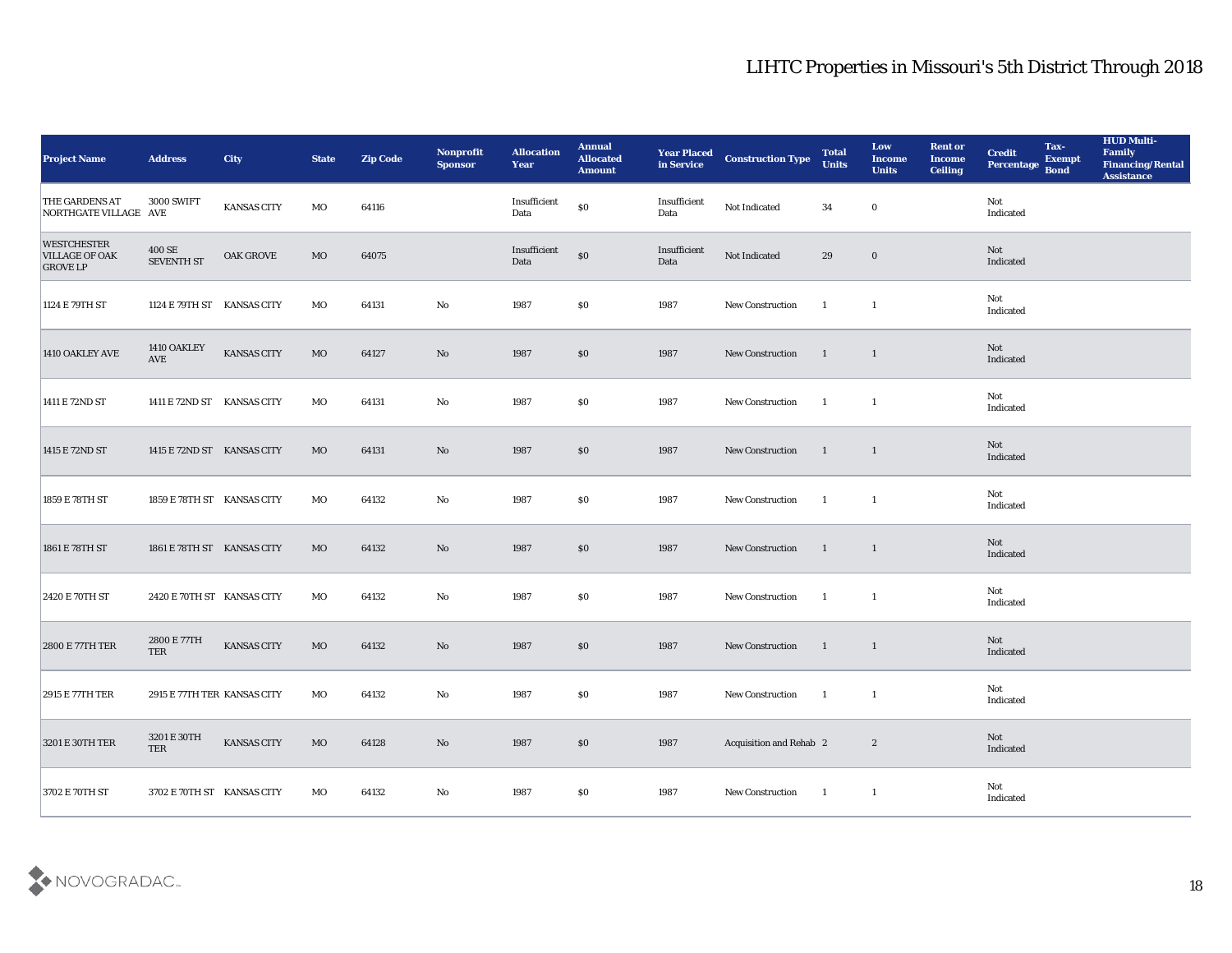| <b>Project Name</b>                 | <b>Address</b>                            | City               | <b>State</b> | <b>Zip Code</b> | Nonprofit<br><b>Sponsor</b> | <b>Allocation</b><br>Year | <b>Annual</b><br><b>Allocated</b><br><b>Amount</b> | <b>Year Placed</b><br>in Service | <b>Construction Type</b> | <b>Total</b><br><b>Units</b> | Low<br><b>Income</b><br><b>Units</b> | <b>Rent or</b><br><b>Income</b><br>Ceiling | <b>Credit</b><br>Percentage Bond | Tax-<br><b>Exempt</b> | <b>HUD Multi-</b><br>Family<br><b>Financing/Rental</b><br><b>Assistance</b> |
|-------------------------------------|-------------------------------------------|--------------------|--------------|-----------------|-----------------------------|---------------------------|----------------------------------------------------|----------------------------------|--------------------------|------------------------------|--------------------------------------|--------------------------------------------|----------------------------------|-----------------------|-----------------------------------------------------------------------------|
| 4039 CHARLOTTE ST                   | $4039$ CHARLOTTE ST $\,$ KANSAS CITY      |                    | MO           | 64110           | No                          | 1987                      | \$0                                                | 1987                             | Acquisition and Rehab 12 |                              | 12                                   |                                            | Not<br>Indicated                 |                       |                                                                             |
| 4049 E 68TH TER                     | $4049 \to 68 \mathrm{TH}$<br>TER          | <b>KANSAS CITY</b> | MO           | 64132           | No                          | 1987                      | \$0                                                | 1987                             | <b>New Construction</b>  | $\blacksquare$               | $\mathbf{1}$                         |                                            | Not<br>Indicated                 |                       |                                                                             |
| 4223 E 60TH TER                     | 4223 E 60TH<br><b>TER</b>                 | <b>KANSAS CITY</b> | MO           | 64130           | $\rm\thinspace No$          | 1987                      | \$0                                                | 1987                             | <b>New Construction</b>  | $\overline{1}$               | $\overline{1}$                       |                                            | Not<br>Indicated                 |                       |                                                                             |
| 4271 E 61ST ST                      | 4271 E 61ST ST KANSAS CITY                |                    | MO           | 64130           | $\mathbf {No}$              | 1987                      | \$0                                                | 1987                             | New Construction         | $\mathbf{1}$                 | $\mathbf{1}$                         |                                            | Not<br>Indicated                 |                       |                                                                             |
| 5225-27 NORTH<br><b>BRIGHTON PL</b> | 5225 N<br><b>BRIGHTON PL</b>              | KANSAS CITY        | MO           | 64119           | No                          | 1987                      | \$0\$                                              | 1987                             | New Construction         | 43                           | 43                                   |                                            | Not<br>Indicated                 |                       |                                                                             |
| 5530 BROOKLYN AVE                   | 5530 BROOKLYN $_{\rm KANSAS}$ CITY AVE    |                    | $_{\rm MO}$  | 64130           | $\rm\thinspace No$          | 1987                      | \$0\$                                              | 1987                             | <b>New Construction</b>  | $\blacksquare$               | $\mathbf{1}$                         |                                            | Not<br>Indicated                 |                       |                                                                             |
| 5838 OLIVE ST                       | 5838 OLIVE ST KANSAS CITY                 |                    | MO           | 64130           | No                          | 1987                      | \$0                                                | 1987                             | <b>New Construction</b>  | $\blacksquare$               | $\overline{1}$                       |                                            | Not<br>Indicated                 |                       |                                                                             |
| 6000 AGNES AVE                      | 6000 AGNES<br><b>AVE</b>                  | KANSAS CITY        | MO           | 64130           | $\mathbf {No}$              | 1987                      | \$0                                                | 1987                             | <b>New Construction</b>  | $\blacksquare$               | $\mathbf{1}$                         |                                            | Not<br>Indicated                 |                       |                                                                             |
| 6012 INDIANA AVE                    | 6012 INDIANA<br>AVE                       | <b>KANSAS CITY</b> | MO           | 64130           | $\mathbf{N}\mathbf{o}$      | 1987                      | \$0\$                                              | 1987                             | New Construction         | $\bf{0}$                     | $\overline{1}$                       |                                            | Not<br>Indicated                 |                       |                                                                             |
| 6400 E 9TH ST                       | 6400 E NINTH<br><b>ST</b>                 | <b>KANSAS CITY</b> | $_{\rm MO}$  | 64125           | $\mathbf{No}$               | 1987                      | \$0\$                                              | 1987                             | New Construction         | $\bf{0}$                     | $\mathbf{1}$                         |                                            | Not<br>Indicated                 |                       |                                                                             |
| 6619 BELLEFONTAINE<br><b>AVE</b>    | 6619<br>BELLEFONTAIN KANSAS CITY<br>E AVE |                    | MO           | 64132           | No                          | 1987                      | \$0                                                | 1987                             | <b>New Construction</b>  | $\overline{1}$               | $\overline{1}$                       |                                            | Not<br>Indicated                 |                       |                                                                             |
| 6904 BROOKLYN AVE                   | $6904$ BROOKLYN AVE $\,$ KANSAS CITY      |                    | $_{\rm MO}$  | 64132           | $\mathbf {No}$              | 1987                      | $\$0$                                              | 1987                             | New Construction         | $\overline{\phantom{a}}$     | $\mathbf{1}$                         |                                            | Not<br>Indicated                 |                       |                                                                             |
| 7115 BALES AVE                      | 7115 BALES AVE KANSAS CITY                |                    | MO           | 64132           | $\mathbf {No}$              | 1987                      | \$0                                                | 1987                             | <b>New Construction</b>  | $\blacksquare$               | $\overline{1}$                       |                                            | Not<br>Indicated                 |                       |                                                                             |

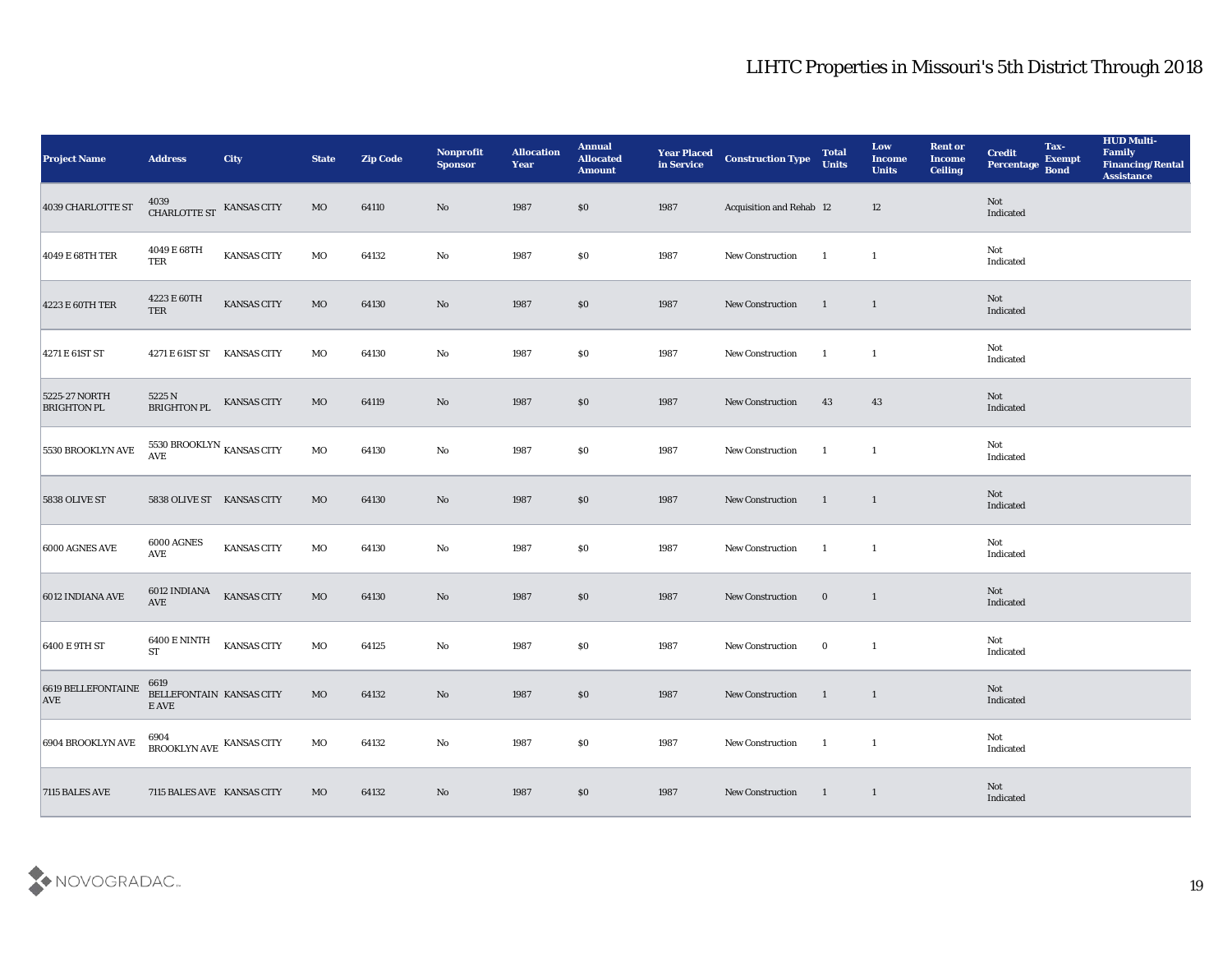| <b>Project Name</b>                        | <b>Address</b>                        | <b>City</b>        | <b>State</b> | <b>Zip Code</b> | Nonprofit<br><b>Sponsor</b> | <b>Allocation</b><br><b>Year</b> | <b>Annual</b><br><b>Allocated</b><br><b>Amount</b> | <b>Year Placed</b><br>in Service | <b>Construction Type</b> | <b>Total</b><br><b>Units</b> | Low<br><b>Income</b><br><b>Units</b> | <b>Rent or</b><br><b>Income</b><br><b>Ceiling</b> | <b>Credit</b><br>Percentage                | Tax-<br><b>Exempt</b><br><b>Bond</b> | <b>HUD Multi-</b><br>Family<br><b>Financing/Rental</b><br><b>Assistance</b> |
|--------------------------------------------|---------------------------------------|--------------------|--------------|-----------------|-----------------------------|----------------------------------|----------------------------------------------------|----------------------------------|--------------------------|------------------------------|--------------------------------------|---------------------------------------------------|--------------------------------------------|--------------------------------------|-----------------------------------------------------------------------------|
| 7129 BALES AVE                             | 7129 BALES AVE KANSAS CITY            |                    | MO           | 64132           | No                          | 1987                             | $\$0$                                              | 1987                             | New Construction         | $\mathbf{1}$                 | $\mathbf{1}$                         |                                                   | Not<br>Indicated                           |                                      |                                                                             |
| <b>8136 OAK ST</b>                         | <b>8136 OAK ST</b>                    | <b>KANSAS CITY</b> | MO           | 64114           | No                          | 1987                             | $\$0$                                              | 1987                             | Acquisition and Rehab 1  |                              | $\mathbf{1}$                         |                                                   | Not<br>Indicated                           |                                      |                                                                             |
| 8839 RAINBOW LN                            | 8839 RAINBOW KANSAS CITY<br>LN.       |                    | MO           | 64114           | $\mathbf{No}$               | 1987                             | \$0                                                | 1987                             | Acquisition and Rehab 1  |                              | $\mathbf{1}$                         |                                                   | Not<br>Indicated                           |                                      |                                                                             |
| <b>BALES AVENUE APTS</b>                   | 9333 BALES AVE KANSAS CITY            |                    | MO           | 64132           | No                          | 1987                             | \$0\$                                              | 1987                             | New Construction         | 150                          | 150                                  |                                                   | Not<br>Indicated                           |                                      |                                                                             |
| <b>DORSON APTS</b>                         | 912 BENTON<br><b>BLVD</b>             | <b>KANSAS CITY</b> | MO           | 64127           | No                          | 1987                             | \$0                                                | 1987                             | Acquisition and Rehab 28 |                              | 28                                   |                                                   | Not<br>Indicated                           |                                      |                                                                             |
| <b>JEFFERSON PLACE</b><br><b>EAST APTS</b> | 11520 HOLIDAY<br>${\rm DR}$           | <b>KANSAS CITY</b> | $_{\rm MO}$  | 64134           | No                          | 1987                             | $\$0$                                              | 1987                             | New Construction         | 98                           | 98                                   |                                                   | Not<br>Indicated                           |                                      |                                                                             |
| <b>JUSTIN PLACE APTS</b>                   | 2607 E 29TH ST KANSAS CITY            |                    | MO           | 64128           | No                          | 1987                             | \$0                                                | 1987                             | New Construction         | 18                           | 18                                   |                                                   | Not<br>Indicated                           |                                      |                                                                             |
| 106 S LAFAYETTE ST                         | $106~\mathrm{S}$ LAFAYETTE ST         | CORDER             | $_{\rm MO}$  | 64021           | No                          | 1988                             | \$0                                                | 1988                             | New Construction         | $\overline{4}$               | $\overline{4}$                       |                                                   | Not<br>Indicated                           | No                                   |                                                                             |
| 1219 E 79TH ST                             | 1219 E 79TH ST KANSAS CITY            |                    | MO           | 64131           | No                          | 1988                             | \$0                                                | 1988                             | Acquisition and Rehab 1  |                              | $\mathbf{1}$                         |                                                   | Not<br>Indicated                           | No                                   |                                                                             |
| 1305 E ARMOUR BLVD                         | $1305$ E ARMOUR $\,$ KANSAS CITY BLVD |                    | $_{\rm MO}$  | 64109           | No                          | 1988                             | \$0                                                | 1988                             | Acquisition and Rehab 27 |                              | 27                                   |                                                   | Not<br>Indicated                           | No                                   |                                                                             |
| 1412 OAKLEY AVE                            | 1412 OAKLEY<br><b>AVE</b>             | <b>KANSAS CITY</b> | MO           | 64127           | No                          | 1988                             | $\$0$                                              | 1988                             | <b>New Construction</b>  | - 1                          | -1                                   |                                                   | Not<br>Indicated                           | No                                   |                                                                             |
| 16 W 89TH TER                              | 16 W 89TH TER KANSAS CITY             |                    | $_{\rm MO}$  | 64114           | $\mathbf {No}$              | 1988                             | $\$0$                                              | 1988                             | Acquisition and Rehab 1  |                              | $\mathbf{1}$                         |                                                   | $\operatorname{\mathsf{Not}}$<br>Indicated | $\rm\thinspace No$                   |                                                                             |
| 1910 SPRUCE AVE                            | 1910 SPRUCE<br>$\operatorname{AVE}$   | KANSAS CITY        | $_{\rm MO}$  | 64127           | $\mathbf {No}$              | 1988                             | $\$0$                                              | 1988                             | Acquisition and Rehab 1  |                              | $\mathbf{1}$                         |                                                   | Not<br>Indicated                           | ${\bf No}$                           |                                                                             |

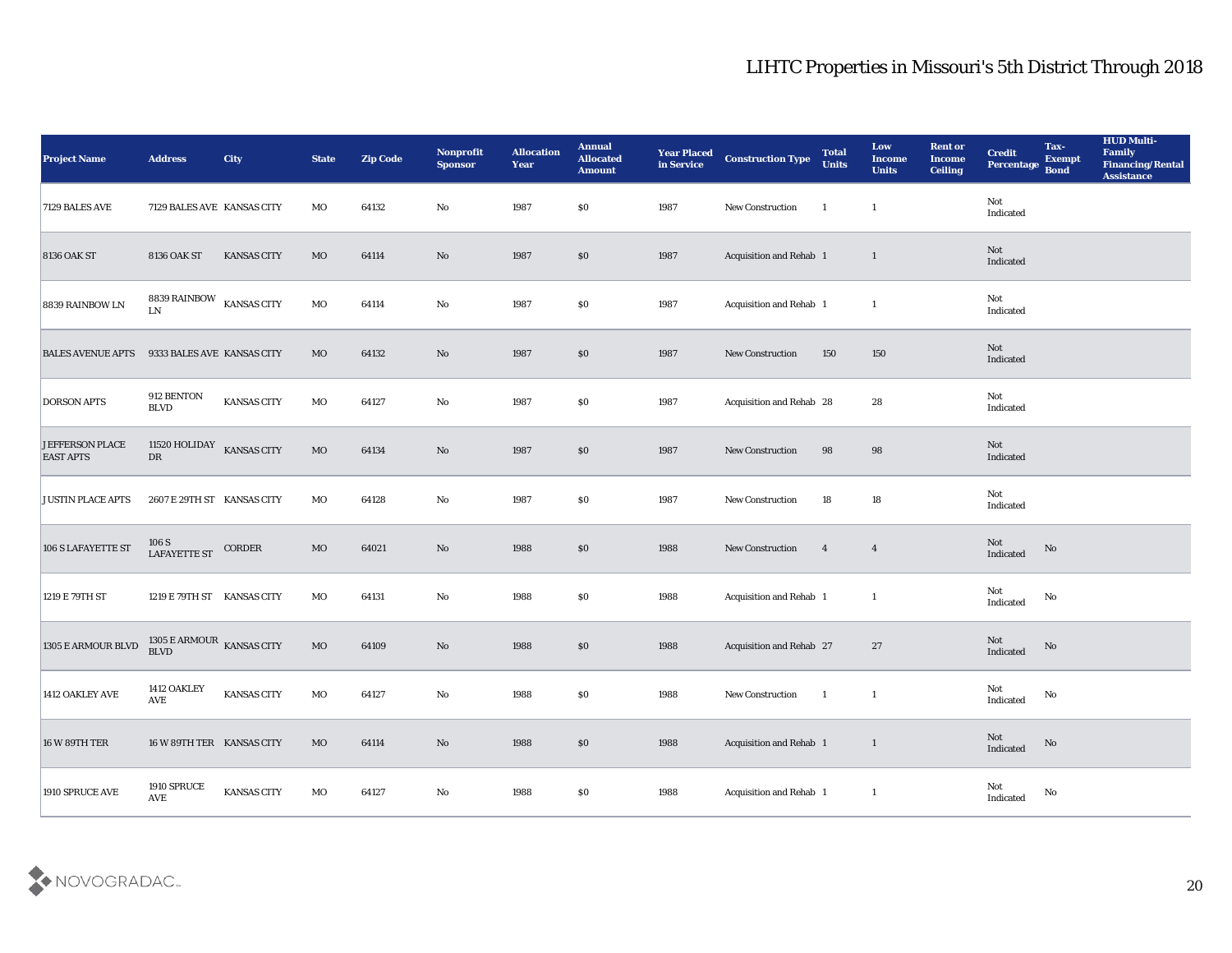| <b>Project Name</b>                                                           | <b>Address</b>                                   | <b>City</b>        | <b>State</b> | <b>Zip Code</b> | Nonprofit<br><b>Sponsor</b> | <b>Allocation</b><br><b>Year</b> | <b>Annual</b><br><b>Allocated</b><br><b>Amount</b> | <b>Year Placed</b><br>in Service | <b>Construction Type</b>        | <b>Total</b><br><b>Units</b> | Low<br><b>Income</b><br><b>Units</b> | <b>Rent or</b><br><b>Income</b><br><b>Ceiling</b> | <b>Credit</b><br>Percentage       | Tax-<br><b>Exempt</b><br><b>Bond</b> | <b>HUD Multi-</b><br>Family<br><b>Financing/Rental</b><br><b>Assistance</b> |
|-------------------------------------------------------------------------------|--------------------------------------------------|--------------------|--------------|-----------------|-----------------------------|----------------------------------|----------------------------------------------------|----------------------------------|---------------------------------|------------------------------|--------------------------------------|---------------------------------------------------|-----------------------------------|--------------------------------------|-----------------------------------------------------------------------------|
| 2333 LISTER AVE                                                               | 2333 LISTER<br>$\operatorname{AVE}$              | <b>KANSAS CITY</b> | MO           | 64127           | No                          | 1988                             | \$0                                                | 1988                             | Acquisition and Rehab 6         |                              | $6\phantom{.}6$                      |                                                   | Not<br>Indicated                  | No                                   |                                                                             |
| 2438 BRIGHTON AVE                                                             | 2438 BRIGHTON $\,$ KANSAS CITY AVE               |                    | $\rm MO$     | 64127           | No                          | 1988                             | \$0                                                | 1988                             | Acquisition and Rehab 1         |                              | -1                                   |                                                   | Not<br>Indicated                  | No                                   |                                                                             |
| 2447 BROOKLYN AVE                                                             | 2447 BROOKLYN $_{\rm KANSAS}$ CITY<br><b>AVE</b> |                    | $_{\rm MO}$  | 64127           | No                          | 1988                             | \$0                                                | 1988                             | Acquisition and Rehab 2         |                              | $\boldsymbol{2}$                     |                                                   | <b>Not</b><br>Indicated           | No                                   |                                                                             |
| 2529 LISTER AVE                                                               | 2529 LISTER<br>AVE                               | <b>KANSAS CITY</b> | $\rm MO$     | 64127           | $\mathbf {No}$              | 1988                             | \$0                                                | 1988                             | Acquisition and Rehab 1         |                              | -1                                   |                                                   | Not<br>Indicated                  | No                                   |                                                                             |
| 2727 LISTER AVE                                                               | 2727 LISTER<br>$\operatorname{AVE}$              | <b>KANSAS CITY</b> | MO           | 64128           | No                          | 1988                             | $\$0$                                              | 1988                             | Acquisition and Rehab 1         |                              | $\mathbf{1}$                         |                                                   | <b>Not</b><br>Indicated           | No                                   |                                                                             |
| 2811 CAMPBELL ST                                                              | 2811 CAMPBELL $\;$ KANSAS CITY ST                |                    | $\rm MO$     | 64109           | $\rm\thinspace No$          | 1988                             | \$0                                                | 1988                             | Acquisition and Rehab 6         |                              | 6                                    |                                                   | Not<br>Indicated                  | No                                   |                                                                             |
| 2812 WENZEL AVE                                                               | 2812 WENZEL<br>$\operatorname{AVE}$              | <b>KANSAS CITY</b> | $\rm MO$     | 64128           | No                          | 1988                             | $\$0$                                              | 1988                             | Acquisition and Rehab 1         |                              | $\mathbf{1}$                         |                                                   | Not<br>Indicated                  | No                                   |                                                                             |
| 3003 E 51ST ST                                                                | 3003 E 51ST ST KANSAS CITY                       |                    | $_{\rm MO}$  | 64130           | No                          | 1988                             | \$0                                                | 1988                             | Acquisition and Rehab 1         |                              | -1                                   |                                                   | Not<br>Indicated                  | No                                   |                                                                             |
| 3010-16 GRAND                                                                 | <b>3010 GRAND</b><br>AVE                         | <b>KANSAS CITY</b> | $_{\rm MO}$  | 64108           | No                          | 1988                             | \$0                                                | 1988                             | <b>Acquisition and Rehab 12</b> |                              | 12                                   |                                                   | Not<br>Indicated                  | No                                   |                                                                             |
| 3233 PARK AVE                                                                 | 3233 PARK AVE KANSAS CITY                        |                    | MO           | 64109           | $\mathbf {No}$              | 1988                             | \$0                                                | 1988                             | Acquisition and Rehab 2         |                              | $\boldsymbol{2}$                     |                                                   | Not<br>Indicated                  | No                                   |                                                                             |
| 3301 E 62ND ST                                                                | 3301 E 62ND ST KANSAS CITY                       |                    | MO           | 64130           | No                          | 1988                             | \$0                                                | 1988                             | <b>Acquisition and Rehab 1</b>  |                              | 1                                    |                                                   | Not<br>Indicated                  | No                                   |                                                                             |
| 3339 HIGHLAND AVE                                                             | 3339 HIGHLAND $_{\rm KANSAS}$ CITY AVE           |                    | $\rm MO$     | 64109           | $\rm\thinspace No$          | 1988                             | $\$0$                                              | 1988                             | Acquisition and Rehab 1         |                              | $\mathbf{1}$                         |                                                   | Not<br>$\operatorname{Indicated}$ | $\mathbf {No}$                       |                                                                             |
| 3615-17 EAST GREGORY $\frac{3615 \text{ E}}{\text{GREGORY BLVD}}$ KANSAS CITY |                                                  |                    | $_{\rm MO}$  | 64132           | $\rm\thinspace No$          | 1988                             | $\$0$                                              | 1988                             | Acquisition and Rehab 2         |                              | $\boldsymbol{2}$                     |                                                   | Not<br>Indicated                  | $\rm\thinspace No$                   |                                                                             |

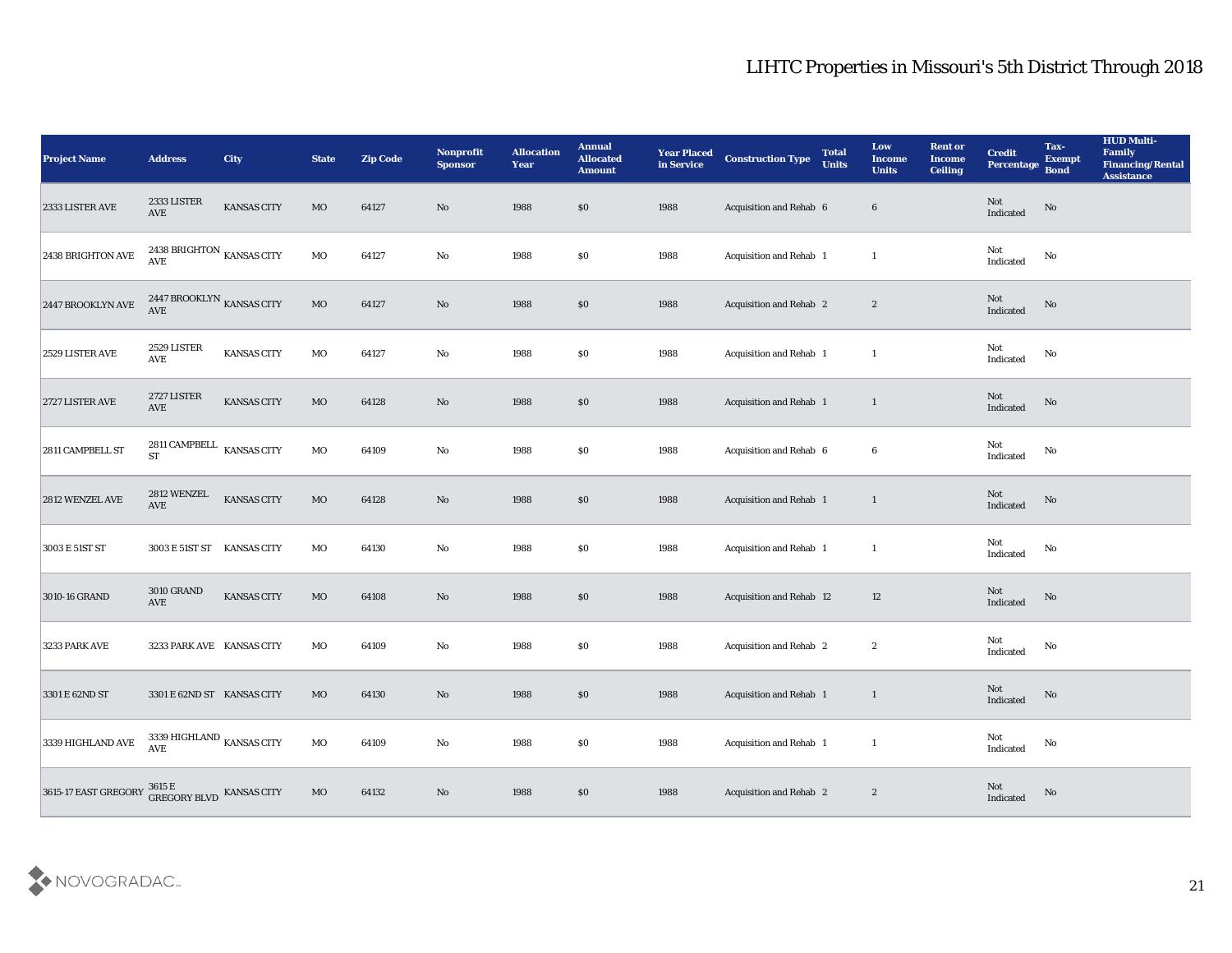| <b>Project Name</b>   | <b>Address</b>                                    | City               | <b>State</b> | <b>Zip Code</b> | Nonprofit<br>Sponsor | <b>Allocation</b><br><b>Year</b> | <b>Annual</b><br><b>Allocated</b><br><b>Amount</b> | <b>Year Placed</b><br>in Service | <b>Construction Type</b> | <b>Total</b><br><b>Units</b> | Low<br><b>Income</b><br><b>Units</b> | <b>Rent or</b><br><b>Income</b><br><b>Ceiling</b> | <b>Credit</b><br>Percentage | Tax-<br><b>Exempt</b><br><b>Bond</b> | <b>HUD Multi-</b><br>Family<br><b>Financing/Rental</b><br><b>Assistance</b> |
|-----------------------|---------------------------------------------------|--------------------|--------------|-----------------|----------------------|----------------------------------|----------------------------------------------------|----------------------------------|--------------------------|------------------------------|--------------------------------------|---------------------------------------------------|-----------------------------|--------------------------------------|-----------------------------------------------------------------------------|
| 3931 S BENTON AVE     | $3931\,\mathrm{S}$ BENTON<br><b>AVE</b>           | <b>KANSAS CITY</b> | $_{\rm MO}$  | 64130           | No                   | 1988                             | \$0\$                                              | 1988                             | Acquisition and Rehab 1  |                              | $\mathbf{1}$                         |                                                   | Not<br>Indicated            | $\rm\thinspace No$                   |                                                                             |
| 4021-25 WALNUT        | 4021 WALNUT<br><b>ST</b>                          | KANSAS CITY        | <b>MO</b>    | 64111           | No                   | 1988                             | \$0                                                | 1988                             | Acquisition and Rehab 24 |                              | 24                                   |                                                   | Not<br>Indicated            | No                                   |                                                                             |
| 4035 CHARLOTTE ST     | CHARLOTTE ST KANSAS CITY                          |                    | MO           | 64110           | $\rm\thinspace No$   | 1988                             | \$0                                                | 1988                             | Acquisition and Rehab 15 |                              | 15                                   |                                                   | Not<br>Indicated            | No                                   |                                                                             |
| 4040 HARRISON ST      | 4040 HARRISON KANSAS CITY<br><b>ST</b>            |                    | $_{\rm MO}$  | 64110           | No                   | 1988                             | \$0                                                | 1988                             | Acquisition and Rehab 3  |                              | 3                                    |                                                   | Not<br>Indicated            | $\rm\thinspace No$                   |                                                                             |
| 4114 WABASH AVE       | 4114 WABASH<br>AVE                                | <b>KANSAS CITY</b> | MO           | 64130           | $\rm\thinspace No$   | 1988                             | \$0\$                                              | 1988                             | Acquisition and Rehab 1  |                              | $\mathbf{1}$                         |                                                   | Not<br>Indicated            | $\rm\thinspace No$                   |                                                                             |
| 4145-47 LOCUST        | 4145 LOCUST ST KANSAS CITY                        |                    | MO           | 64110           | No                   | 1988                             | \$0                                                | 1988                             | Acquisition and Rehab 12 |                              | 12                                   |                                                   | Not<br>Indicated            | $\rm No$                             |                                                                             |
| 4200 HARRISON ST      | $4200$ HARRISON $_{\rm KANSAS}$ CITY<br><b>ST</b> |                    | MO           | 64110           | No                   | 1988                             | \$0                                                | 1988                             | Acquisition and Rehab 6  |                              | 6                                    |                                                   | Not<br>Indicated            | No                                   |                                                                             |
| 4301-03 AGNES         | <b>4301 AGNES</b><br><b>AVE</b>                   | <b>KANSAS CITY</b> | $_{\rm MO}$  | 64130           | No                   | 1988                             | \$0                                                | 1988                             | Acquisition and Rehab 2  |                              | $\mathbf{2}$                         |                                                   | Not<br>Indicated            | No                                   |                                                                             |
| <b>5407 WAYNE AVE</b> | <b>5407 WAYNE</b><br><b>AVE</b>                   | KANSAS CITY        | MO           | 64110           | $\mathbf{No}$        | 1988                             | \$0\$                                              | 1988                             | Acquisition and Rehab 1  |                              | $\mathbf{1}$                         |                                                   | Not<br>Indicated            | $\mathbf {No}$                       |                                                                             |
| 5645 VIRGINIA AVE     | <b>5645 VIRGINIA</b><br>AVE                       | <b>KANSAS CITY</b> | $_{\rm MO}$  | 64110           | No                   | 1988                             | \$0                                                | 1988                             | Acquisition and Rehab 1  |                              | $\mathbf{1}$                         |                                                   | Not<br>Indicated            | No                                   |                                                                             |
| 701 BROOKLYN AVE      | 701 BROOKLYN KANSAS CITY<br><b>AVE</b>            |                    | MO           | 64124           | No                   | 1988                             | \$0                                                | 1988                             | Acquisition and Rehab 24 |                              | 24                                   |                                                   | Not<br>Indicated            | No                                   |                                                                             |
| 7119 AGNES AVE        | 7119 AGNES AVE KANSAS CITY                        |                    | $_{\rm MO}$  | 64132           | $\rm\thinspace No$   | 1988                             | $\boldsymbol{\mathsf{S}}\boldsymbol{\mathsf{O}}$   | 1988                             | New Construction         | $\blacksquare$               | $\overline{1}$                       |                                                   | Not<br>Indicated            | $\rm No$                             |                                                                             |
| 7119 BALES AVE        | 7119 BALES AVE KANSAS CITY                        |                    | $_{\rm MO}$  | 64132           | $\mathbf {No}$       | 1988                             | \$0                                                | 1988                             | New Construction         | $\blacksquare$               | $\mathbf{1}$                         |                                                   | Not<br>Indicated            | $\mathbf{No}$                        |                                                                             |

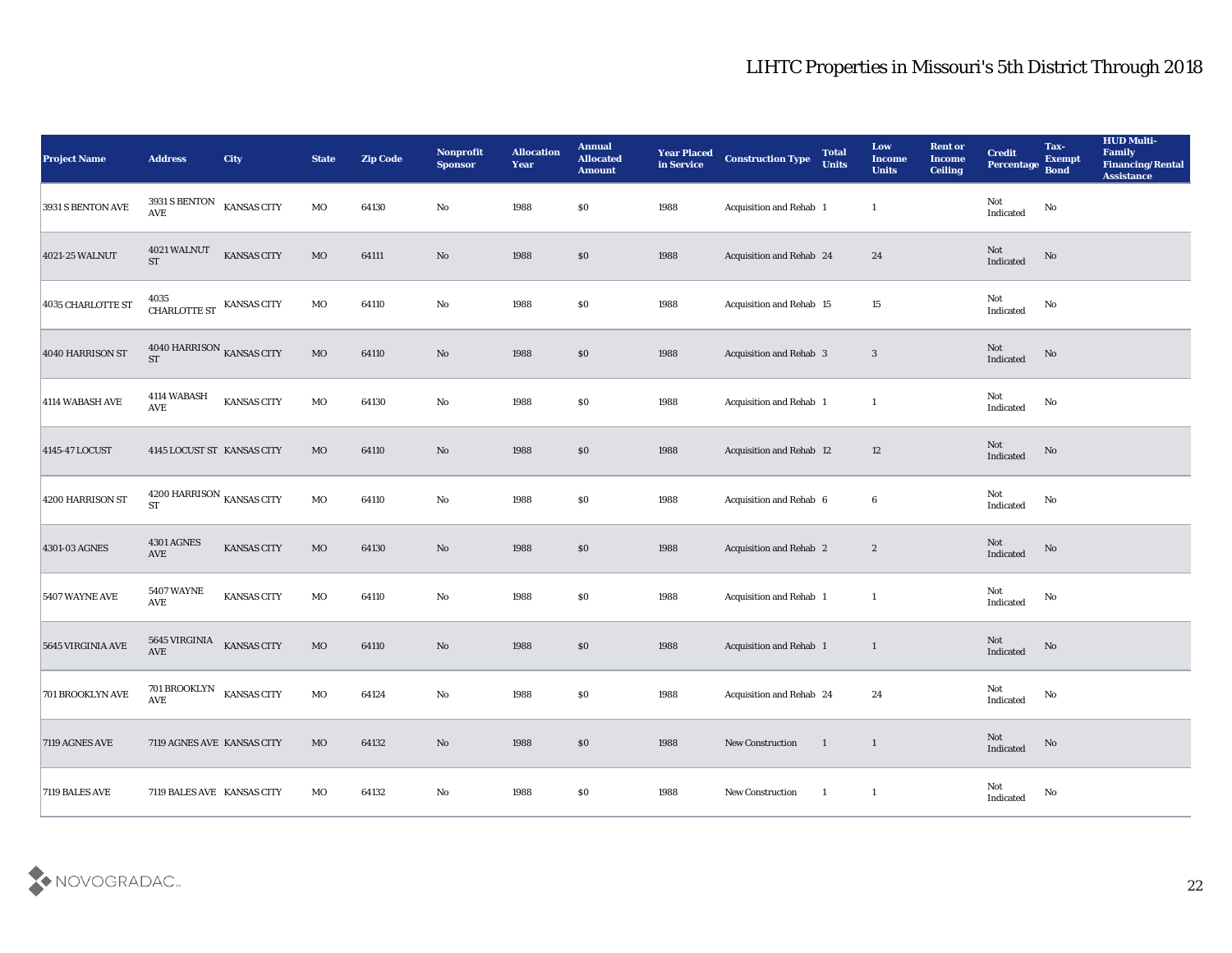| <b>Project Name</b>                           | <b>Address</b>                                 | <b>City</b>        | <b>State</b> | <b>Zip Code</b> | Nonprofit<br><b>Sponsor</b> | <b>Allocation</b><br><b>Year</b> | <b>Annual</b><br><b>Allocated</b><br><b>Amount</b> | <b>Year Placed</b><br>in Service | <b>Construction Type</b>        | <b>Total</b><br><b>Units</b> | Low<br><b>Income</b><br><b>Units</b> | <b>Rent or</b><br><b>Income</b><br><b>Ceiling</b> | <b>Credit</b><br>Percentage       | Tax-<br><b>Exempt</b><br><b>Bond</b> | <b>HUD Multi-</b><br>Family<br><b>Financing/Rental</b><br><b>Assistance</b> |
|-----------------------------------------------|------------------------------------------------|--------------------|--------------|-----------------|-----------------------------|----------------------------------|----------------------------------------------------|----------------------------------|---------------------------------|------------------------------|--------------------------------------|---------------------------------------------------|-----------------------------------|--------------------------------------|-----------------------------------------------------------------------------|
| 7127 BALES AVE                                | 7127 BALES AVE KANSAS CITY                     |                    | MO           | 64132           | No                          | 1988                             | \$0                                                | 1988                             | <b>New Construction</b>         | $\mathbf{1}$                 | $\mathbf{1}$                         |                                                   | Not<br>Indicated                  | No                                   |                                                                             |
| 7137 BALES AVE                                | 7137 BALES AVE KANSAS CITY                     |                    | MO           | 64132           | No                          | 1988                             | \$0                                                | 1988                             | ${\hbox{New Construction}}$     | - 1                          | -1                                   |                                                   | Not<br>Indicated                  | No                                   |                                                                             |
| 901-903 NORTH LYNN 901 N LYNN ST INDEPENDENCE |                                                |                    | MO           | 64050           | No                          | 1988                             | \$0                                                | 1988                             | New Construction                | $\mathbf{2}$                 | $\boldsymbol{2}$                     |                                                   | <b>Not</b><br>Indicated           | No                                   |                                                                             |
| 911 S APACHE DR                               | 911 S APACHE<br>DR                             | MARSHALL           | $_{\rm MO}$  | 65340           | $\mathbf{N}\mathbf{o}$      | 1988                             | \$0\$                                              | 1988                             | New Construction                | 24                           | 24                                   |                                                   | Not<br>Indicated                  | No                                   |                                                                             |
| <b>ALCAZAR APTS</b>                           | 3906<br><b>BALTIMORE</b><br>AVE                | <b>KANSAS CITY</b> | MO           | 64111           | No                          | 1988                             | \$0                                                | 1988                             | Acquisition and Rehab 142       |                              | 126                                  |                                                   | <b>Not</b><br>Indicated           | No                                   |                                                                             |
| <b>GREENLEAF APTS</b>                         | 5200 WINNER<br>$\mathbf{R}\mathbf{D}$          | <b>KANSAS CITY</b> | MO           | 64127           | $\rm\thinspace No$          | 1988                             | \$0                                                | 1988                             | Acquisition and Rehab 195       |                              | 195                                  |                                                   | Not<br>Indicated                  | No                                   |                                                                             |
| PENNBROOKE APTS                               | 604 W TENTH<br><b>ST</b>                       | <b>KANSAS CITY</b> | $_{\rm MO}$  | 64105           | No                          | 1988                             | $\$0$                                              | 1988                             | Acquisition and Rehab 65        |                              | 65                                   |                                                   | Not<br>Indicated                  | No                                   |                                                                             |
| <b>QUALITY HEIGHTS</b>                        | 2012 E 25TH ST KANSAS CITY                     |                    | MO           | 64127           | Yes                         | 1987                             | \$0                                                | 1988                             | <b>New Construction</b>         | 34                           | 34                                   |                                                   | Not<br>Indicated                  | No                                   |                                                                             |
| 1201 BENNINGTON<br><b>AVE</b>                 | 1201<br>BENNINGTON KANSAS CITY<br><b>AVE</b>   |                    | MO           | 64126           | No                          | 1988                             | \$0                                                | 1989                             | <b>Acquisition and Rehab 1</b>  |                              | $\mathbf{1}$                         |                                                   | Not<br>Indicated                  | No                                   |                                                                             |
| <b>200-212 W ARMOUR</b><br><b>BLVD</b>        | $200$ W ARMOUR $\,$ KANSAS CITY<br><b>BLVD</b> |                    | MO           | 64111           | $\rm\thinspace No$          | 1989                             | \$0                                                | 1989                             | Acquisition and Rehab 55        |                              | 55                                   |                                                   | Not<br>Indicated                  | No                                   |                                                                             |
| 2112-18 EAST 11TH                             | 2112 E 11TH ST KANSAS CITY                     |                    | <b>MO</b>    | 64127           | No                          | 1989                             | \$0                                                | 1989                             | <b>Acquisition and Rehab 12</b> |                              | $6\phantom{.}6$                      |                                                   | Not<br>Indicated                  | No                                   |                                                                             |
| $2424$ NORTON AVE                             | 2424 NORTON<br>AVE                             | <b>KANSAS CITY</b> | $_{\rm MO}$  | 64127           | $\mathbf {No}$              | 1989                             | \$0                                                | 1989                             | Acquisition and Rehab 2         |                              | $\boldsymbol{2}$                     |                                                   | Not<br>$\operatorname{Indicated}$ | No                                   |                                                                             |
| 2501-05 EAST 12TH                             | 2501 E 12TH ST KANSAS CITY                     |                    | $_{\rm MO}$  | 64127           | $\rm\thinspace No$          | 1989                             | \$0                                                | 1989                             | New Construction                | 12                           | $\overline{7}$                       |                                                   | ${\rm Not}$ Indicated             | No                                   |                                                                             |

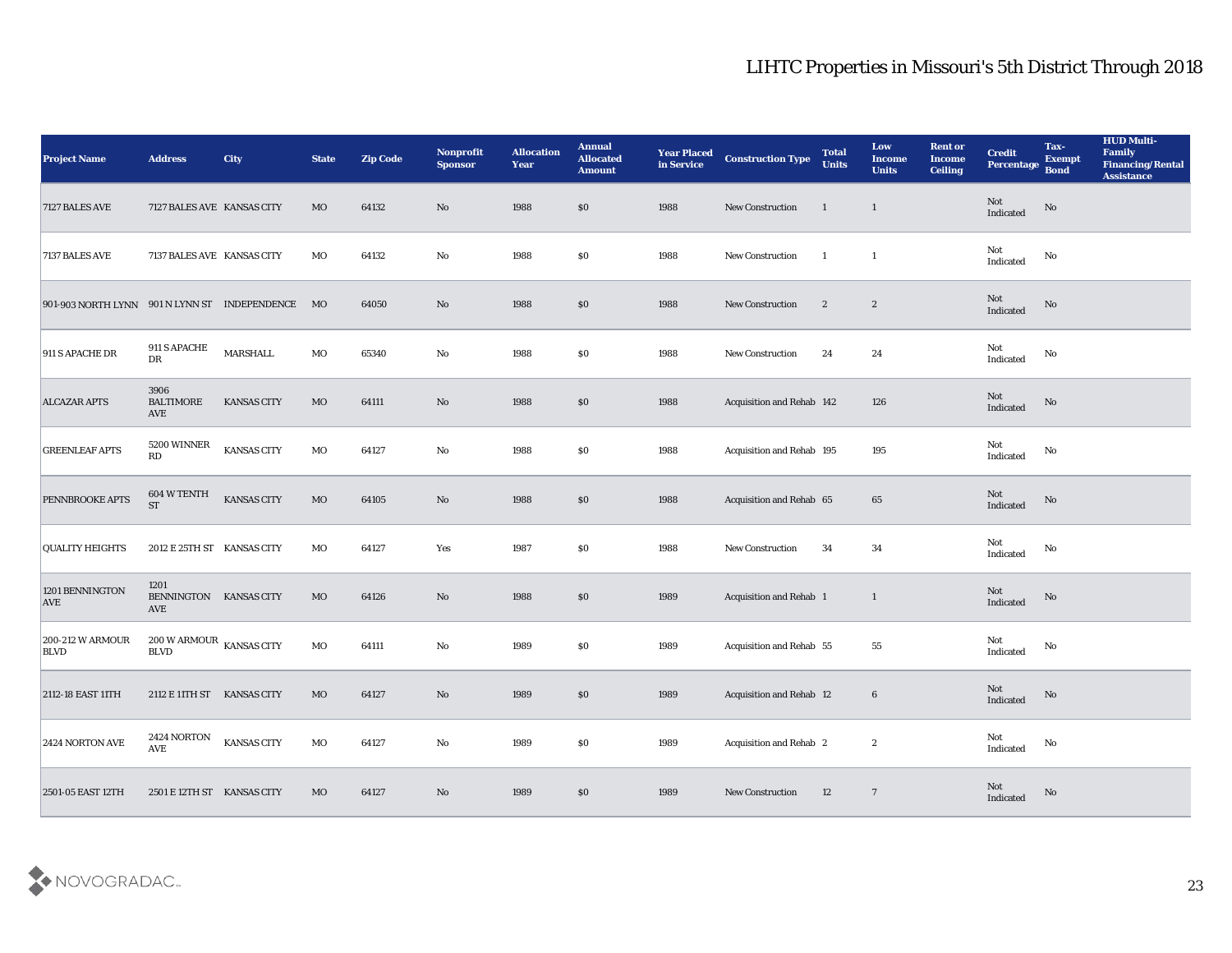| <b>Project Name</b>                            | <b>Address</b>                                   | City               | <b>State</b> | <b>Zip Code</b> | Nonprofit<br><b>Sponsor</b> | <b>Allocation</b><br><b>Year</b> | <b>Annual</b><br><b>Allocated</b><br><b>Amount</b> | <b>Year Placed</b><br>in Service | <b>Construction Type</b> | <b>Total</b><br><b>Units</b> | Low<br><b>Income</b><br><b>Units</b> | <b>Rent or</b><br><b>Income</b><br><b>Ceiling</b> | <b>Credit</b><br>Percentage       | Tax-<br><b>Exempt</b><br><b>Bond</b> | <b>HUD Multi-</b><br>Family<br>Financing/Rental<br><b>Assistance</b> |
|------------------------------------------------|--------------------------------------------------|--------------------|--------------|-----------------|-----------------------------|----------------------------------|----------------------------------------------------|----------------------------------|--------------------------|------------------------------|--------------------------------------|---------------------------------------------------|-----------------------------------|--------------------------------------|----------------------------------------------------------------------|
| 2729 CAMPBELL ST                               | 2729 CAMPBELL $\,$ KANSAS CITY<br><b>ST</b>      |                    | MO           | 64109           | No                          | 1989                             | \$0                                                | 1989                             | Acquisition and Rehab 16 |                              | 16                                   |                                                   | Not<br>Indicated                  | $\rm\thinspace No$                   |                                                                      |
| 2800 PARK AVE                                  | 2800 PARK AVE KANSAS CITY                        |                    | MO           | 64109           | No                          | 1989                             | \$0                                                | 1989                             | Acquisition and Rehab 12 |                              | 12                                   |                                                   | Not<br>Indicated                  | No                                   |                                                                      |
| 2917 EUCLID AVE                                | 2917 EUCLID<br><b>AVE</b>                        | <b>KANSAS CITY</b> | MO           | 64109           | Yes                         | 1989                             | \$0                                                | 1989                             | Acquisition and Rehab 3  |                              | $\bf{0}$                             |                                                   | Not<br>Indicated                  | No                                   |                                                                      |
| $3037$ BROOKLYN $\operatorname{AVE}$           | 3037 BROOKLYN $_{\rm KANSAS}$ CITY<br><b>AVE</b> |                    | $_{\rm MO}$  | 64109           | Yes                         | 1989                             | \$0                                                | 1989                             | Acquisition and Rehab 5  |                              | $5\phantom{.0}$                      |                                                   | Not<br>Indicated                  | $\rm\thinspace No$                   |                                                                      |
| 3121 WAYNE AVE                                 | <b>3121 WAYNE</b><br>AVE                         | KANSAS CITY        | MO           | 64109           | No                          | 1989                             | \$0                                                | 1989                             | Acquisition and Rehab 1  |                              | -1                                   |                                                   | Not<br>Indicated                  | No                                   |                                                                      |
| 3400-3404 EAST 14TH 3400 E 14TH ST KANSAS CITY |                                                  |                    | MO           | 64127           | No                          | 1988                             | \$0                                                | 1989                             | Acquisition and Rehab 4  |                              | $\overline{4}$                       |                                                   | Not<br>Indicated                  | No                                   |                                                                      |
| 3518 S SPRING ST                               | 3518 S SPRING<br><b>ST</b>                       | INDEPENDENCE       | MO           | 64055           | No                          | 1989                             | $\$0$                                              | 1989                             | Acquisition and Rehab 2  |                              | $\boldsymbol{2}$                     |                                                   | Not<br>Indicated                  | No                                   |                                                                      |
| 3714 E 30TH ST                                 | 3714 E 30TH ST KANSAS CITY                       |                    | MO           | 64128           | No                          | 1989                             | \$0                                                | 1989                             | Acquisition and Rehab 1  |                              | $\mathbf{1}$                         |                                                   | Not<br>Indicated                  | No                                   |                                                                      |
| 3802 ASKEW AVE                                 | <b>3802 ASKEW</b><br><b>AVE</b>                  | KANSAS CITY        | MO           | 64128           | No                          | 1989                             | \$0                                                | 1989                             | Acquisition and Rehab 1  |                              | 1                                    |                                                   | Not<br>Indicated                  | $\mathbf{No}$                        |                                                                      |
| 4238 TRACY AVE                                 | 4238 TRACY<br>AVE                                | KANSAS CITY        | $_{\rm MO}$  | 64110           | No                          | 1989                             | \$0                                                | 1989                             | Acquisition and Rehab 2  |                              | $\mathbf{2}$                         |                                                   | Not<br>Indicated                  | No                                   |                                                                      |
| 4243 FOREST AVE                                | 4243 FOREST<br><b>AVE</b>                        | <b>KANSAS CITY</b> | MO           | 64110           | No                          | 1989                             | \$0                                                | 1989                             | Acquisition and Rehab 1  |                              | $\mathbf{1}$                         |                                                   | Not<br>$\operatorname{Indicated}$ | No                                   |                                                                      |
| 4941 OLIVE ST                                  | 4941 OLIVE ST KANSAS CITY                        |                    | $_{\rm MO}$  | 64130           | $\mathbf {No}$              | 1989                             | \$0                                                | 1989                             | Acquisition and Rehab 1  |                              | $\mathbf{1}$                         |                                                   | Not<br>Indicated                  | $\rm\thinspace No$                   |                                                                      |
| <b>500-02 KANSAS</b><br><b>AVENUE</b>          | 500 E KANSAS<br>$\operatorname{AVE}$             | INDEPENDENCE MO    |              | 64050           | $\mathbf {No}$              | 1989                             | \$0                                                | 1989                             | New Construction         | $\mathbf{2}$                 | $\boldsymbol{2}$                     |                                                   | ${\rm Not}$ Indicated             | $\rm No$                             |                                                                      |

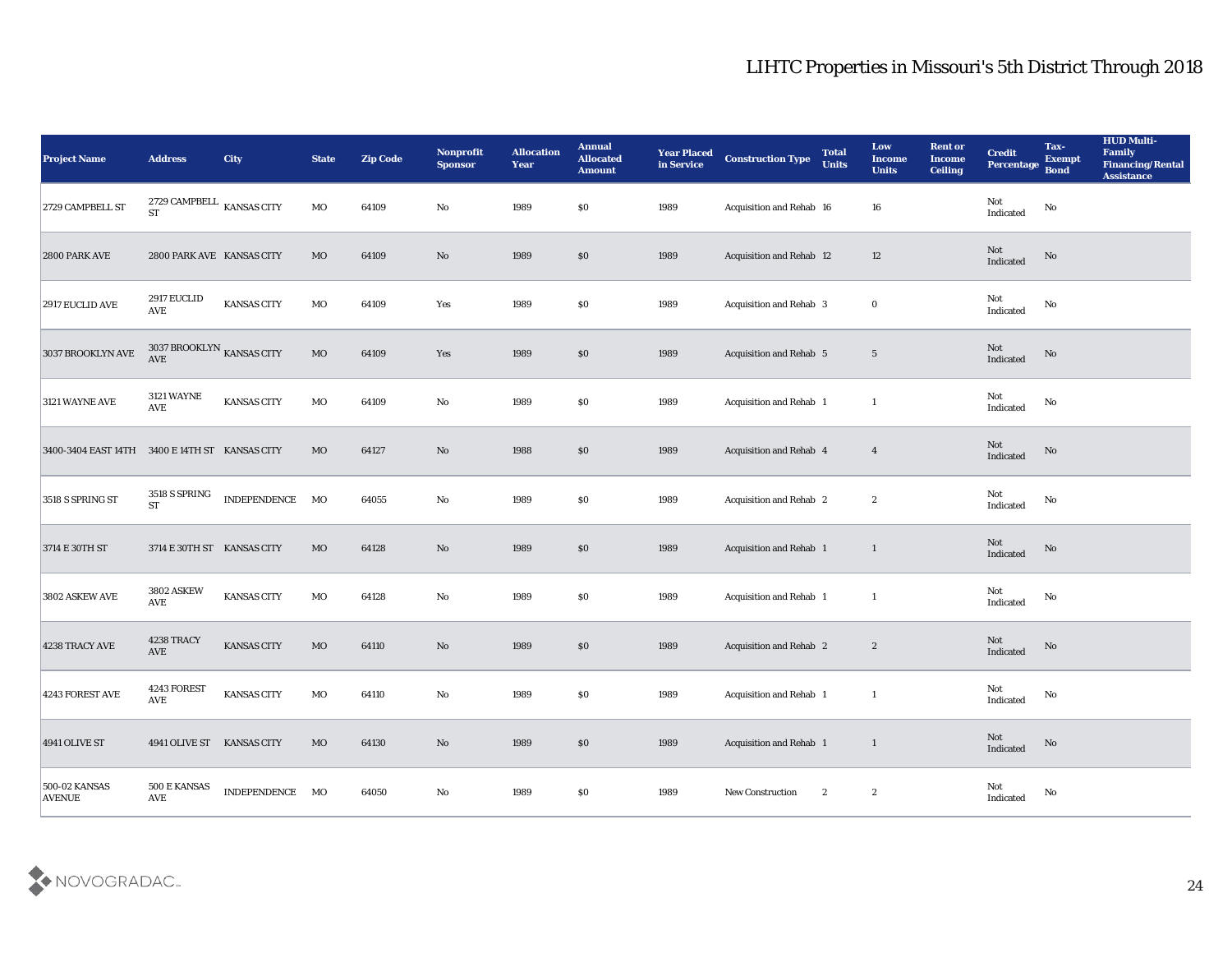| <b>Project Name</b>                   | <b>Address</b>                         | <b>City</b>                                     | <b>State</b> | <b>Zip Code</b> | Nonprofit<br><b>Sponsor</b> | <b>Allocation</b><br>Year | <b>Annual</b><br><b>Allocated</b><br><b>Amount</b> | <b>Year Placed</b><br>in Service | <b>Construction Type</b> | <b>Total</b><br><b>Units</b> | Low<br><b>Income</b><br><b>Units</b> | <b>Rent or</b><br><b>Income</b><br><b>Ceiling</b> | <b>Credit</b><br>Percentage | Tax-<br><b>Exempt</b><br><b>Bond</b> | <b>HUD Multi-</b><br>Family<br><b>Financing/Rental</b><br><b>Assistance</b> |
|---------------------------------------|----------------------------------------|-------------------------------------------------|--------------|-----------------|-----------------------------|---------------------------|----------------------------------------------------|----------------------------------|--------------------------|------------------------------|--------------------------------------|---------------------------------------------------|-----------------------------|--------------------------------------|-----------------------------------------------------------------------------|
| 504 WEST 18TH                         | 504 E 18TH ST KANSAS CITY              |                                                 | MO           | 64108           | Yes                         | 1989                      | $\$0$                                              | 1989                             | Acquisition and Rehab 48 |                              | 48                                   |                                                   | Not<br>Indicated            | No                                   |                                                                             |
| <b>504-06 KANSAS</b><br><b>AVENUE</b> | 504 E KANSAS<br>AVE                    | INDEPENDENCE MO                                 |              | 64050           | No                          | 1989                      | \$0                                                | 1989                             | New Construction         | $\boldsymbol{2}$             | $\boldsymbol{2}$                     |                                                   | Not<br>Indicated            | No                                   |                                                                             |
| 516-518 EAST KANSAS                   | 516 E KANSAS<br><b>AVE</b>             | INDEPENDENCE MO                                 |              | 64050           | $\rm No$                    | 1989                      | \$0                                                | 1989                             | <b>New Construction</b>  | $\mathbf{2}$                 | $\mathbf{2}$                         |                                                   | Not<br>Indicated            | No                                   |                                                                             |
| <b>5506 PARK AVE</b>                  | 5506 PARK AVE KANSAS CITY              |                                                 | MO           | 64130           | $\rm\thinspace No$          | 1989                      | \$0                                                | 1989                             | Acquisition and Rehab 1  |                              | <sup>1</sup>                         |                                                   | Not<br>Indicated            | $\mathbf{N}\mathbf{o}$               |                                                                             |
| 5514 HARRISON ST                      | 5514 HARRISON KANSAS CITY<br><b>ST</b> |                                                 | MO           | 64110           | No                          | 1989                      | $\$0$                                              | 1989                             | Acquisition and Rehab 1  |                              | $\mathbf{1}$                         |                                                   | Not<br>Indicated            | No                                   |                                                                             |
| 5609 E 23RD ST                        | 5609 E 23RD ST KANSAS CITY             |                                                 | MO           | 64127           | $\mathbf {No}$              | 1989                      | \$0                                                | 1989                             | Acquisition and Rehab 1  |                              | <sup>1</sup>                         |                                                   | Not<br>Indicated            | No                                   |                                                                             |
| 6139 ROCKHILL RD                      | 6139 ROCKHILL KANSAS CITY<br>RD        |                                                 | $_{\rm MO}$  | 64110           | No                          | 1989                      | $\$0$                                              | 1989                             | Acquisition and Rehab 1  |                              | $\mathbf{1}$                         |                                                   | Not<br>Indicated            | No                                   |                                                                             |
| 7100 BALES AVE                        | 7100 BALES AVE KANSAS CITY             |                                                 | MO           | 64132           | No                          | 1989                      | \$0                                                | 1989                             | Acquisition and Rehab 9  |                              | 9                                    |                                                   | Not<br>Indicated            | No                                   |                                                                             |
| 7104 TRACY AVE                        | 7104 TRACY AVE KANSAS CITY             |                                                 | MO           | 64131           | Yes                         | 1989                      | $\$0$                                              | 1989                             | Acquisition and Rehab 1  |                              | $\mathbf{1}$                         |                                                   | Not<br>Indicated            | No                                   |                                                                             |
| 725 N DODGION ST                      | <b>ST</b>                              | $725$ N DODGION $\,$ INDEPENDENCE $\,-$ MO $\,$ |              | 64050           | No                          | 1989                      | \$0\$                                              | 1989                             | New Construction         | $\mathbf{1}$                 | $\mathbf{1}$                         |                                                   | Not<br>Indicated            | No                                   |                                                                             |
| <b>8704 LN AVE</b>                    | <b>8704 LN AVE</b>                     | <b>RAYTOWN</b>                                  | MO           | 64138           | No                          | 1989                      | \$0\$                                              | 1989                             | <b>New Construction</b>  | -1                           | $\mathbf{1}$                         |                                                   | Not<br>Indicated            | No                                   |                                                                             |
| 8911 E 87TH ST                        | 8911 E 87TH ST RAYTOWN                 |                                                 | MO           | 64138           | $\mathbf {No}$              | 1989                      | \$0                                                | 1989                             | New Construction         | $\blacksquare$               | $\overline{\mathbf{1}}$              |                                                   | Not<br>Indicated            | No                                   |                                                                             |
| 8915 E 87TH ST                        | 8915 E 87TH ST RAYTOWN                 |                                                 | MO           | 64138           | $\mathbf {No}$              | 1989                      | \$0                                                | 1989                             | <b>New Construction</b>  | $\frac{1}{2}$                | $\overline{1}$                       |                                                   | Not<br>Indicated            | No                                   |                                                                             |

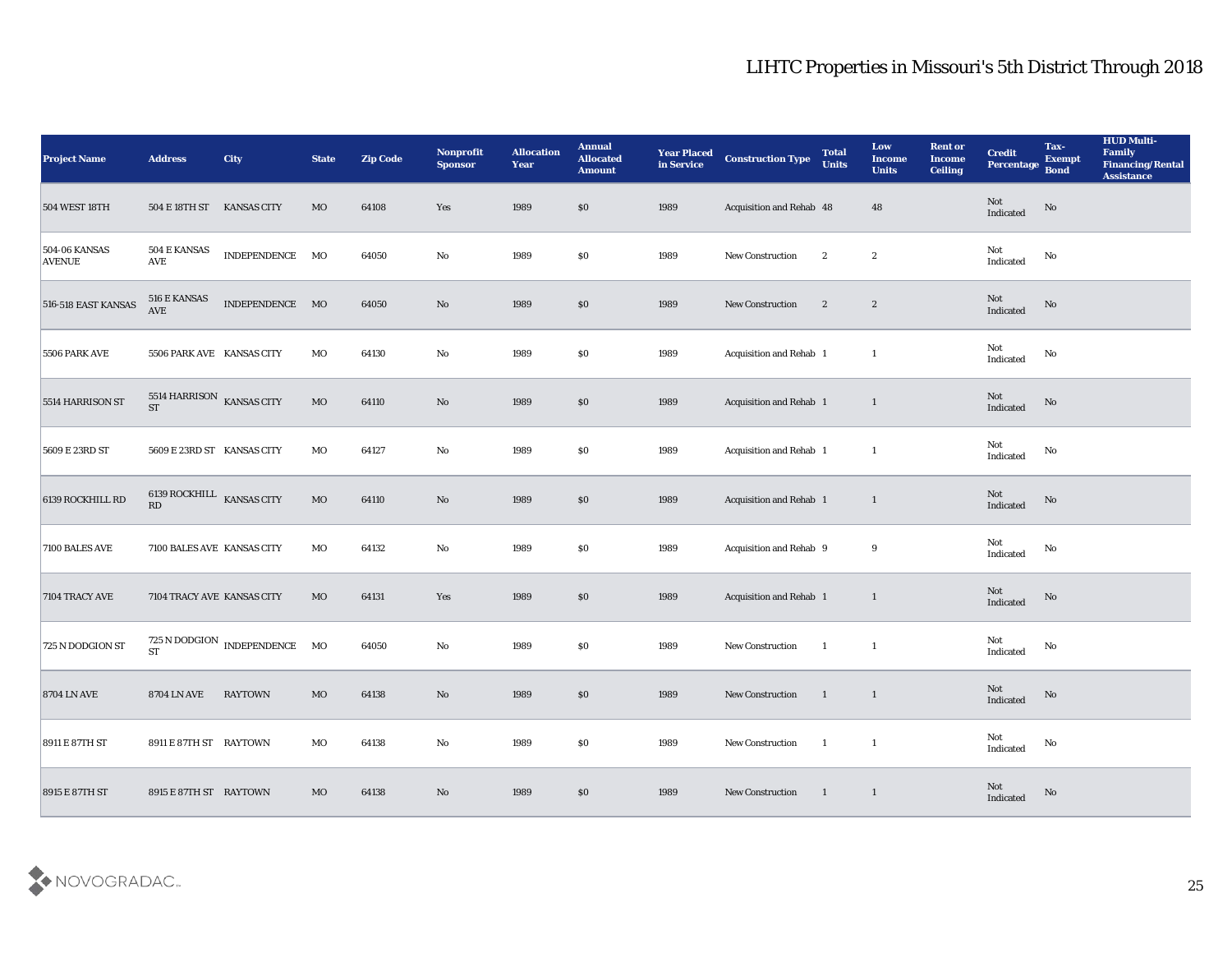| <b>Project Name</b>                     | <b>Address</b>                                      | City               | <b>State</b> | <b>Zip Code</b> | Nonprofit<br><b>Sponsor</b> | <b>Allocation</b><br><b>Year</b> | <b>Annual</b><br><b>Allocated</b><br><b>Amount</b> | <b>Year Placed</b><br>in Service | <b>Construction Type</b>       | <b>Total</b><br><b>Units</b> | Low<br><b>Income</b><br><b>Units</b> | <b>Rent or</b><br><b>Income</b><br><b>Ceiling</b> | <b>Credit</b><br>Percentage           | Tax-<br><b>Exempt</b><br><b>Bond</b> | <b>HUD Multi-</b><br>Family<br><b>Financing/Rental</b><br><b>Assistance</b> |
|-----------------------------------------|-----------------------------------------------------|--------------------|--------------|-----------------|-----------------------------|----------------------------------|----------------------------------------------------|----------------------------------|--------------------------------|------------------------------|--------------------------------------|---------------------------------------------------|---------------------------------------|--------------------------------------|-----------------------------------------------------------------------------|
| 906 S MAGDALENA ST                      | 906 S<br>$\,$ MAGDALENA ST $\,$ CONCORDIA           |                    | MO           | 64020           | No                          | 1989                             | $\$0$                                              | 1989                             | New Construction               | 16                           | 16                                   |                                                   | Not<br>Indicated                      | $\rm No$                             |                                                                             |
| <b>9245 MAIN ST</b>                     | 9245 MAIN ST                                        | <b>KANSAS CITY</b> | MO           | 64114           | No                          | 1989                             | \$0                                                | 1989                             | New Construction               | $\mathbf{1}$                 | $\mathbf{1}$                         |                                                   | Not<br>Indicated                      | No                                   |                                                                             |
| <b>CHARLOTTE ST APTS</b>                | 9531<br>CHARLOTTE ST                                | <b>KANSAS CITY</b> | MO           | 64131           | $\mathbf{No}$               | 1989                             | \$0\$                                              | 1989                             | Acquisition and Rehab 2        |                              | $\boldsymbol{2}$                     |                                                   | Not<br>Indicated                      | No                                   |                                                                             |
| <b>BRIDGEPORT APTS</b>                  | 10700<br>GREENWOOD<br>RD                            | <b>KANSAS CITY</b> | MO           | 64134           | No                          | 1988                             | $\$0$                                              | 1989                             | New Construction               | 232                          | 232                                  |                                                   | Not<br>Indicated                      | No                                   |                                                                             |
| <b>HOLY TEMPLE APTS</b>                 | <b>5100 LEEDS</b><br><b>TRAFFICWAY</b>              | <b>KANSAS CITY</b> | MO           | 64129           | No                          | 1989                             | \$0\$                                              | 1989                             | Acquisition and Rehab 198      |                              | 198                                  |                                                   | Not<br>Indicated                      | No                                   |                                                                             |
| <b>KIRKTOWN PHASE II</b>                | 7433 LONGVIEW KANSAS CITY<br>$\mathbf{R}\mathbf{D}$ |                    | MO           | 64134           | $\mathbf{N}\mathbf{o}$      | 1989                             | \$0                                                | 1989                             | <b>New Construction</b>        | $\overline{\mathbf{4}}$      | $\overline{4}$                       |                                                   | Not<br>Indicated                      | No                                   |                                                                             |
| PARKER SQUARE APTS 1051 BASIE ST        |                                                     | KANSAS CITY        | MO           | 64106           | No                          | 1989                             | $\$0$                                              | 1989                             | Acquisition and Rehab 204      |                              | 204                                  |                                                   | Not<br>Indicated                      | No                                   |                                                                             |
| 1111 W 39TH ST                          | 1111 W 39TH ST KANSAS CITY                          |                    | MO           | 64111           | $\mathbf{N}\mathbf{o}$      | 1989                             | \$0                                                | 1990                             | Acquisition and Rehab 69       |                              | 63                                   |                                                   | Not<br>Indicated                      | No                                   |                                                                             |
| 1214-20 EAST BRUSH<br><b>CREEK BLVD</b> | 1214 BRUSH<br><b>CREEK BLVD</b>                     | KANSAS CITY        | MO           | 64110           | Yes                         | 1989                             | \$0\$                                              | 1990                             | Acquisition and Rehab 12       |                              | 12                                   |                                                   | Not<br>Indicated                      | $\mathbf{No}$                        |                                                                             |
| 1239 BELMONT AVE                        | 1239 BELMONT<br><b>AVE</b>                          | KANSAS CITY        | MO           | 64126           | $\rm\thinspace No$          | 1989                             | \$0                                                | 1990                             | <b>Acquisition and Rehab 1</b> |                              | 1                                    |                                                   | Not<br>Indicated                      | No                                   |                                                                             |
| 1316 E 61ST ST                          | 1316 E 61ST ST KANSAS CITY                          |                    | MO           | 64110           |                             | 1990                             | \$0                                                | 1990                             | Acquisition and Rehab 1        |                              | -1                                   |                                                   | Not<br>Indicated                      |                                      |                                                                             |
| 2211 E 37TH ST                          | 2211 E 37TH ST KANSAS CITY                          |                    | $_{\rm MO}$  | 64109           | $\mathbf {No}$              | 1989                             | $\$0$                                              | 1990                             | Acquisition and Rehab 1        |                              | $\mathbf{1}$                         |                                                   | $\operatorname{\bf Not}$<br>Indicated | $\rm\thinspace No$                   |                                                                             |
| 2223 HARDESTY AVE                       | 2223 HARDESTY $\,$ KANSAS CITY<br>AVE               |                    | $_{\rm MO}$  | 64127           |                             | 1990                             | $\$0$                                              | 1990                             | Acquisition and Rehab 1        |                              | $\mathbf{1}$                         |                                                   | Not<br>Indicated                      |                                      |                                                                             |

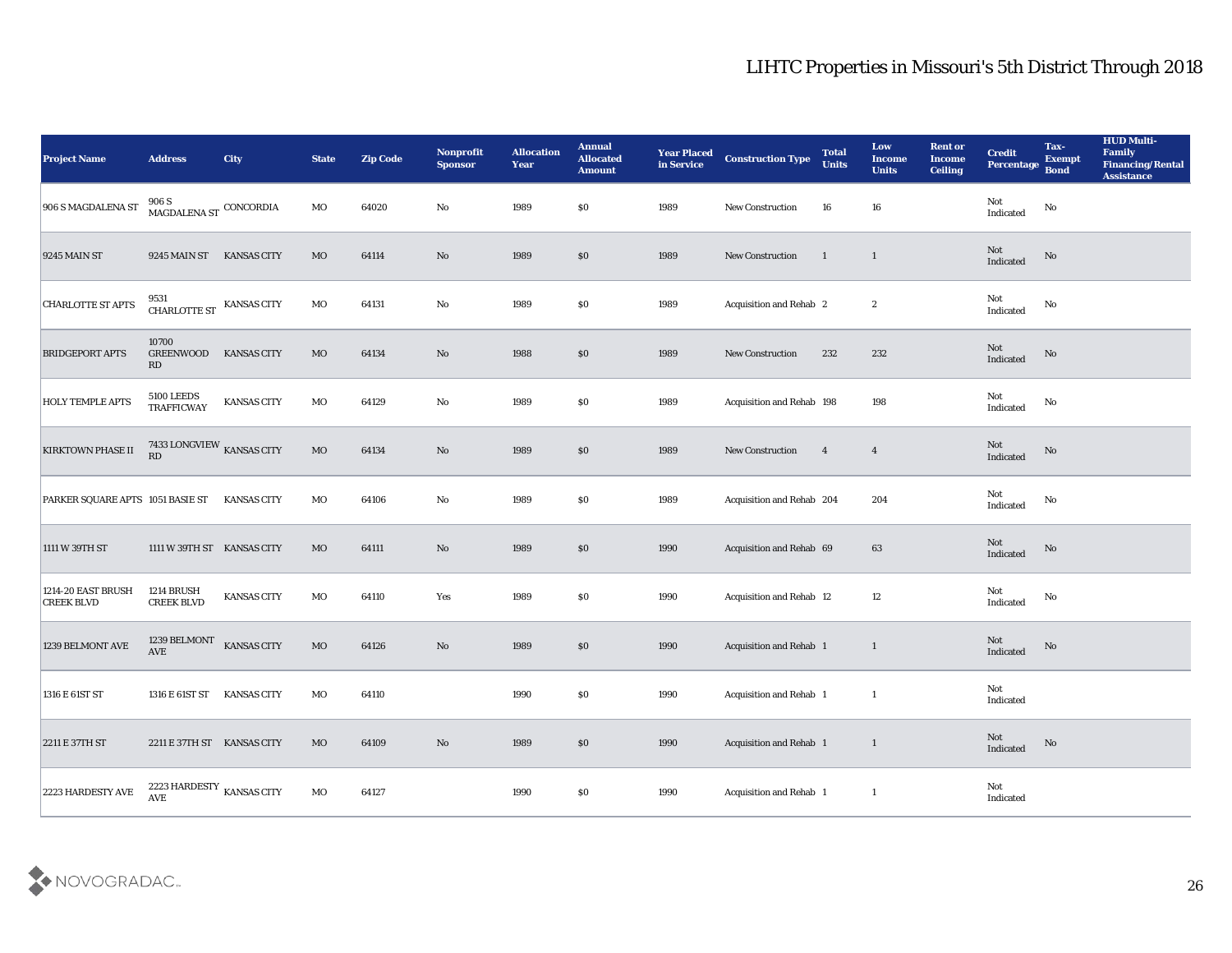| <b>Project Name</b> | <b>Address</b>                                 | City               | <b>State</b> | <b>Zip Code</b> | Nonprofit<br><b>Sponsor</b> | <b>Allocation</b><br><b>Year</b> | <b>Annual</b><br><b>Allocated</b><br><b>Amount</b> | <b>Year Placed</b><br>in Service | <b>Construction Type</b>       | <b>Total</b><br><b>Units</b> | Low<br><b>Income</b><br><b>Units</b> | <b>Rent or</b><br><b>Income</b><br><b>Ceiling</b> | <b>Credit</b><br>Percentage                       | Tax-<br><b>Exempt</b><br><b>Bond</b> | <b>HUD Multi-</b><br>Family<br><b>Financing/Rental</b><br><b>Assistance</b> |
|---------------------|------------------------------------------------|--------------------|--------------|-----------------|-----------------------------|----------------------------------|----------------------------------------------------|----------------------------------|--------------------------------|------------------------------|--------------------------------------|---------------------------------------------------|---------------------------------------------------|--------------------------------------|-----------------------------------------------------------------------------|
| 2347 LAWNDALE AVE   | LAWNDALE AVE KANSAS CITY                       |                    | MO           | 64127           |                             | 1990                             | \$0                                                | 1990                             | Acquisition and Rehab 1        |                              | $\mathbf{1}$                         |                                                   | Not<br>Indicated                                  |                                      |                                                                             |
| 2515 TRACY AVE      | 2515 TRACY AVE KANSAS CITY                     |                    | MO           | 64108           | No                          | 1989                             | $\$0$                                              | 1990                             | Acquisition and Rehab 1        |                              | $\mathbf{1}$                         |                                                   | Not<br>Indicated                                  | No                                   |                                                                             |
| 2609 NORTON AVE     | 2609 NORTON<br><b>AVE</b>                      | <b>KANSAS CITY</b> | $_{\rm MO}$  | 64127           | No                          | 1989                             | $\boldsymbol{\mathsf{S}}\boldsymbol{\mathsf{0}}$   | 1990                             | Acquisition and Rehab 1        |                              | $\mathbf{1}$                         |                                                   | Not<br>Indicated                                  | No                                   |                                                                             |
| 2612 BALES AVE      | 2612 BALES AVE KANSAS CITY                     |                    | MO           | 64127           | $\mathbf{No}$               | 1989                             | \$0                                                | 1990                             | Acquisition and Rehab 1        |                              | $\mathbf{1}$                         |                                                   | Not<br>$\operatorname{Indicated}$                 | $\mathbf{N}\mathbf{o}$               |                                                                             |
| 2729 LISTER AVE     | 2729 LISTER<br>AVE                             | KANSAS CITY        | MO           | 64128           | No                          | 1989                             | \$0                                                | 1990                             | Acquisition and Rehab 1        |                              | $\mathbf{1}$                         |                                                   | Not<br>Indicated                                  | No                                   |                                                                             |
| 3039 GARFIELD AVE   | 3039 GARFIELD<br>$\operatorname{\mathbf{AVE}}$ | <b>KANSAS CITY</b> | $_{\rm MO}$  | 64109           |                             | 1990                             | \$0                                                | 1990                             | Acquisition and Rehab 1        |                              | -1                                   |                                                   | Not<br>Indicated                                  |                                      |                                                                             |
| 3532 TROOST AVE     | 3532 TROOST<br>AVE                             | <b>KANSAS CITY</b> | $_{\rm MO}$  | 64109           | Yes                         | 1989                             | $\$0$                                              | 1990                             | Acquisition and Rehab 6        |                              | $6\phantom{.}6$                      |                                                   | Not<br>Indicated                                  | No                                   |                                                                             |
| 3914 WARWICK BLVD   | 3914 WARWICK KANSAS CITY<br><b>BLVD</b>        |                    | MO           | 64111           |                             | 1990                             | \$0                                                | 1990                             | Acquisition and Rehab 2        |                              | $\boldsymbol{2}$                     |                                                   | Not<br>Indicated                                  |                                      |                                                                             |
| 4105 WARWICK BLVD   | 4105 WARWICK<br><b>BLVD</b>                    | <b>KANSAS CITY</b> | $_{\rm MO}$  | 64111           | $\mathbf{N}\mathbf{o}$      | 1989                             | \$0                                                | 1990                             | Acquisition and Rehab 5        |                              | $5\phantom{.0}$                      |                                                   | Not<br>$\label{lem:indicated} \textbf{Indicated}$ | No                                   |                                                                             |
| 4110 CHARLOTTE ST   | 4110<br>CHARLOTTE ST KANSAS CITY               |                    | $_{\rm MO}$  | 64110           | $\rm\thinspace No$          | 1989                             | \$0                                                | 1990                             | Acquisition and Rehab 2        |                              | $\boldsymbol{2}$                     |                                                   | Not<br>Indicated                                  | No                                   |                                                                             |
| 4226-32 PASEO       | 4226 PASEO<br><b>BLVD</b>                      | KANSAS CITY        | MO           | 64110           |                             | 1990                             | \$0                                                | 1990                             | <b>Acquisition and Rehab 4</b> |                              | $\overline{4}$                       |                                                   | Not<br>Indicated                                  |                                      |                                                                             |
| 4433 VIRGINIA AVE   | 4433 VIRGINIA<br>$\operatorname{AVE}$          | <b>KANSAS CITY</b> | $_{\rm MO}$  | 64110           | $\mathbf {No}$              | 1989                             | $\$0$                                              | 1990                             | Acquisition and Rehab 4        |                              | $\boldsymbol{4}$                     |                                                   | Not<br>$\operatorname{Indicated}$                 | $\mathbf{N}\mathbf{o}$               |                                                                             |
| 5008 PASEO BLVD     | 5008 PASEO<br>$\operatorname{BLVD}$            | <b>KANSAS CITY</b> | $\rm MO$     | 64110           |                             | 1990                             | $\$0$                                              | 1990                             | Acquisition and Rehab 1        |                              | $\mathbf{1}$                         |                                                   | Not<br>Indicated                                  |                                      |                                                                             |

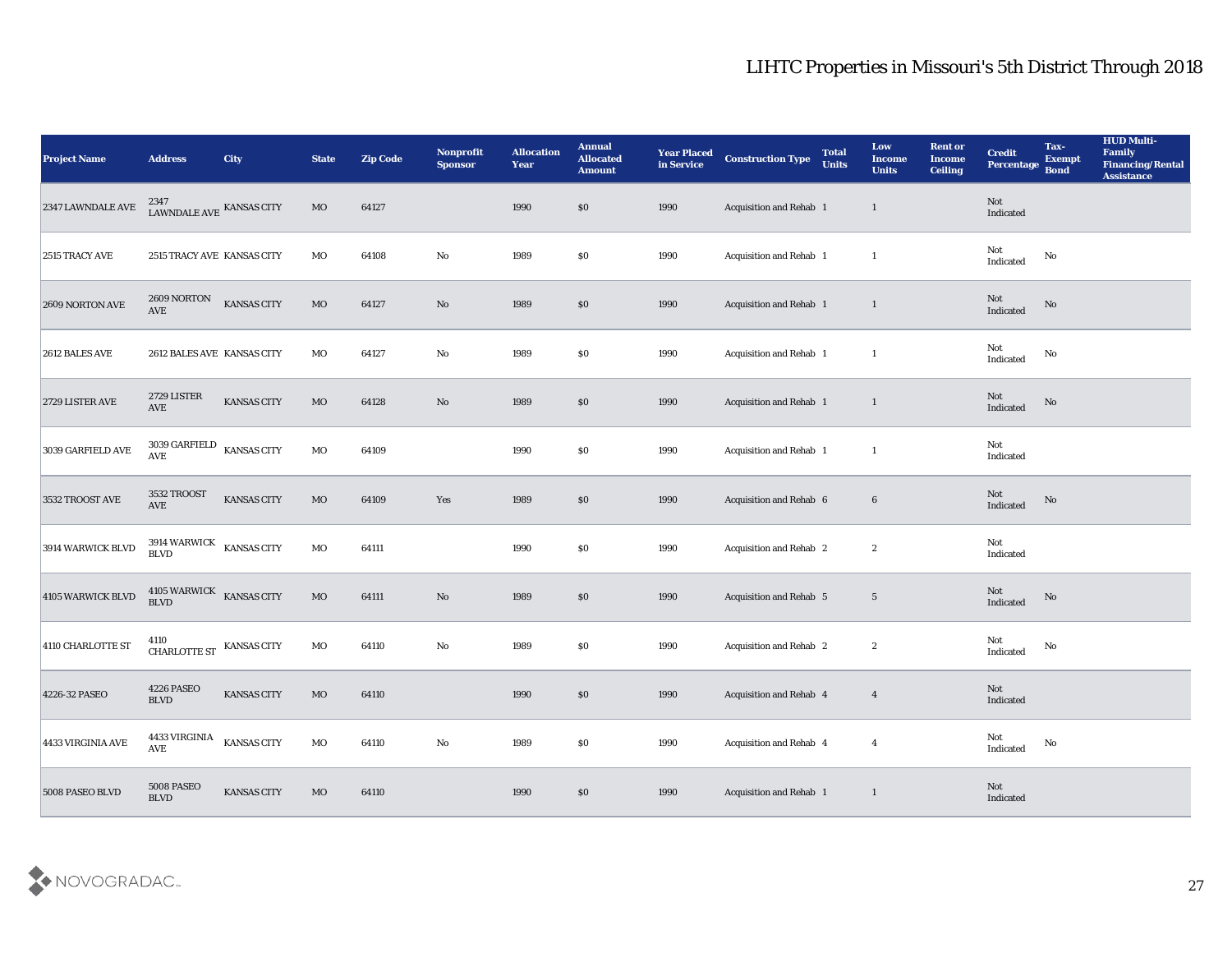| <b>Project Name</b>                    | <b>Address</b>                                    | <b>City</b>        | <b>State</b> | <b>Zip Code</b> | Nonprofit<br><b>Sponsor</b> | <b>Allocation</b><br><b>Year</b> | <b>Annual</b><br><b>Allocated</b><br><b>Amount</b> | <b>Year Placed</b><br>in Service | <b>Construction Type</b>       | <b>Total</b><br><b>Units</b> | Low<br><b>Income</b><br><b>Units</b> | <b>Rent or</b><br><b>Income</b><br><b>Ceiling</b> | <b>Credit</b><br>Percentage       | Tax-<br><b>Exempt</b><br><b>Bond</b> | <b>HUD Multi-</b><br>Family<br><b>Financing/Rental</b><br><b>Assistance</b> |
|----------------------------------------|---------------------------------------------------|--------------------|--------------|-----------------|-----------------------------|----------------------------------|----------------------------------------------------|----------------------------------|--------------------------------|------------------------------|--------------------------------------|---------------------------------------------------|-----------------------------------|--------------------------------------|-----------------------------------------------------------------------------|
| 5417 LOCUST ST                         | 5417 LOCUST ST KANSAS CITY                        |                    | MO           | 64110           | No                          | 1989                             | \$0                                                | 1990                             | Acquisition and Rehab 2        |                              | $\boldsymbol{2}$                     |                                                   | Not<br>Indicated                  | $\rm\thinspace No$                   |                                                                             |
| 5537 WABASH AVE                        | 5537 WABASH<br><b>AVE</b>                         | KANSAS CITY        | MO           | 64130           | Yes                         | 1989                             | $\$0$                                              | 1990                             | Acquisition and Rehab 2        |                              | $\mathbf{2}$                         |                                                   | Not<br>Indicated                  | No                                   |                                                                             |
| 5618 E 16TH TER                        | 5618 E 16TH TER KANSAS CITY                       |                    | MO           | 64127           |                             | 1990                             | \$0                                                | 1990                             | <b>Acquisition and Rehab 1</b> |                              | $\mathbf{1}$                         |                                                   | Not<br>Indicated                  |                                      |                                                                             |
| <b>6125 PARK</b>                       | <b>6215 PARK</b>                                  | <b>KANSAS CITY</b> | $_{\rm MO}$  | 64130           | No                          | 1989                             | \$0                                                | 1990                             | New Construction               | $\bf{0}$                     | $\bf{0}$                             |                                                   | Not<br>Indicated                  | $\rm\thinspace No$                   |                                                                             |
| <b>5930 AGNES</b>                      | <b>5930 AGNES</b>                                 | <b>KANSAS CITY</b> | MO           | 64130           | $\mathbf{No}$               | 1989                             | \$0                                                | 1990                             | New Construction               | $\bf{0}$                     | $\bf{0}$                             |                                                   | Not<br>Indicated                  | No                                   |                                                                             |
| 6716 WALROND AVE                       | 6716 WALROND KANSAS CITY<br>AVE                   |                    | <b>MO</b>    | 64132           | No                          | 1989                             | $\$0$                                              | 1990                             | New Construction               | $\overline{1}$               | $\overline{1}$                       |                                                   | Not<br>Indicated                  | No                                   |                                                                             |
| 6733 ASKEW AVE                         | 6733 ASKEW<br>AVE                                 | KANSAS CITY        | MO           | 64132           | No                          | 1989                             | \$0                                                | 1990                             | Acquisition and Rehab 1        |                              | $\mathbf{1}$                         |                                                   | Not<br>Indicated                  | No                                   |                                                                             |
| 7811 E 86TH ST                         | 7811 E 86TH ST RAYTOWN                            |                    | MO           | 64138           | No                          | 1989                             | \$0                                                | 1990                             | New Construction               | $\boldsymbol{2}$             | $\mathbf{2}$                         |                                                   | Not<br>Indicated                  | No                                   |                                                                             |
| <b>KIRKTOWN PHASE II</b>               | 7400 E 115TH<br><b>TER</b>                        | KANSAS CITY        | MO           | 64134           | No                          | 1989                             | \$0                                                | 1990                             | New Construction               | $\mathbf{1}$                 | $\mathbf{1}$                         |                                                   | Not<br>Indicated                  | $\rm\thinspace No$                   |                                                                             |
| <b>KIRKTOWN PHASE II</b>               | $7401$ LONGVIEW $_{\hbox{\small KANSAS}}$ CITY RD |                    | $\rm MO$     | 64134           | No                          | 1989                             | \$0                                                | 1990                             | <b>New Construction</b>        | 12                           | $\bf{0}$                             |                                                   | Not<br>Indicated                  | No                                   |                                                                             |
| <b>LINWOOD BLVD APTS</b>               | LINWOOD BLVD KANSAS CITY                          |                    | MO           | 64109           | Yes                         | 1989                             | \$0                                                | 1990                             | Acquisition and Rehab 20       |                              | 20                                   |                                                   | Not<br>$\operatorname{Indicated}$ | No                                   |                                                                             |
| <b>RICHMOND ESTATES</b>                | 751 DRISKILL<br>DR                                | <b>RICHMOND</b>    | $_{\rm MO}$  | 64085           | $\mathbf {No}$              | 1989                             | \$0                                                | 1990                             | New Construction               | 24                           | 24                                   |                                                   | Not<br>Indicated                  | $\rm\thinspace No$                   |                                                                             |
| <b>SIGNAL HILL</b><br><b>TOWNHOMES</b> | 2900 SUMMIT<br>${\mathbf S} {\mathbf T}$          | KANSAS CITY        | $_{\rm MO}$  | 64108           | Yes                         | 1989                             | \$0                                                | 1990                             | New Construction               | 9                            | 9                                    |                                                   | ${\rm Not}$ Indicated             | $\mathbf {No}$                       |                                                                             |

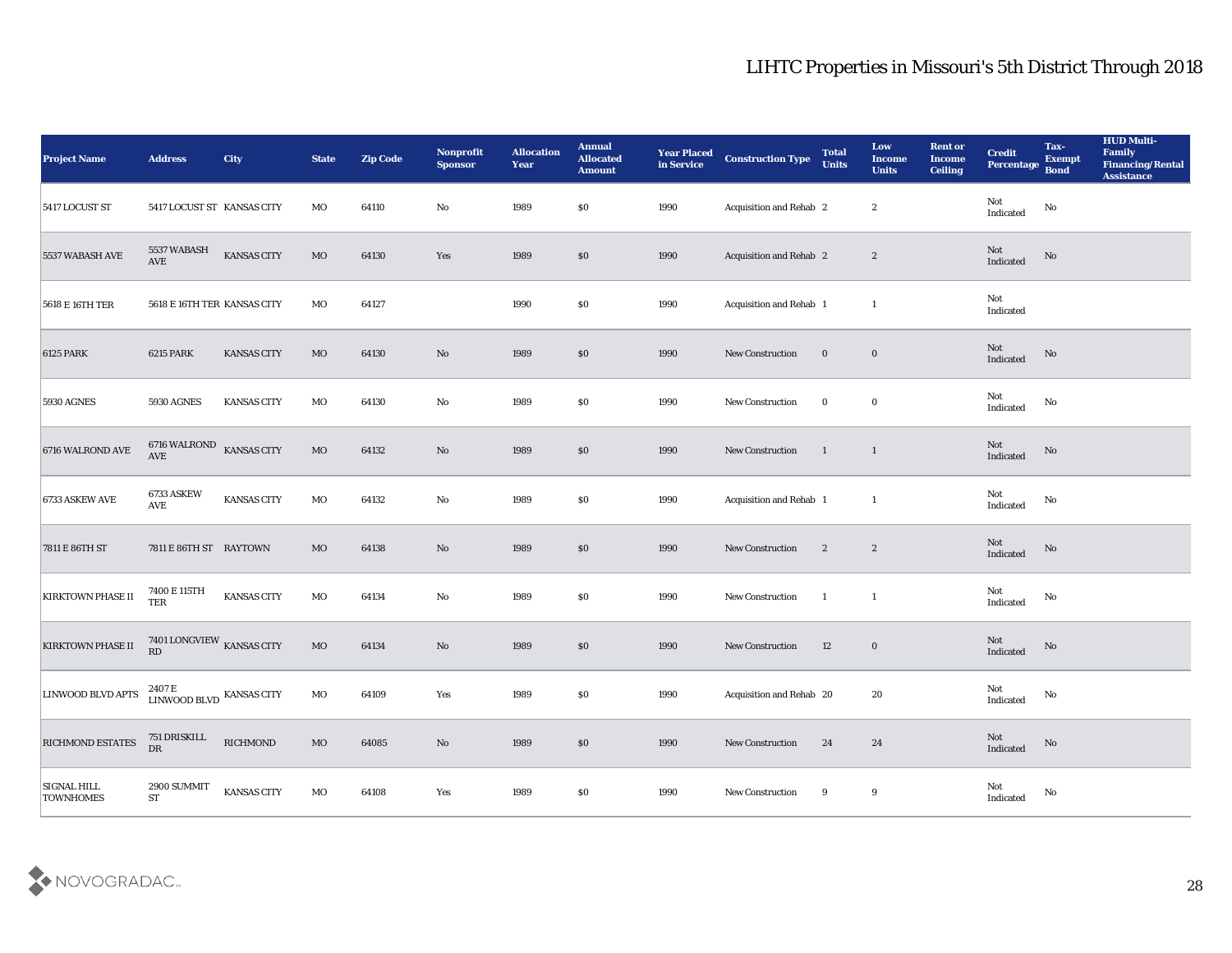| <b>Project Name</b>                        | <b>Address</b>                           | City                           | <b>State</b> | <b>Zip Code</b> | Nonprofit<br><b>Sponsor</b> | <b>Allocation</b><br>Year | <b>Annual</b><br><b>Allocated</b><br><b>Amount</b> | <b>Year Placed</b><br>in Service | <b>Construction Type</b> | <b>Total</b><br><b>Units</b> | Low<br><b>Income</b><br><b>Units</b> | <b>Rent or</b><br><b>Income</b><br><b>Ceiling</b> | <b>Credit</b><br>Percentage       | Tax-<br><b>Exempt</b><br><b>Bond</b> | <b>HUD Multi-</b><br>Family<br><b>Financing/Rental</b><br><b>Assistance</b> |
|--------------------------------------------|------------------------------------------|--------------------------------|--------------|-----------------|-----------------------------|---------------------------|----------------------------------------------------|----------------------------------|--------------------------|------------------------------|--------------------------------------|---------------------------------------------------|-----------------------------------|--------------------------------------|-----------------------------------------------------------------------------|
| <b>ADMIRAL APTS</b>                        | 1310 ADMIRAL<br>BLVD                     | KANSAS CITY                    | MO           | 64106           |                             | 1990                      | \$0                                                | 1990                             | Acquisition and Rehab 34 |                              | 28                                   |                                                   | Not<br>Indicated                  |                                      |                                                                             |
| 2351 LAWNDALE AVE                          | 2351<br>LAWNDALE AVE KANSAS CITY         |                                | MO           | 64127           |                             | 1991                      | $\$0$                                              | 1991                             | Acquisition and Rehab 1  |                              | <sup>1</sup>                         |                                                   | Not<br>Indicated                  | No                                   |                                                                             |
| 3344-50 GILLHAM<br>ROAD                    | $3344\,\, \rm GILLHAM$ KANSAS CITY<br>RD |                                | $_{\rm MO}$  | 64109           | $\rm No$                    | 1989                      | \$0                                                | 1991                             | Acquisition and Rehab 12 |                              | 12                                   |                                                   | Not<br>Indicated                  | No                                   |                                                                             |
| 3412 CHARLOTTE ST                          | $3412$ CHARLOTTE ST $\;$ KANSAS CITY     |                                | MO           | 64109           | $\mathbf {No}$              | 1989                      | \$0                                                | 1991                             | Acquisition and Rehab 1  |                              | <sup>1</sup>                         |                                                   | Not<br>$\operatorname{Indicated}$ | No                                   |                                                                             |
| 3848 E 59TH TER                            | 3848 E 59TH<br><b>TER</b>                | KANSAS CITY                    | MO           | 64130           |                             | 1990                      | \$0\$                                              | 1991                             | New Construction         | $\mathbf{2}$                 | $\boldsymbol{2}$                     |                                                   | <b>Not</b><br>Indicated           |                                      |                                                                             |
| 3857 E 60TH ST                             | 3857 E 60TH ST KANSAS CITY               |                                | MO           | 64130           |                             | 1990                      | \$0\$                                              | 1991                             | <b>New Construction</b>  | $\mathbf{2}$                 | $\boldsymbol{2}$                     |                                                   | Not<br>Indicated                  |                                      |                                                                             |
| 3860-62 E 59TH ST                          | 3860 E 59TH ST KANSAS CITY               |                                | MO           | 64130           |                             | 1990                      | \$0                                                | 1991                             | <b>New Construction</b>  | $\boldsymbol{2}$             | $\boldsymbol{2}$                     |                                                   | Not<br>Indicated                  |                                      |                                                                             |
| 3864-66 E 59TH ST                          | 3864 E 59TH ST KANSAS CITY               |                                | MO           | 64130           |                             | 1990                      | \$0                                                | 1991                             | <b>New Construction</b>  | $\mathbf{2}$                 | $\boldsymbol{2}$                     |                                                   | Not<br>Indicated                  |                                      |                                                                             |
| 4219 E 60TH TER                            | 4219 E 60TH<br><b>TER</b>                | <b>KANSAS CITY</b>             | MO           | 64130           |                             | 1990                      | \$0\$                                              | 1991                             | New Construction         | $\mathbf{2}$                 | $\boldsymbol{2}$                     |                                                   | Not<br>Indicated                  |                                      |                                                                             |
| 4658 E 37TH TER                            | 4658 E 37TH<br>TER                       | <b>KANSAS CITY</b>             | MO           | 64128           |                             | 1991                      | \$0\$                                              | 1991                             | New Construction         | $\mathbf{2}$                 | $\boldsymbol{2}$                     |                                                   | Not<br>$\operatorname{Indicated}$ | No                                   |                                                                             |
| 515 S PLEASANT ST                          | <b>ST</b>                                | 515 S PLEASANT INDEPENDENCE MO |              | 64050           |                             | 1991                      | $\$0$                                              | 1991                             | <b>New Construction</b>  | $\mathbf{2}$                 | $\mathbf{2}$                         |                                                   | Not<br>Indicated                  | No                                   |                                                                             |
| 5419 KENSINGTON AVE KENSINGTON KANSAS CITY | 5419<br>AVE                              |                                | MO           | 64130           |                             | 1990                      | $\$0$                                              | 1991                             | New Construction         | $\mathbf{2}$                 | $\mathbf{2}$                         |                                                   | Not<br>Indicated                  |                                      |                                                                             |
| 5726 NORTON AVE                            | 5726 NORTON<br><b>AVE</b>                | <b>KANSAS CITY</b>             | MO           | 64130           |                             | 1990                      | \$0                                                | 1991                             | <b>New Construction</b>  | $\mathbf{2}$                 | $\mathbf{2}$                         |                                                   | Not<br>Indicated                  |                                      |                                                                             |

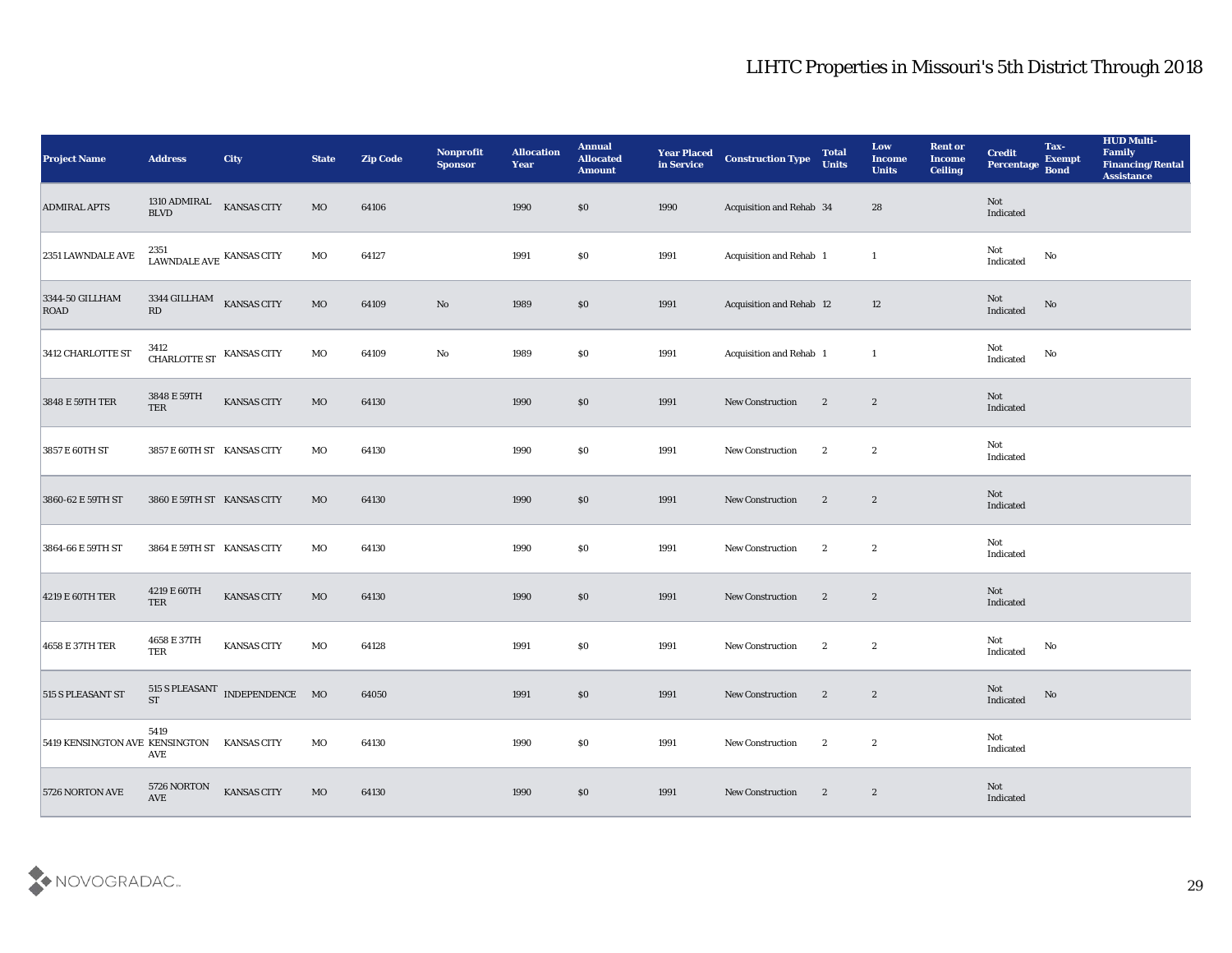| <b>Project Name</b>                             | <b>Address</b>                            | <b>City</b>                                            | <b>State</b> | <b>Zip Code</b> | Nonprofit<br><b>Sponsor</b> | <b>Allocation</b><br><b>Year</b> | <b>Annual</b><br><b>Allocated</b><br><b>Amount</b> | <b>Year Placed</b><br>in Service | <b>Construction Type</b>        | <b>Total</b><br><b>Units</b> | Low<br><b>Income</b><br><b>Units</b> | <b>Rent or</b><br><b>Income</b><br><b>Ceiling</b> | <b>Credit</b><br>Percentage                 | Tax-<br><b>Exempt</b><br><b>Bond</b> | <b>HUD Multi-</b><br>Family<br><b>Financing/Rental</b><br><b>Assistance</b> |
|-------------------------------------------------|-------------------------------------------|--------------------------------------------------------|--------------|-----------------|-----------------------------|----------------------------------|----------------------------------------------------|----------------------------------|---------------------------------|------------------------------|--------------------------------------|---------------------------------------------------|---------------------------------------------|--------------------------------------|-----------------------------------------------------------------------------|
| 5926 AGNES AVE                                  | <b>5926 AGNES</b><br>$\operatorname{AVE}$ | KANSAS CITY                                            | MO           | 64130           |                             | 1990                             | $\$0$                                              | 1991                             | New Construction                | $\boldsymbol{2}$             | $\boldsymbol{2}$                     |                                                   | Not<br>Indicated                            |                                      |                                                                             |
| <b>651 BROOKLYN AVE</b>                         | 651 BROOKLYN<br><b>AVE</b>                | <b>KANSAS CITY</b>                                     | $_{\rm MO}$  | 64124           | $\rm No$                    | 1989                             | $\$0$                                              | 1991                             | Acquisition and Rehab 1         |                              | $\mathbf{1}$                         |                                                   | Not<br>Indicated                            | No                                   |                                                                             |
| 6737 ASKEW AVE                                  | 6737 ASKEW<br><b>AVE</b>                  | KANSAS CITY                                            | MO           | 64132           | $\rm\thinspace No$          | 1989                             | \$0                                                | 1991                             | Acquisition and Rehab 1         |                              | $\mathbf{1}$                         |                                                   | Not<br>Indicated                            | No                                   |                                                                             |
| 725 CYPRESS AVE                                 | 725 CYPRESS<br>$\operatorname{AVE}$       | KANSAS CITY                                            | MO           | 64124           |                             | 1991                             | \$0\$                                              | 1991                             | Acquisition and Rehab 1         |                              | $\mathbf{1}$                         |                                                   | Not<br>Indicated                            | $\rm No$                             |                                                                             |
| <b>8721 E 60TH TER</b>                          | 8721 E 60TH<br>TER                        | <b>RAYTOWN</b>                                         | MO           | 64129           |                             | 1991                             | \$0\$                                              | 1991                             | Acquisition and Rehab 4         |                              | $\overline{4}$                       |                                                   | Not<br>Indicated                            | No                                   |                                                                             |
| <b>HEATHER OAKS APTS</b>                        | 1000 SE<br>PRAIRIE LN                     | <b>OAK GROVE</b>                                       | MO           | 64075           | No                          | 1989                             | $\$0$                                              | 1991                             | New Construction                | 24                           | 24                                   |                                                   | Not<br>Indicated                            | No                                   |                                                                             |
| <b>HIGGINSVILLE</b><br><b>ESTATES</b>           | 801 MAIN ST                               | HIGGINSVILLE                                           | MO           | 64037           |                             | 1990                             | \$0\$                                              | 1991                             | New Construction                | 24                           | 24                                   |                                                   | Not<br>Indicated                            |                                      |                                                                             |
| <b>OAK GROVE VILLA</b><br><b>APTS</b>           | 605 S CLINTON<br><b>ST</b>                | OAK GROVE                                              | $_{\rm MO}$  | 64075           |                             | 1991                             | \$0\$                                              | 1991                             | <b>Acquisition and Rehab 17</b> |                              | 17                                   |                                                   | Not<br>Indicated                            | No                                   |                                                                             |
| PALESTINE COMMONS 2651 E 34TH ST KANSAS CITY    |                                           |                                                        | MO           | 64128           | Yes                         | 2009                             | \$660,000                                          | 2011                             | New Construction                | 69                           | 69                                   | 60% AMGI                                          | <b>Both 30%</b><br>and 70%<br>present value | No                                   |                                                                             |
| <b>SAMANTHA HEIGHTS</b>                         |                                           | $130\,\mathrm{E}\,\mathrm{COLLEGE}$ INDEPENDENCE MO ST |              | 64050           | No                          | 2010                             | \$454,146                                          | 2011                             | Acquisition and Rehab 125       |                              | 125                                  | 60% AMGI                                          | <b>Both 30%</b><br>and 70%<br>present value | No                                   |                                                                             |
| <b>SUMMIT GROVE</b><br><b>SENIOR APTS</b>       | 750 NE TUDOR<br>RD                        | <b>LEES SUMMIT</b>                                     | MO           | 64086           | Yes                         | 2009                             | \$745,000                                          | 2011                             | <b>New Construction</b>         | 54                           | 53                                   | 60% AMGI and 70%                                  | <b>Both 30%</b><br>$\,$ present value       | No                                   |                                                                             |
| GRANDVIEW ESTATES 116 N WARD RD INDEPENDENCE MO |                                           |                                                        |              | 64050           | $\mathbf {No}$              | 2010                             | \$239,422                                          | 2012                             | New Construction                | 32                           | 32                                   | 60% AMGI                                          | <b>Both 30%</b><br>and 70%<br>present value | N <sub>o</sub>                       | $\mathbf{N}\mathbf{o}$                                                      |
| <b>OAKLAND HEIGHTS</b>                          | 2448 EUCLID<br><b>AVE</b>                 | <b>KANSAS CITY</b>                                     | MO           | 64127           | Yes                         | 2010                             | \$1,200,000                                        | 2012                             | Acquisition and Rehab 107       |                              | 107                                  | 60% AMGI                                          | <b>Both 30%</b><br>and 70%<br>present value | No                                   | No                                                                          |

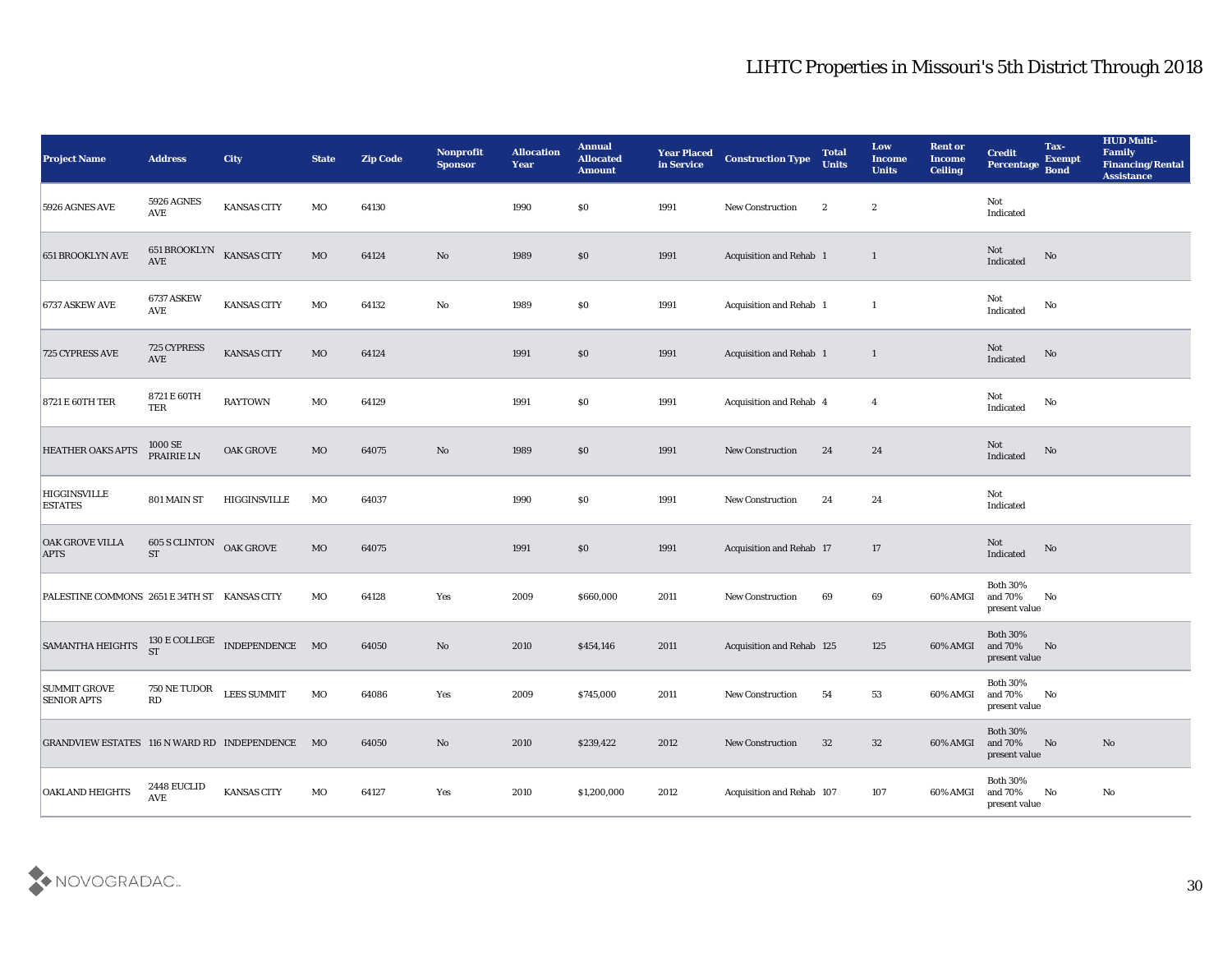| <b>Project Name</b>                                        | <b>Address</b>                                          | <b>City</b>        | <b>State</b> | <b>Zip Code</b> | <b>Nonprofit</b><br><b>Sponsor</b> | <b>Allocation</b><br><b>Year</b> | <b>Annual</b><br><b>Allocated</b><br><b>Amount</b> | <b>Year Placed</b><br>in Service | <b>Construction Type</b>        | <b>Total</b><br><b>Units</b> | Low<br><b>Income</b><br><b>Units</b> | <b>Rent or</b><br><b>Income</b><br><b>Ceiling</b> | <b>Credit</b><br>Percentage                 | Tax-<br><b>Exempt</b><br><b>Bond</b> | <b>HUD Multi-</b><br>Family<br><b>Financing/Rental</b><br><b>Assistance</b> |
|------------------------------------------------------------|---------------------------------------------------------|--------------------|--------------|-----------------|------------------------------------|----------------------------------|----------------------------------------------------|----------------------------------|---------------------------------|------------------------------|--------------------------------------|---------------------------------------------------|---------------------------------------------|--------------------------------------|-----------------------------------------------------------------------------|
| <b>AUGUSTINE S</b><br><b>CAMERON PLACE</b>                 | 3218 BRIGHTON KANSAS CITY<br>$\operatorname{AVE}$       |                    | MO           | 64128           | Yes                                | 2011                             | \$887,219                                          | 2013                             | <b>New Construction</b>         | 48                           | 48                                   | 60% AMGI                                          | <b>Both 30%</b><br>and 70%<br>present value | No                                   | No                                                                          |
| PALMER PLACE<br><b>SENIOR APTS</b>                         | 218 N<br>PLEASANT ST                                    | INDEPENDENCE       | MO           | 64050           | No                                 | 2013                             | \$8,325,000                                        | 2014                             | <b>Acquisition and Rehab 41</b> |                              | 41                                   | 60% AMGI                                          | <b>Both 30%</b><br>and 70%<br>present value | No                                   | No                                                                          |
| <b>SEVEN OAKS ESTATES</b>                                  | 3711 JACKSON<br><b>AVE</b>                              | <b>KANSAS CITY</b> | MO           | 64128           | Yes                                | 2012                             | \$353,559                                          | 2014                             | <b>Acquisition and Rehab 44</b> |                              | 44                                   | 60% AMGI                                          | <b>Both 30%</b><br>and 70%<br>present value | No                                   | No                                                                          |
| ST MICHAEL HOUSING 3838 CHELSEA<br><b>PHASE I</b>          | DR                                                      | <b>KANSAS CITY</b> | MO           | 64128           | Yes                                | 2012                             | \$815,167                                          | 2014                             | <b>New Construction</b>         | 58                           | 58                                   | 60% AMGI                                          | <b>Both 30%</b><br>and 70%<br>present value | No                                   | No                                                                          |
| <b>WILLOW BEND VILLAS WESTRIDGE</b>                        | 5110<br><b>CIR</b>                                      | <b>RAYTOWN</b>     | MO           | 64133           | No                                 | 2013                             | \$1,922,000                                        | 2014                             | <b>New Construction</b>         | 40                           | 40                                   | 60% AMGI                                          | $70\,\%$ present $\,$ No value              |                                      | No                                                                          |
| <b>FOX CREEK VILLAS</b><br>L.P.                            | 2116 ATCHISON<br>AVE                                    | MARSHALL           | MO           | 65340-0000      | No                                 | 2014                             | \$470,000                                          | 2015                             | <b>New Construction</b>         | 34                           | 34                                   | 60% AMGI                                          | 70 % present $\,$ No $\,$<br>value          |                                      | No                                                                          |
| <b>FAXON SCHOOL</b><br><b>APARTMENTS</b>                   | <b>3710 PASEO</b><br>BLVD.                              | <b>KANSAS CITY</b> | MO           | 64109-0000      | No                                 | 2013                             | \$295,529                                          | 2016                             | Acquisition and Rehab 46        |                              | 46                                   | 60% AMGI                                          | <b>Both 30%</b><br>and 70%<br>present value | Yes                                  | No                                                                          |
| <b>IVANHOE GATEWAY</b><br>AT 39TH                          | $3800$ GARFIELD $\,$ KANSAS CITY<br><b>AVENUE</b>       |                    | MO           | 64109-0000      | No                                 | 2014                             | \$195,800                                          | 2016                             | <b>New Construction</b>         | $\bf{0}$                     | $\bf{0}$                             | 60% AMGI                                          | 70 % present $\,$ No $\,$<br>value          |                                      | No                                                                          |
| <b>OAK POINT</b><br><b>REDEVELOPMENT</b><br><b>PROJECT</b> | 3806 ELMWOOD $_{\rm KANSAS}$ CITY<br>AVE.               |                    | MO           | 64130-0000      | No                                 | 2013                             | \$316,850                                          | 2016                             | <b>New Construction</b>         | 30                           | 30                                   | 60% AMGI                                          | $30\,\%$ present $\,$ Yes value             |                                      | No                                                                          |
| <b>ROSE HILL</b><br><b>TOWNHOMES</b>                       | 1101 ADMIRAL<br><b>BOULEVARD</b>                        | <b>KANSAS CITY</b> | MO           | 64106-0000      | No                                 | 2014                             | \$515,000                                          | 2016                             | <b>New Construction</b>         | 33                           | 33                                   | 60% AMGI                                          | $70\,\%$ present $\,$ No value              |                                      | $\mathbf{N}\mathbf{o}$                                                      |
| <b>ST. MICHAEL'S</b><br><b>HOUSING PHASE II</b>            | 3818 CHELSEA<br><b>DRIVE</b>                            | <b>KANSAS CITY</b> | MO           | 64105-0000      | No                                 | 2014                             | \$592,000                                          | 2016                             | <b>New Construction</b>         | 59                           | 59                                   | 60% AMGI                                          | 70 % present No<br>value                    |                                      | No                                                                          |
| <b>COLUMBUS PARK</b><br><b>LOFTS</b>                       | 701 E. 4TH<br>STREET, BLDG. KANSAS CITY<br>$\mathbf{A}$ |                    | MO           | 64106-0000      | No                                 | 2015                             | \$730,000                                          | 2017                             | New Construction                | 108                          | 54                                   | 60% AMGI                                          | 70 % present<br>value                       |                                      | $\mathbf{N}\mathbf{o}$                                                      |
| HARVEST HILLS VILLS                                        | 1409 HAMRA<br>DRIVE                                     | <b>RICHMOND</b>    | MO           | 64085-0000      | No                                 | 2017                             | \$35,500                                           | 2017                             | <b>New Construction</b>         | 48                           | 48                                   | 60% AMGI                                          | 70 % present<br>value                       |                                      | $\rm \bf No$                                                                |